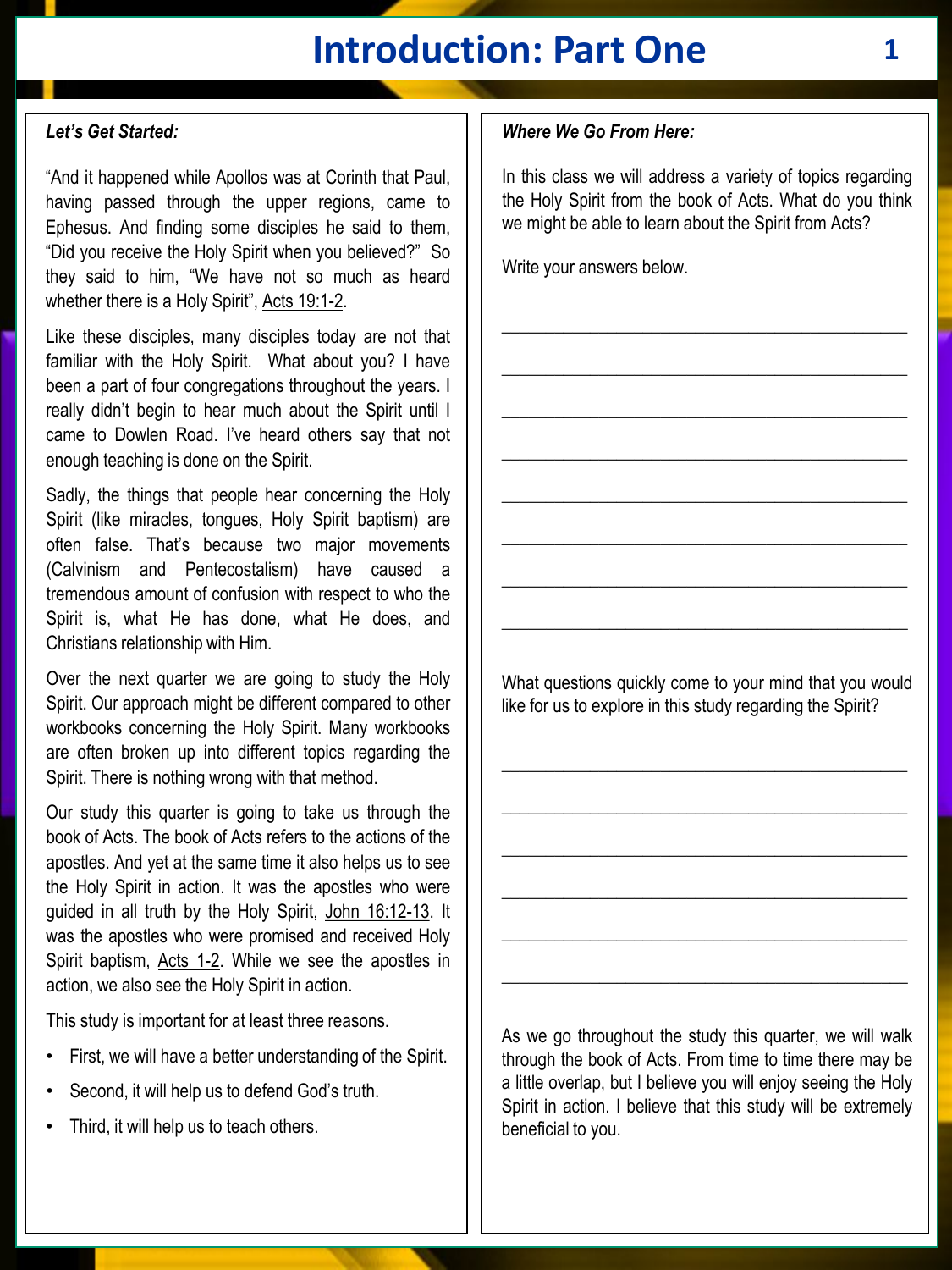# **Introduction: Part Two 1b**

## **Confusion Regarding The Holy Spirit**

I stated earlier in the introduction how there is so much confusion regarding the Holy Spirit. It is the Spirit that has given us His word, and yet there are so many different views and thoughts concerning who He is and what He does. Sadly, many have been deceived by false teachers when it comes to the Holy Spirit.

#### **Digging Into the Past**

In order to understand why there's so much confusion regarding the Holy Spirit, it's important to know the past. Pentecostalism is a major reason why there is so much confusion regarding the Holy Spirit. But how much do you know about this movement?

- Pentecostalism began around 1900. Charismatic historians trace the movement's modern origins to a small Bible college in Topeka, Kansas run by Charles Fox Parham.
- "Parham was a member of the Holiness movement, which teaches that entire sanctification, a spiritual state amounting to sinless perfection in this life, is obtainable by Christians through a "second blessing," a dramatic post-salvation experience of transformation." *Charismatic Movement, page 32*
- Parham founded the College of Bethel in 1900, and the school went out of business a year later. But something happened at the school on January 1, 1901 that continues to impact us today.
- The school's approach to studying was to use the "chain reference" approach. Topics would be studied by following consecutive readings on the subject as they appeared in scripture. Topics were studied by using a concordance to trace key terms. Therefore, books were not studied as a whole. Context was often ignored. When the school opened, Parham wanted his students to study the major tenets of the Holiness movement.

Charismatic historian Vinson Synan records, "For some years, Parham had been especially interested in the differing views on the question of receiving the baptism of the Holy Spirit. By the 1890s, most Holiness people were equating the baptism in the Holy Spirit with the reception of the sanctification experience. The fire of the Holy Ghost was taught, cleansed the heart from inbred sin and empowered the recipient to witness to others and live an overcoming life. Yet from the days of John Wesley, who had first emphasized the second blessing, there had been no commonly accepted evidence of receiving such a blessing. In presenting this problem to the students, Parham explained that Holiness people differed in their teachings on evidences of receiving the baptism. "Some," he noted for example, "claim blessings or demonstrations, such as shouting or jumping." At the same time, Parham had for years been impressed with the possibility that glossolalia (speaking in tongues) might be restored in the form of foreign language facility granted to missionaries who would no longer have to take the time for normal language studies." *Charismatic Chaos, page 33*.

- In December 1900, Parham gave his students an assignment. He told them, "The gifts are in the Holy Spirit , and with the baptism of the Holy Spirit, the gifts, as well as the graces, should be manifested. Now, students, while I am gone, see if there is not some evidence given of the baptism so there may be no doubt on the subject." When he returned the students concluded that "while there were different things (that) occurred when the Pentecostal blessing fell…the indisputable proof on each occasion was that they spake with other tongues." In the light of this conclusion, the entire school agreed to seek for a restoration of Pentecostal power with the evidence of speaking in tongues, *Charismatic Chaos, p34*.
- On New Year's Day in 1901, a small group of students in Topeka commenced their prayer meeting. For hours nothing happened until a 30 year student named Agnes Ozman requested the laying on of hands so that she might receive the Holy Spirit with the apostles sign of speaking in tongues. She then supposedly began to speak in tongues. Shortly, thereafter many others began to do the same thing.
- Pentecostalism was born that day.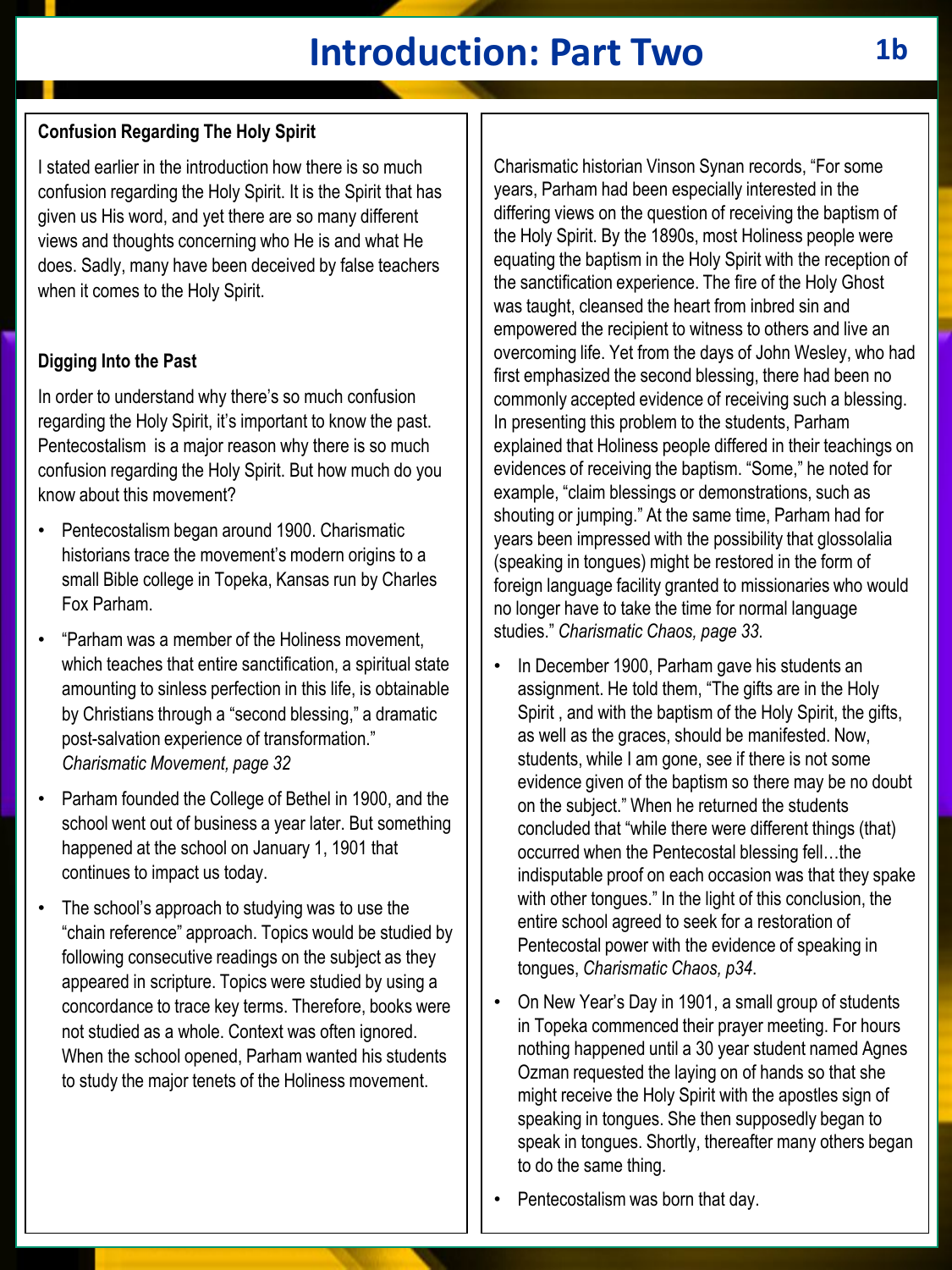# **Introduction: Part Two 1c**

## **Digging into the Past (continued)**

As stated earlier, Pentecostalism has created a great deal of confusion. And so has Calvinism. How familiar are you with Calvinism? Let's consider some facts regarding this teaching.

- This doctrine is named after John Calvin. He was a very religious man. He lived from 1509-1564. In 1550 he broke away from the Catholic church.
- He wrote the "Institutes of the Christian Religion (Protestant Handbook) in 1536. One of the basic premises was that of predestination and God's Sovereignty in man's salvation.

His teaching is often described or referenced by the acronym T.U.L.I.P.

- **Total Heredity Depravity**: All babies are born completely guilty and with a sinful nature. We are powerless, from birth, to be good or ever choose righteousness.
- **Unconditional Election**: Also called, "Predestination." God has chosen certain ones to save. His choice for salvation in no way includes the mind or actions of any person.
- **Limited Atonement**: Christ's blood was not shed for all men, but to purchase the elect. If Christ died for all, then all would be saved. So the Shepherd only died for His Sheep.
- **Irresistible Grace: If God chose to save someone.** then His grace can't be resisted. So the saved are saved whether they choose to be or not. This is 100% God.
- **Perseverance of the Saints**: Once saved, always saved. Since this is all God, the elect can't choose hell.

From Calvinism also arises the idea that without special guidance from the Spirit of God, a person can't read and understand the Bible.

Calvinism also claims a direct and personal indwelling where the Holy Spirit is actually inside a person's body. This view is widespread, and most believe it.

## **Concluding Thoughts**

Based off of what we have learned regarding Pentecostalism and Calvinism, do you see how people can be confused regarding the Holy Spirit?

There are many other views that are floating around in our society with respect to the Holy Spirit. Therefore, it's critical for us to know what the Bible has to say.

How much do you know about the Holy Spirit in the book of Acts? Let's take a quiz.

- 1. What chapter is Holy Spirit baptism first mentioned?
- 2. What chapter do we find someone else other than the apostles performing miracles?
- 3. Why did the apostles speak in tongues?
- 4. What does it mean to be "filled with the Spirit?"
- 5. Was Cornelius saved when he received Holy Spirit baptism? Explain.
- 6. What attributes of the Holy Spirit do we see in the book of Acts?
- 7. Who wrote the book of Acts and approximately when was it written?
- 8. What promise did Jesus receive from the Spirit, Acts 2?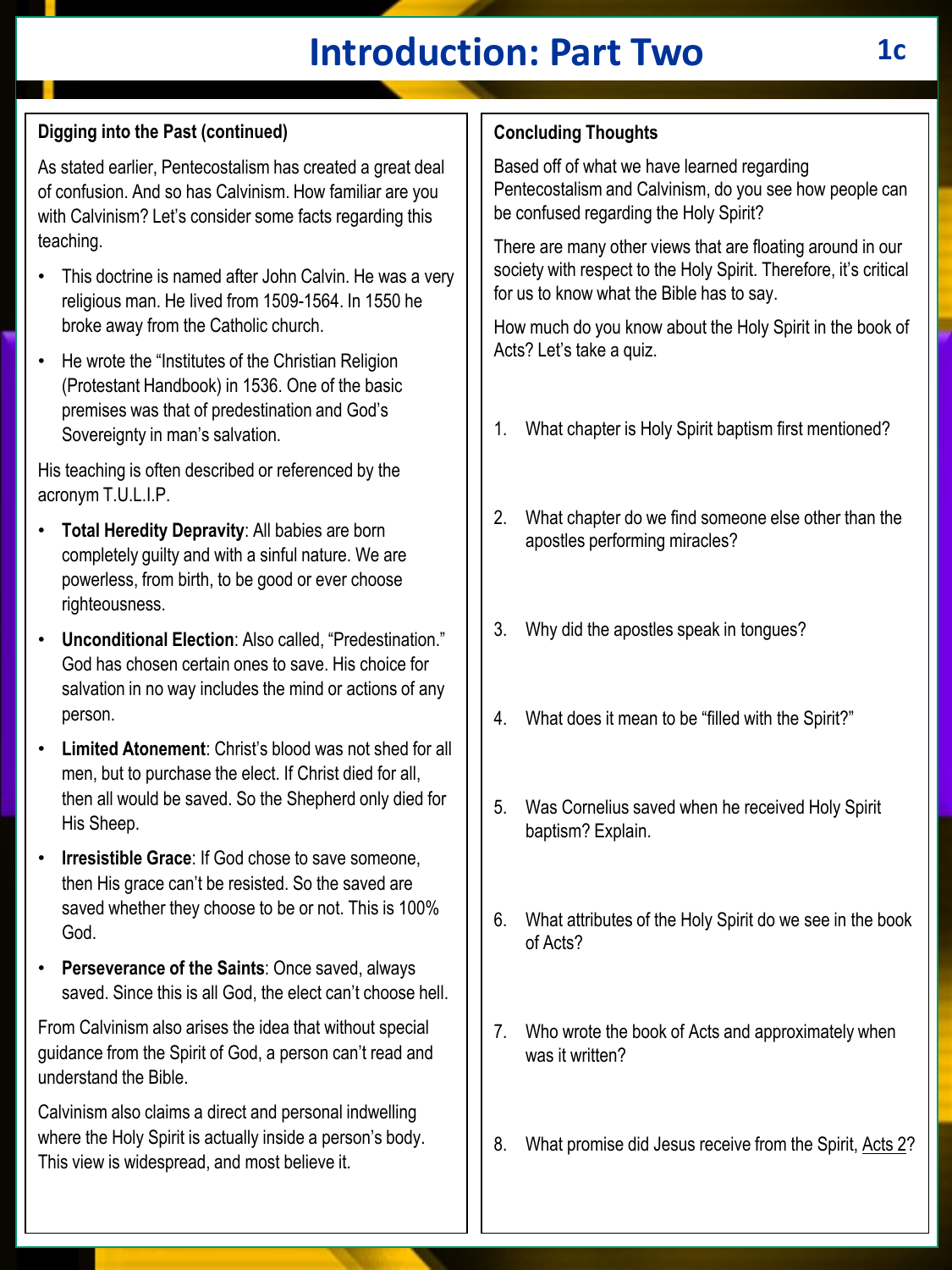## **The 4 Gospels And The Holy Spirit 2**

## **The 4 Gospels prepare us for the Holy Spirit in Acts**

Before we dive into the book of Acts it is critical that we consider the four gospels (Matthew, Mark, Luke, and John). When Jesus was on earth, He spoke a lot about the Holy Spirit to His apostles and what the Spirit would do for them.

The gospels provide a sneak preview of the Spirit in action in Acts. They also demonstrate the importance of the apostles and their authoritative role in the church. Many today think that they have the same authority of the apostles. That is false! The twelve apostles (and Mathias and Paul) were chosen by Jesus for a special office in the church. There are no apostles on earth today. Without a proper understanding of the apostles, one will not have a good understanding of the Holy Spirit.

This lesson will demonstrate what the gospels say regarding the work of the Spirit through the apostles. The following passages will help set up the book of Acts. Jesus addressed the apostles in all of these and their special position.

## **The Holy Spirit in the book of Matthew**

- 1. Read Matthew 10:1-5. What is it that Jesus did?
- 2. Read Matthew 10:16-18. What did Jesus warn them that would happen to them?
- 3. Who would help them according to verses 19-20?
- 4. Where would the words of the apostles come from? Why is this important to understand?

## *The Holy Spirit in the book of Mark*

- 1. Read Mark 16:17-20. What was it the apostles would be able to do?
- 2. What was the purpose of the signs?
- 3. What do these verses teach us about the authority of the apostles?

#### **The Holy Spirit in the book of Luke**

- 1. Read Luke 24:44-49. What was it that the apostles were to do?
- 2. According to Luke 24:49, what was it that the apostles would receive?
- 3. What was the promise from on high the apostles would receive?

#### **The Holy Spirit in the book of John**

- 1. What was it that the Holy Spirit would assist the apostles in according to John 14:26?
- 2. According to John 16:1-7, when would the apostles receive the Holy Spirit?
- 3. Read John 16:12-13. What is it that Holy Spirit would provide for the apostles?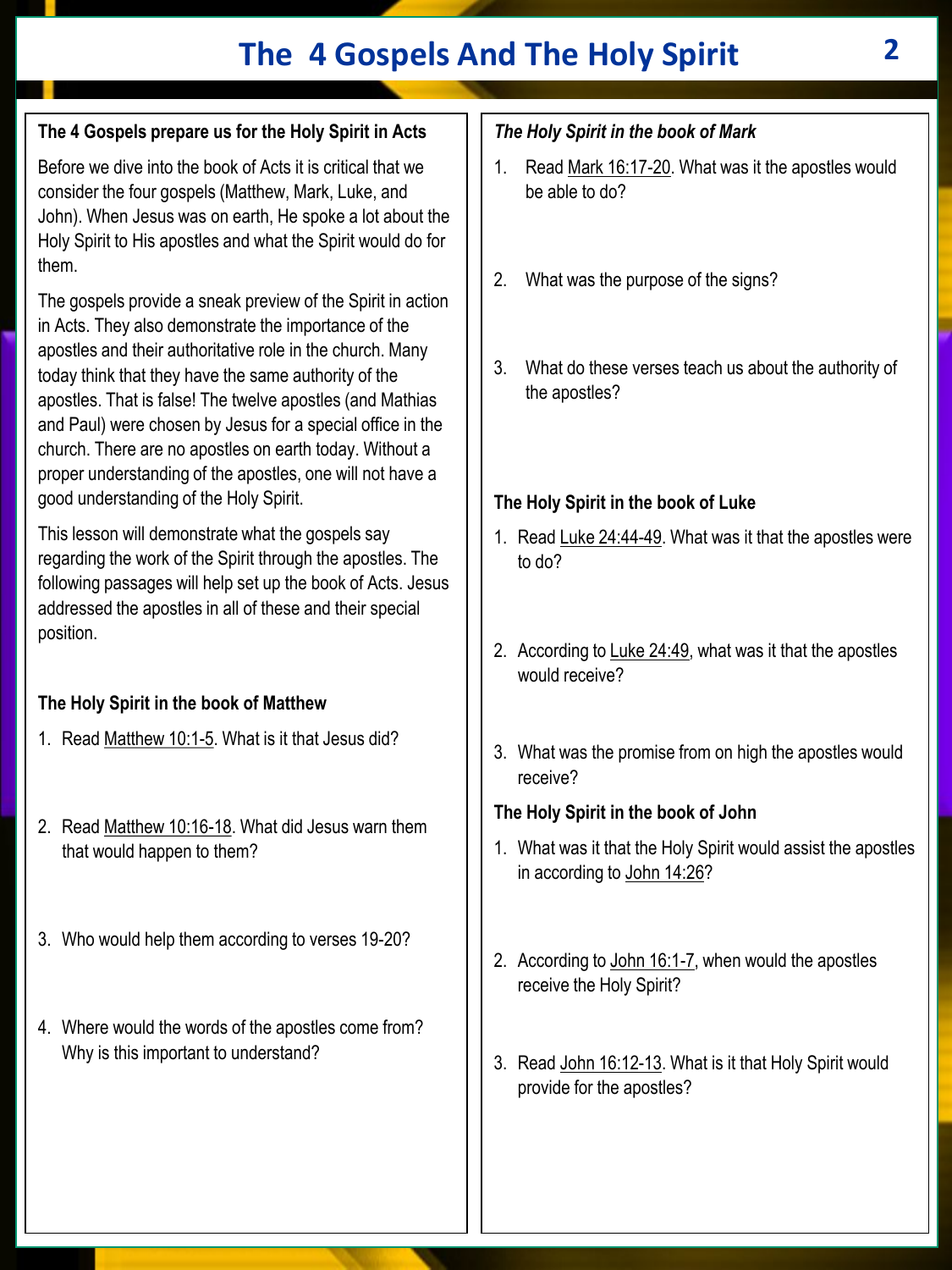# **Understanding The Book of Acts 3**

## **The Holy Spirit's outline for the book of Acts**

Our focus this quarter will be on the Holy Spirit in Action in the book of Acts. Before we discuss the Spirit in detail, we need to have a good overview of the book of Acts.

There is a verse in Acts 1 that provides for us a nice outline for the book of Acts. It's Acts 1:8 where Jesus said, "But you shall receive power when the Holy Spirit has come upon you, and you shall be witnesses to Me in Jerusalem, and in all Judea and Samaria, and to the end of the earth. This verse could be called the Holy Spirit's outline for the book of Acts.

#### **Witnesses in Jerusalem**

- 1. What exactly were the apostles witnesses of regarding Jesus? Why was that so important?
- 2. Where was it that the gospel would first be preached?
- 3. Beginning in Acts 2-7 we find that the gospel was preached in the city of Jerusalem. Read the following passages that demonstrate this, Acts 2:1-5, 3:1, 4:5-8, 5:12-16,6:1-7.

#### **Witnesses in all Judea and Samaria**

- 1. Beginning in Acts 8 we find that the gospel was spread to Judea and Samaria, Acts 8:1-4 and Acts 10:1-5. What happened that caused the gospel to be spread? Read Acts 8:1-4 for assistance.
- 2. According to Acts 8:1-4, where did the apostles remain?
- 3. We find occasions where the apostles did go to Judea and Samaria. Read Acts 8:14-17. Why did Peter and John go to Samaria? Read Acts 10:24-29. Why did Peter go to Caesarea?

#### **Witnesses to the end of the earth**

- 1. Read Acts 11:19-22. Where do we see that the gospel had spread?
- 2. Read Acts 13:4-13. Where did the apostle Paul travel to spread the gospel?
- 3. We began by considering  $Acts$  1:8. Did the apostles accomplish their mission from Jesus? Why is this important?

#### **More Facts about the book of Acts**

- 1. While Jesus appointed 12 apostles, which apostles are focused on the most?
- 2. How many missionary journeys of the apostle Paul are recorded in the book of Acts?
- 3. Why is it important for us to have a good working knowledge of this book?

4. What other questions do you have concerning the book of Acts?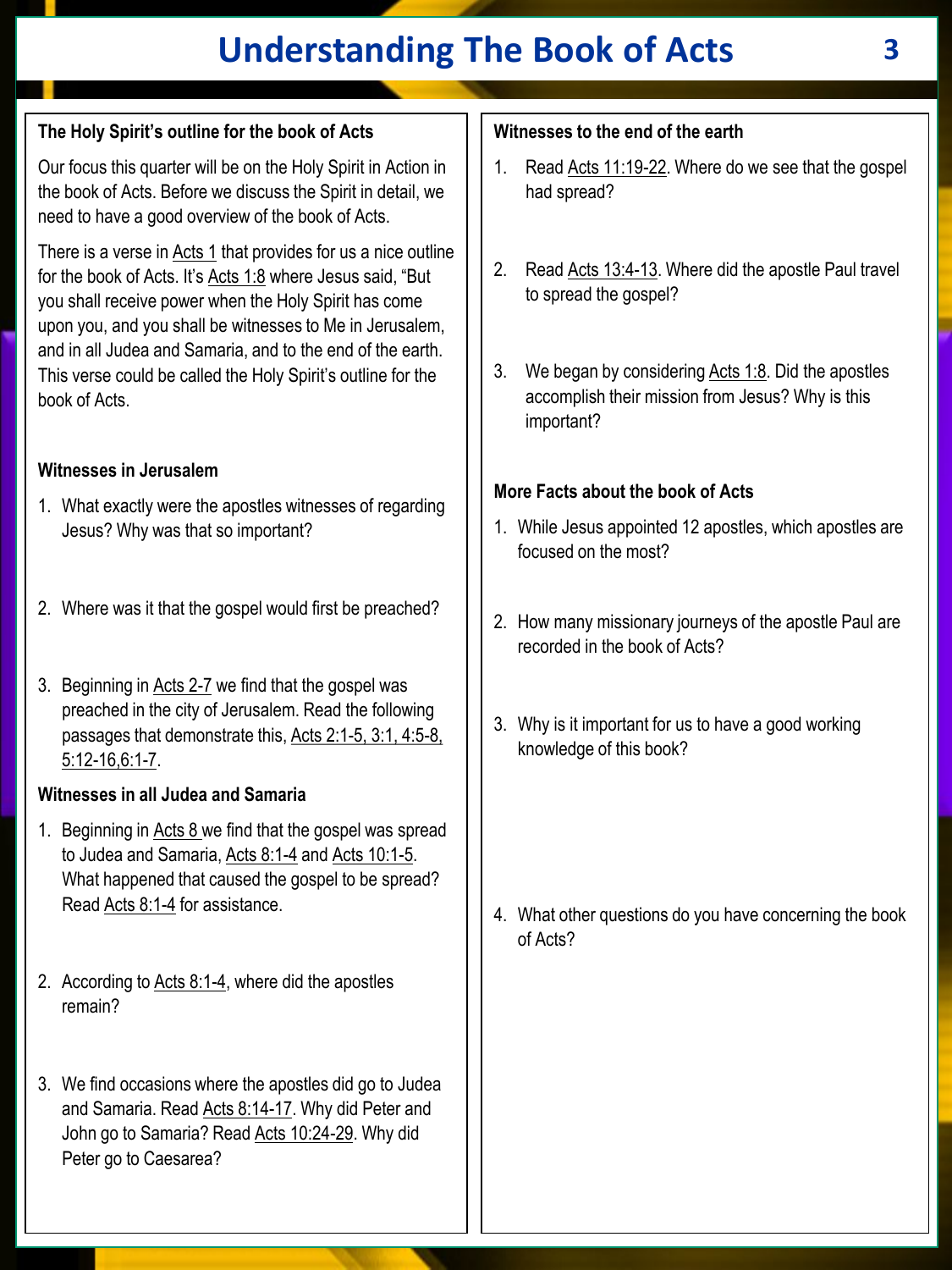## **Before We Continue 3a**

## **Diving Into The Text**

As we go through this quarter, we will learn a lot about the Holy Spirit. But it's important that we just don't simply go through the motions.

Let's take our studying to the next level. One way that we will do this will be by doing some Bible marking. We are going to begin in Acts 1. Beginning on page 4, you will find Acts chapters 1-3 typed out for you. I would like for you to do a couple of things.

- First, read these three chapters.
- As you are reading them, box every time you see a reference to the Holy Spirit.
- Box or underline any references to baptism.
- Identify pronouns that are referring to the apostles. You can simply circle them with the color of your choice.

With the space that's provided below write out what you learn regarding the Spirit, baptisms that are mentioned, and information concerning the apostles.

\_\_\_\_\_\_\_\_\_\_\_\_\_\_\_\_\_\_\_\_\_\_\_\_\_\_\_\_\_\_\_\_\_\_\_\_\_\_\_\_\_\_\_\_\_\_\_

\_\_\_\_\_\_\_\_\_\_\_\_\_\_\_\_\_\_\_\_\_\_\_\_\_\_\_\_\_\_\_\_\_\_\_\_\_\_\_\_\_\_\_\_\_\_\_

\_\_\_\_\_\_\_\_\_\_\_\_\_\_\_\_\_\_\_\_\_\_\_\_\_\_\_\_\_\_\_\_\_\_\_\_\_\_\_\_\_\_\_\_\_\_\_

\_\_\_\_\_\_\_\_\_\_\_\_\_\_\_\_\_\_\_\_\_\_\_\_\_\_\_\_\_\_\_\_\_\_\_\_\_\_\_\_\_\_\_\_\_\_\_

\_\_\_\_\_\_\_\_\_\_\_\_\_\_\_\_\_\_\_\_\_\_\_\_\_\_\_\_\_\_\_\_\_\_\_\_\_\_\_\_\_\_\_\_\_\_\_

\_\_\_\_\_\_\_\_\_\_\_\_\_\_\_\_\_\_\_\_\_\_\_\_\_\_\_\_\_\_\_\_\_\_\_\_\_\_\_\_\_\_\_\_\_\_\_

\_\_\_\_\_\_\_\_\_\_\_\_\_\_\_\_\_\_\_\_\_\_\_\_\_\_\_\_\_\_\_\_\_\_\_\_\_\_\_\_\_\_\_\_\_\_\_

\_\_\_\_\_\_\_\_\_\_\_\_\_\_\_\_\_\_\_\_\_\_\_\_\_\_\_\_\_\_\_\_\_\_\_\_\_\_\_\_\_\_\_\_\_\_\_

\_\_\_\_\_\_\_\_\_\_\_\_\_\_\_\_\_\_\_\_\_\_\_\_\_\_\_\_\_\_\_\_\_\_\_\_\_\_\_\_\_\_\_\_\_\_\_

\_\_\_\_\_\_\_\_\_\_\_\_\_\_\_\_\_\_\_\_\_\_\_\_\_\_\_\_\_\_\_\_\_\_\_\_\_\_\_\_\_\_\_\_\_\_\_

\_\_\_\_\_\_\_\_\_\_\_\_\_\_\_\_\_\_\_\_\_\_\_\_\_\_\_\_\_\_\_\_\_\_\_\_\_\_\_\_\_\_\_\_\_\_\_

\_\_\_\_\_\_\_\_\_\_\_\_\_\_\_\_\_\_\_\_\_\_\_\_\_\_\_\_\_\_\_\_\_\_\_\_\_\_\_\_\_\_\_\_\_\_\_

\_\_\_\_\_\_\_\_\_\_\_\_\_\_\_\_\_\_\_\_\_\_\_\_\_\_\_\_\_\_\_\_\_\_\_\_\_\_\_\_\_\_\_\_\_\_\_

\_\_\_\_\_\_\_\_\_\_\_\_\_\_\_\_\_\_\_\_\_\_\_\_\_\_\_\_\_\_\_\_\_\_\_\_\_\_\_\_\_\_\_\_\_\_\_

\_\_\_\_\_\_\_\_\_\_\_\_\_\_\_\_\_\_\_\_\_\_\_\_\_\_\_\_\_\_\_\_\_\_\_\_\_\_\_\_\_\_\_\_\_\_\_

\_\_\_\_\_\_\_\_\_\_\_\_\_\_\_\_\_\_\_\_\_\_\_\_\_\_\_\_\_\_\_\_\_\_\_\_\_\_\_\_\_\_\_\_\_\_\_

\_\_\_\_\_\_\_\_\_\_\_\_\_\_\_\_\_\_\_\_\_\_\_\_\_\_\_\_\_\_\_\_\_\_\_\_\_\_\_\_\_\_\_\_\_\_\_

\_\_\_\_\_\_\_\_\_\_\_\_\_\_\_\_\_\_\_\_\_\_\_\_\_\_\_\_\_\_\_\_\_\_\_\_\_\_\_\_\_\_\_\_\_\_\_

\_\_\_\_\_\_\_\_\_\_\_\_\_\_\_\_\_\_\_\_\_\_\_\_\_\_\_\_\_\_\_\_\_\_\_\_\_\_\_\_\_\_\_\_\_\_\_

\_\_\_\_\_\_\_\_\_\_\_\_\_\_\_\_\_\_\_\_\_\_\_\_\_\_\_\_\_\_\_\_\_\_\_\_\_\_\_\_\_\_\_\_\_\_\_

\_\_\_\_\_\_\_\_\_\_\_\_\_\_\_\_\_\_\_\_\_\_\_\_\_\_\_\_\_\_\_\_\_\_\_\_\_\_\_\_\_\_\_\_\_\_\_

\_\_\_\_\_\_\_\_\_\_\_\_\_\_\_\_\_\_\_\_\_\_\_\_\_\_\_\_\_\_\_\_\_\_\_\_\_\_\_\_\_\_\_\_\_\_\_

\_\_\_\_\_\_\_\_\_\_\_\_\_\_\_\_\_\_\_\_\_\_\_\_\_\_\_\_\_\_\_\_\_\_\_\_\_\_\_\_\_\_\_\_\_\_\_

\_\_\_\_\_\_\_\_\_\_\_\_\_\_\_\_\_\_\_\_\_\_\_\_\_\_\_\_\_\_\_\_\_\_\_\_\_\_\_\_\_\_\_\_\_\_\_

\_\_\_\_\_\_\_\_\_\_\_\_\_\_\_\_\_\_\_\_\_\_\_\_\_\_\_\_\_\_\_\_\_\_\_\_\_\_\_\_\_\_\_\_\_\_\_

\_\_\_\_\_\_\_\_\_\_\_\_\_\_\_\_\_\_\_\_\_\_\_\_\_\_\_\_\_\_\_\_\_\_\_\_\_\_\_\_\_\_\_\_\_\_\_

\_\_\_\_\_\_\_\_\_\_\_\_\_\_\_\_\_\_\_\_\_\_\_\_\_\_\_\_\_\_\_\_\_\_\_\_\_\_\_\_\_\_\_\_\_\_\_

\_\_\_\_\_\_\_\_\_\_\_\_\_\_\_\_\_\_\_\_\_\_\_\_\_\_\_\_\_\_\_\_\_\_\_\_\_\_\_\_\_\_\_\_\_\_\_

\_\_\_\_\_\_\_\_\_\_\_\_\_\_\_\_\_\_\_\_\_\_\_\_\_\_\_\_\_\_\_\_\_\_\_\_\_\_\_\_\_\_\_\_\_\_\_

\_\_\_\_\_\_\_\_\_\_\_\_\_\_\_\_\_\_\_\_\_\_\_\_\_\_\_\_\_\_\_\_\_\_\_\_\_\_\_\_\_\_\_\_\_\_\_

\_\_\_\_\_\_\_\_\_\_\_\_\_\_\_\_\_\_\_\_\_\_\_\_\_\_\_\_\_\_\_\_\_\_\_\_\_\_\_\_\_\_\_\_\_\_\_

\_\_\_\_\_\_\_\_\_\_\_\_\_\_\_\_\_\_\_\_\_\_\_\_\_\_\_\_\_\_\_\_\_\_\_\_\_\_\_\_\_\_\_\_\_\_\_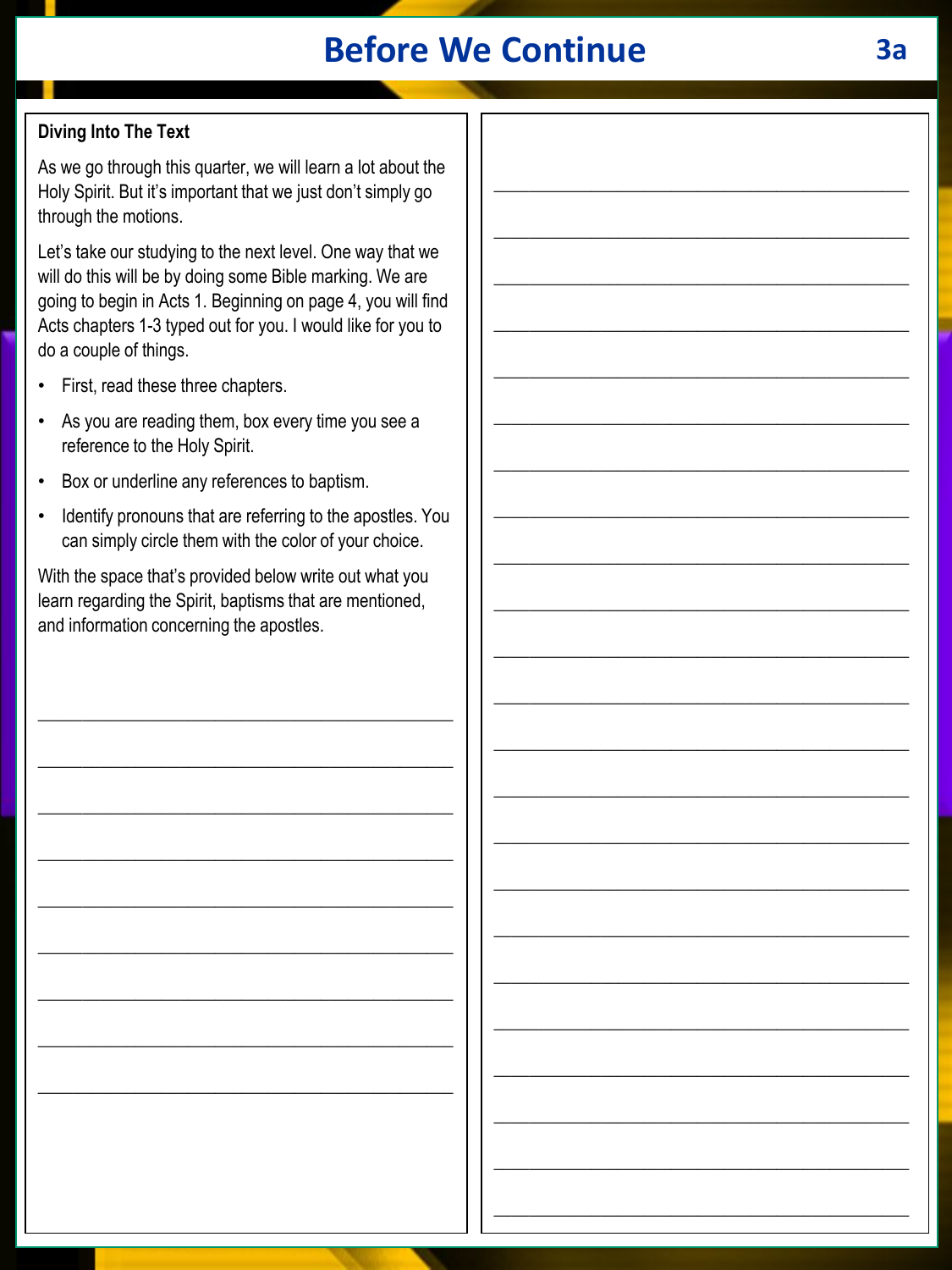# ACTS 1:1-26

1 The former account I made, O Theophilus, of all that Jesus began both to do and teach,

2 until the day in which He was taken up, after He through the Holy Spirit had given commandments to the apostles whom He had chosen.

3 to whom He also presented Himself alive after His suffering by many infallible proofs, being seen by them during forty days and speaking of the things pertaining to the kingdom of God.

4 And being assembled together with them, He commanded them not to depart from Jerusalem, but to wait for the Promise of the Father, "which," He said, "you have heard from Me;

5 "for John truly baptized with water, but you shall be baptized with the Holy Spirit not many days from now."

6 Therefore, when they had come together, they asked Him, saying, "Lord, will You at this time restore the kingdom to Israel?"

7 And He said to them, "It is not for you to know times or seasons which the Father has put in His own authority.

8 "But you shall receive power when the Holy Spirit has come upon you; and you shall be witnesses to Me in Jerusalem, and in all Judea and Samaria, and to the end of the earth."

9 Now when He had spoken these things, while they watched, He was taken up, and a cloud received Him out of their sight.

10 And while they looked steadfastly toward heaven as He went up, behold, two men stood by them in white apparel,

11 who also said, "Men of Galilee, why do you stand gazing up into heaven? This same Jesus, who was taken up from you into heaven, will so come in like manner as you saw Him go into heaven."

12 Then they returned to Jerusalem from the mount called Olivet, which is near Jerusalem, a Sabbath day's journey.

13 And when they had entered, they went up into the upper room where they were staying: Peter, James, John, and Andrew; Philip and Thomas;

Bartholomew and Matthew; James the son of Alphaeus and Simon the Zealot; and Judas the son of James.

14 These all continued with one accord in prayer and supplication, with the women and Mary the mother of Jesus, and with His brothers.

15 And in those days Peter stood up in the midst of the disciples (altogether the number of names was about a hundred and twenty), and said,

16 "Men and brethren, this Scripture had to be fulfilled, which the Holy Spirit spoke before by the mouth of David concerning Judas, who became a guide to those who arrested Jesus;

17 "for he was numbered with us and obtained a part in this ministry."

18 (Now this man purchased a field with the wages of iniquity; and falling headlong, he burst open in the middle and all his entrails gushed out.

19 And it became known to all those dwelling in Jerusalem; so that field is called in their own language, Akel Dama, that is, Field of Blood.)

20 "For it is written in the book of Psalms: 'Let his dwelling place be desolate, And let no one live in it'; and, 'Let another take his office.'

21 "Therefore, of these men who have accompanied us all the time that the Lord Jesus went in and out among us,

22 "beginning from the baptism of John to that day when He was taken up from us, one of these must become a witness with us of His resurrection."

23 And they proposed two: Joseph called Barsabas, who was surnamed Justus, and Matthias.

24 And they prayed and said, "You, O Lord, who know the hearts of all, show which of these two You have chosen

25 "to take part in this ministry and apostleship from which Judas by transgression fell, that he might go to his own place."

26 And they cast their lots, and the lot fell on Matthias. And he was numbered with the eleven apostles.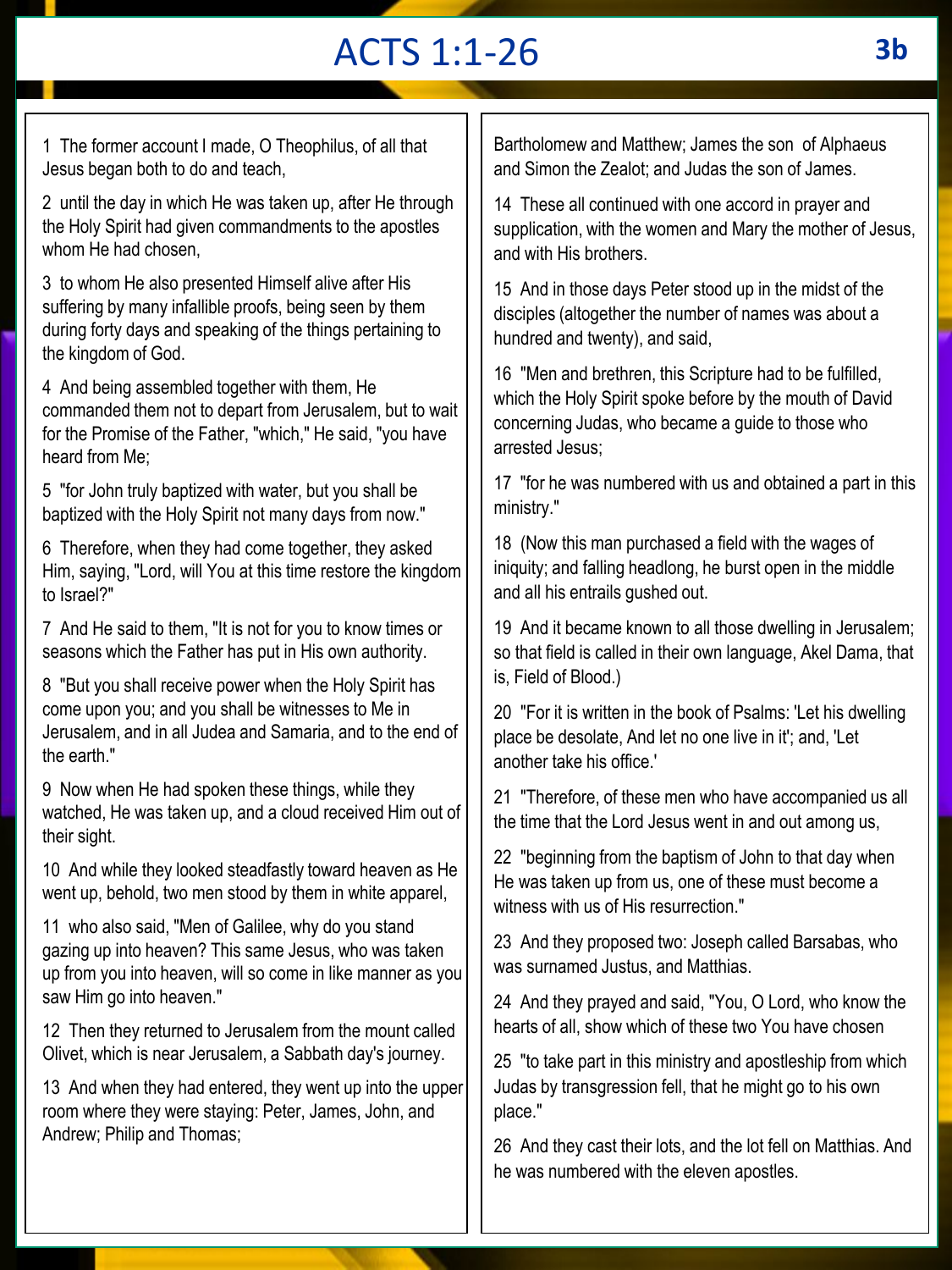# ACTS 2:1-24 **3c**

1 When the Day of Pentecost had fully come, they were all with one accord in one place.

2 And suddenly there came a sound from heaven, as of a rushing mighty wind, and it filled the whole house where they were sitting.

3 Then there appeared to them divided tongues, as of fire, and one sat upon each of them.

4 And they were all filled with the Holy Spirit and began to speak with other tongues, as the Spirit gave them utterance.

5 And there were dwelling in Jerusalem Jews, devout men, from every nation under heaven.

6 And when this sound occurred, the multitude came together, and were confused, because everyone heard them speak in his own language.

7 Then they were all amazed and marveled, saying to one another, "Look, are not all these who speak Galileans?

8 "And how is it that we hear, each in our own language in which we were born?

9 "Parthians and Medes and Elamites, those dwelling in Mesopotamia, Judea and Cappadocia, Pontus and Asia,

10 "Phrygia and Pamphylia, Egypt and the parts of Libya adjoining Cyrene, visitors from Rome, both Jews and proselytes,

11 "Cretans and Arabs--we hear them speaking in our own tongues the wonderful works of God."

12 So they were all amazed and perplexed, saying to one another, "Whatever could this mean?"

13 Others mocking said, "They are full of new wine."

14 But Peter, standing up with the eleven, raised his voice and said to them, "Men of Judea and all who dwell in Jerusalem, let this be known to you, and heed my words.

15 "For these are not drunk, as you suppose, since it is only the third hour of the day.

16 "But this is what was spoken by the prophet Joel:

17 'And it shall come to pass in the last days, says God, That I will pour out of My Spirit on all flesh; Your sons and your daughters shall prophesy, Your young men shall see visions, Your old men shall dream dreams.

18 And on My menservants and on My maidservants I will pour out My Spirit in those days; And they shall prophesy.

19 I will show wonders in heaven above And signs in the earth beneath: Blood and fire and vapor of smoke.

20 The sun shall be turned into darkness, And the moon into blood, Before the coming of the great and awesome day of the LORD.

21 And it shall come to pass That whoever calls on the name of the LORD Shall be saved.'

22 "Men of Israel, hear these words: Jesus of Nazareth, a Man attested by God to you by miracles, wonders, and signs which God did through Him in your midst, as you yourselves also know--

23 "Him, being delivered by the determined purpose and foreknowledge of God, you have taken by lawless hands, have crucified, and put to death;

24 "whom God raised up, having loosed the pains of death, because it was not possible that He should be held by it.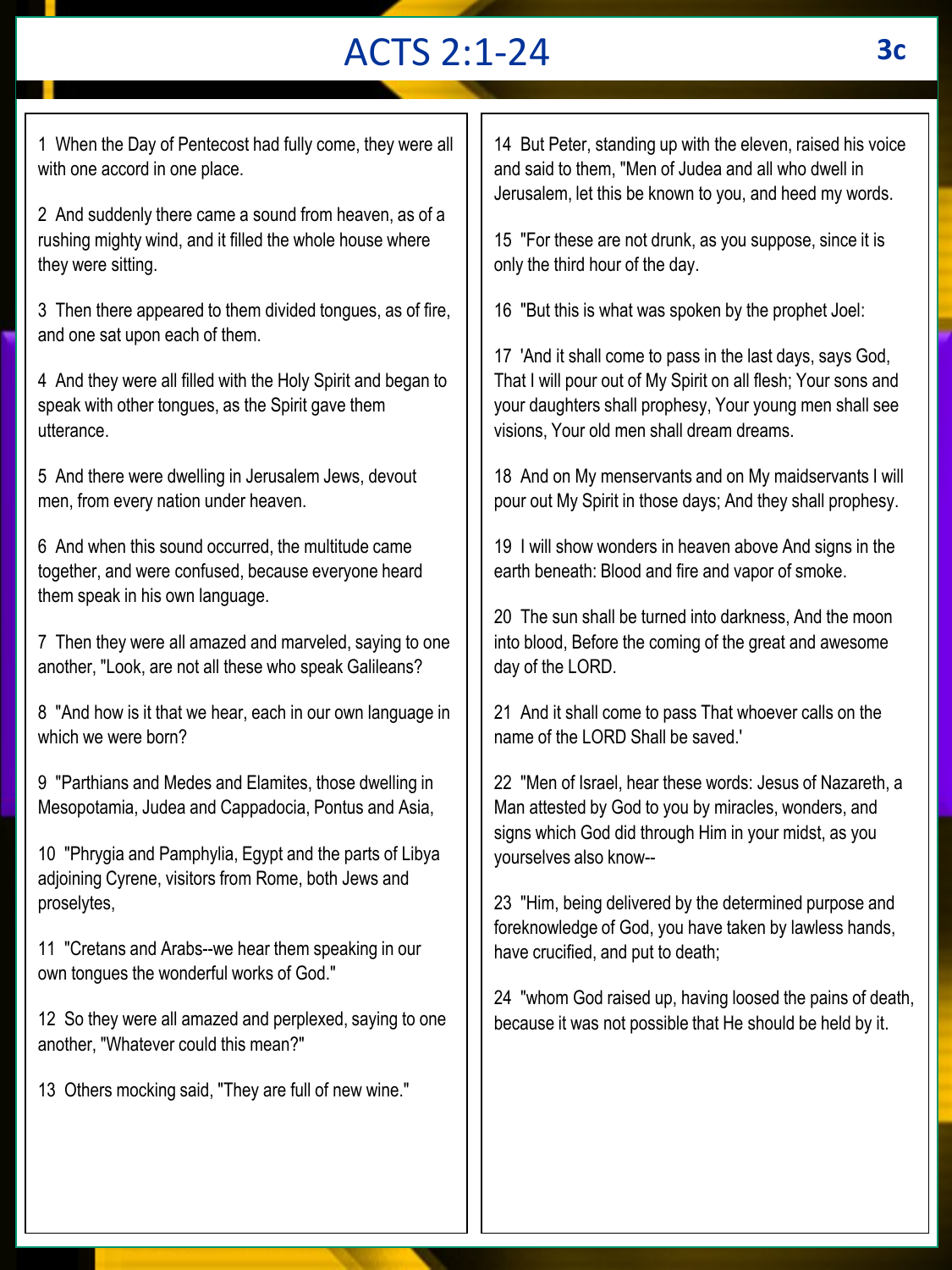# ACTS 2:25-47 **3d**

25 "For David says concerning Him: 'I foresaw the LORD always before my face, For He is at my right hand, that I may not be shaken.

26 Therefore my heart rejoiced, and my tongue was glad; Moreover my flesh also will rest in hope.

27 For You will not leave my soul in Hades, Nor will You allow Your Holy One to see corruption.

28 You have made known to me the ways of life; You will make me full of joy in Your presence.'

29 "Men and brethren, let me speak freely to you of the patriarch David, that he is both dead and buried, and his tomb is with us to this day.

30 "Therefore, being a prophet, and knowing that God had sworn with an oath to him that of the fruit of his body, according to the flesh, He would raise up the Christ to sit on his throne,

31 "he, foreseeing this, spoke concerning the resurrection of the Christ, that His soul was not left in Hades, nor did His flesh see corruption.

32 "This Jesus God has raised up, of which we are all witnesses.

33 "Therefore being exalted to the right hand of God, and having received from the Father the promise of the Holy Spirit, He poured out this which you now see and hear.

34 "For David did not ascend into the heavens, but he says himself: 'The LORD said to my Lord, "Sit at My right hand,

35 Till I make Your enemies Your footstool."'

36 "Therefore let all the house of Israel know assuredly that God has made this Jesus, whom you crucified, both Lord and Christ."

37 Now when they heard this, they were cut to the heart, and said to Peter and the rest of the apostles, "Men and brethren, what shall we do?"

38 Then Peter said to them, "Repent, and let every one of you be baptized in the name of Jesus Christ for the remission of sins; and you shall receive the gift of the Holy Spirit.

39 "For the promise is to you and to your children, and to all who are afar off, as many as the Lord our God will call."

40 And with many other words he testified and exhorted them, saying, "Be saved from this perverse generation."

41 Then those who gladly received his word were baptized; and that day about three thousand souls were added to them.

42 And they continued steadfastly in the apostles' doctrine and fellowship, in the breaking of bread, and in prayers.

43 Then fear came upon every soul, and many wonders and signs were done through the apostles.

44 Now all who believed were together, and had all things in common,

45 and sold their possessions and goods, and divided them among all, as anyone had need.

46 So continuing daily with one accord in the temple, and breaking bread from house to house, they ate their food with gladness and simplicity of heart,

47 praising God and having favor with all the people. And the Lord added to the church daily those who were being saved.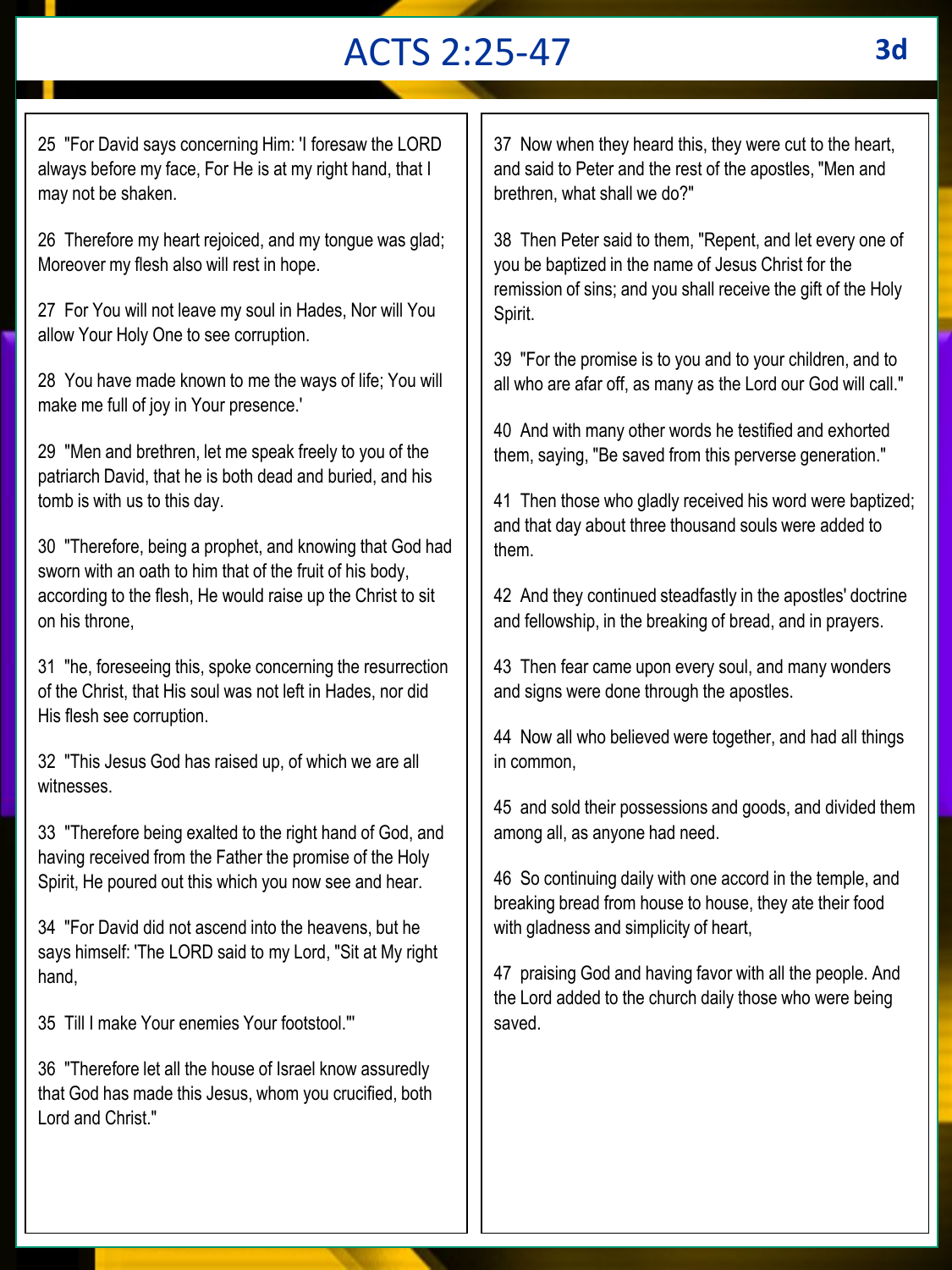# ACTS 3:1-26 **3e**

1 Now Peter and John went up together to the temple at the hour of prayer, the ninth hour.

2 And a certain man lame from his mother's womb was carried, whom they laid daily at the gate of the temple which is called Beautiful, to ask alms from those who entered the temple;

3 who, seeing Peter and John about to go into the temple, asked for alms

4 And fixing his eyes on him, with John, Peter said, "Look at us."

5 So he gave them his attention, expecting to receive something from them.

6 Then Peter said, "Silver and gold I do not have, but what I do have I give you: In the name of Jesus Christ of Nazareth, rise up and walk."

7 And he took him by the right hand and lifted him up, and immediately his feet and ankle bones received strength.

8 So he, leaping up, stood and walked and entered the temple with them--walking, leaping, and praising God.

9 And all the people saw him walking and praising God.

10 Then they knew that it was he who sat begging alms at the Beautiful Gate of the temple; and they were filled with wonder and amazement at what had happened to him.

11 Now as the lame man who was healed held on to Peter and John, all the people ran together to them in the porch which is called Solomon's, greatly amazed.

12 So when Peter saw it, he responded to the people: "Men of Israel, why do you marvel at this? Or why look so intently at us, as though by our own power or godliness we had made this man walk?

13 "The God of Abraham, Isaac, and Jacob, the God of our fathers, glorified His Servant Jesus, whom you delivered up and denied in the presence of Pilate, when he was determined to let Him go.

14 "But you denied the Holy One and the Just, and asked for a murderer to be granted to you,

15 "and killed the Prince of life, whom God raised from the dead, of which we are witnesses.

16 "And His name, through faith in His name, has made this man strong, whom you see and know. Yes, the faith which comes through Him has given him this perfect soundness in the presence of you all.

17 "Yet now, brethren, I know that you did it in ignorance, as did also your rulers.

18 "But those things which God foretold by the mouth of all His prophets, that the Christ would suffer, He has thus fulfilled.

19 "Repent therefore and be converted, that your sins may be blotted out, so that times of refreshing may come from the presence of the Lord

20 "and that He may send Jesus Christ, who was preached to you before,

21 "whom heaven must receive until the times of restoration of all things, which God has spoken by the mouth of all His holy prophets since the world began.

22 "For Moses truly said to the fathers, 'The LORD your God will raise up for you a Prophet like me from your brethren. Him you shall hear in all things, whatever He says to you.

23-26 'And it shall be that every soul who will not hear that Prophet shall be utterly destroyed from among the people. '"Yes, and all the prophets, from Samuel and those who follow, as many as have spoken, have also foretold these days. "You are sons of the prophets, and of the covenant which God made with our fathers, saying to Abraham, 'And in your seed all the families of the earth shall be blessed.'"To you first, God, having raised up His Servant Jesus, sent Him to bless you, in turning away every one of you from your iniquities."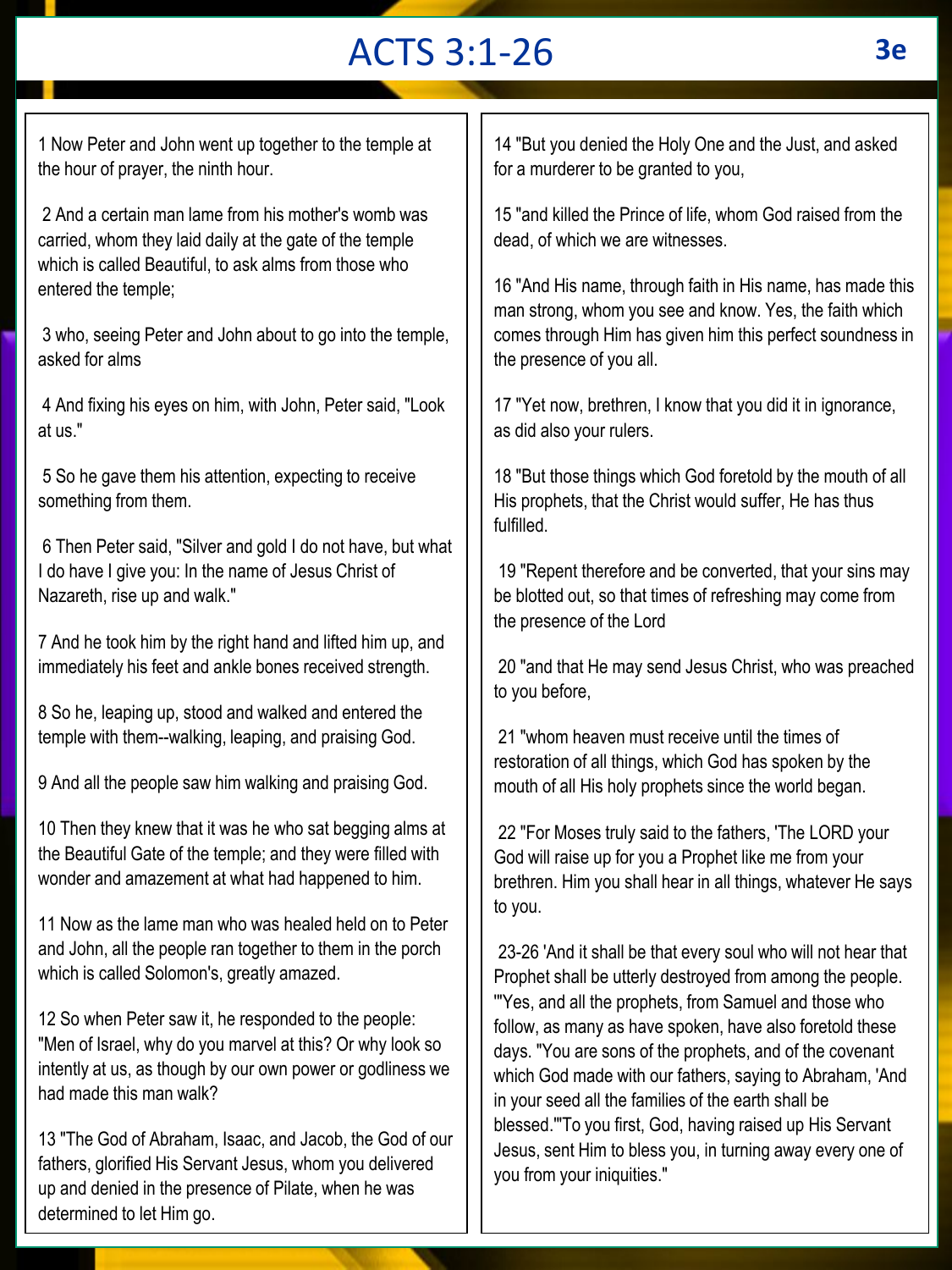## **The Godhead 4**

#### **Cooperation between the Spirit and the Son**

In Acts 1:1-2 the Bible says, "The former account I made, O Theophilus, of all that Jesus began both to do and teach, until the day in which He was taken up, after He through the Holy Spirit had given commandments to the apostles whom He had chosen…"

The first words of Luke recorded in Acts help us to see that the Holy Spirit and Jesus worked together. Jesus operated in conjunction with the Holy Spirit.

In fact, the Father, Son, and Holy Spirit all work in conjunction with each other. These three persons make up the Godhead. The term "Godhead" or "Godhood" refers to the divine nature, Acts 17:29. While they are three distinct personalities, they are one. They are one in the sense of agreement, purpose, and action, as believers should be, John 17:20-21. There are three persons in the one Godhead. There are not three gods. There is one God!

In this lesson we will learn about some of the attributes of the Holy Spirit. We will also see how the Spirit works in conjunction with the Father and the Son.

#### **The Individuality of the Holy Spirit**

- 1. Many believe that there is no distinction between the Father, Son, and Spirit . Is that true? Read the following verses. Do you see a distinction between the Spirit and Jesus or between the Spirit and the Father? Write yes or no.
- Acts 1:2:
- Acts 1:7-8:
- Acts 5:32:
- Acts 7:51-53:
- Acts 9:31:
- Acts 10:38:
- Acts 13:2:
- Acts 15:8:
- 2. Why is it that many say that there is no distinction between the Spirit, Father, and Son?

#### **The Spirit is a Divine Person**

- 1. The Spirit possesses the quality of Deity and individuality as the Father and Son do. He is not something mystical in nature. Attributes that can only be ascribed to a person are attributed to the Holy Spirit. The following passages demonstrate this. Record what you learn regarding the Spirit below.
	- a. Acts 5:1-5:
	- b. Acts 13:1-5:
	- c. Acts 15:28:
	- d.Acts 16:6-10:
- 2. Are there any other passages in the book of Acts that help us to learn more of the attributes of the Holy Spirit?
- 3. While many recognize the attributes of the Father and Son, why do some struggle with respect to the attributes of the Spirit, which we saw in the previous question?

#### **The Father, Son, and Spirit work together as one**

- 1. Read Acts 2:23. The Father, Son, and Spirit played a role with respect to saving mankind. What role did each of them play?
- 2. Why is this lesson important as we consider the Holy Spirit?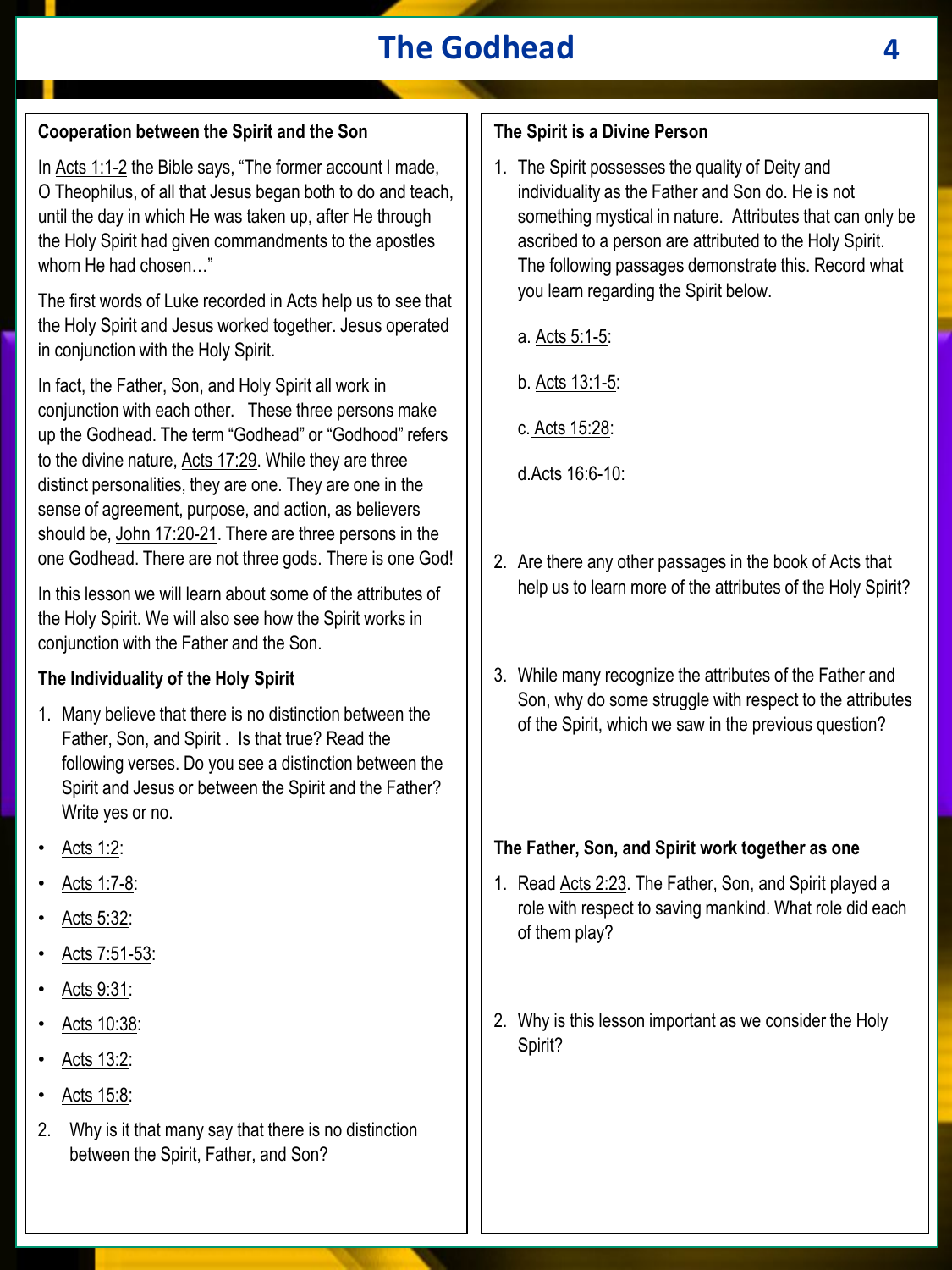## **Respecting the Spirit in Context 5**

## **A text removed from the text is a pretext**

There is a lot of confusion when it comes to the Holy Spirit. But it's not because of the Holy Spirit. Rather, it's because many take what is said concerning the Spirit out of context.

As we journey through the book of Acts we quickly read about Holy Spirit baptism, Acts 1:5-9. In this lesson we will consider what is taught in the book of Acts concerning Holy Spirit baptism.

In order to reach the right conclusions, we must keep what is said in its proper context. A couple of lessons ago we focused on Acts 1:8. We will consider this verse again along with some other passages throughout Acts concerning Holy Spirit baptism. We will break our study down into six parts concerning Holy Spirit baptism: WHO, WHAT, WHEN, WHERE, WHY, and HOW.

## **Who was it that received Holy Spirit baptism?**

- 1. Read Acts 1:1-8. Who was Jesus speaking to ?
- 2. Go back and read Acts 1-2 in its entirety. Notice the pronouns in these chapters. With respect to Holy Spirit baptism, who was it that received that?

#### **What is it that they received?**

- 1. The apostles received Holy Spirit baptism. But what exactly did they receive according to Acts 1:8?
- 2. How was this power demonstrated in Acts 2:1-4?

## **When did the apostles receive Holy Spirit baptism?**

1. Before the apostles received this baptism, what had to happen with Jesus?

## **When did the apostles receive Holy Spirit baptism?**

2. On what day did the apostles receive Holy Spirit baptism? Read Acts 2:1 to answer this question. What was significant about this day?

## **Where did the apostles receive Holy Spirit baptism?**

- 1. Where did the day of Pentecost take place?
- 2. Why did they receive it in that city?

#### **How and why did the apostles receive Holy Spirit baptism?**

- 1. What is it that the apostles had to do to receive Holy Spirit baptism?
- 2. Many believe that Holy Spirit baptism is for the purpose of salvation. Is that why the apostles received it?
- 3. We find another case of Holy Spirit baptism in Acts 10:44-48. Why did Cornelius and his household receive this baptism?
- 4. When was Cornelius saved? When he received Holy Spirit baptism or when he was baptized in water?
- 5. Are people receiving Holy Spirit baptism today? Explain.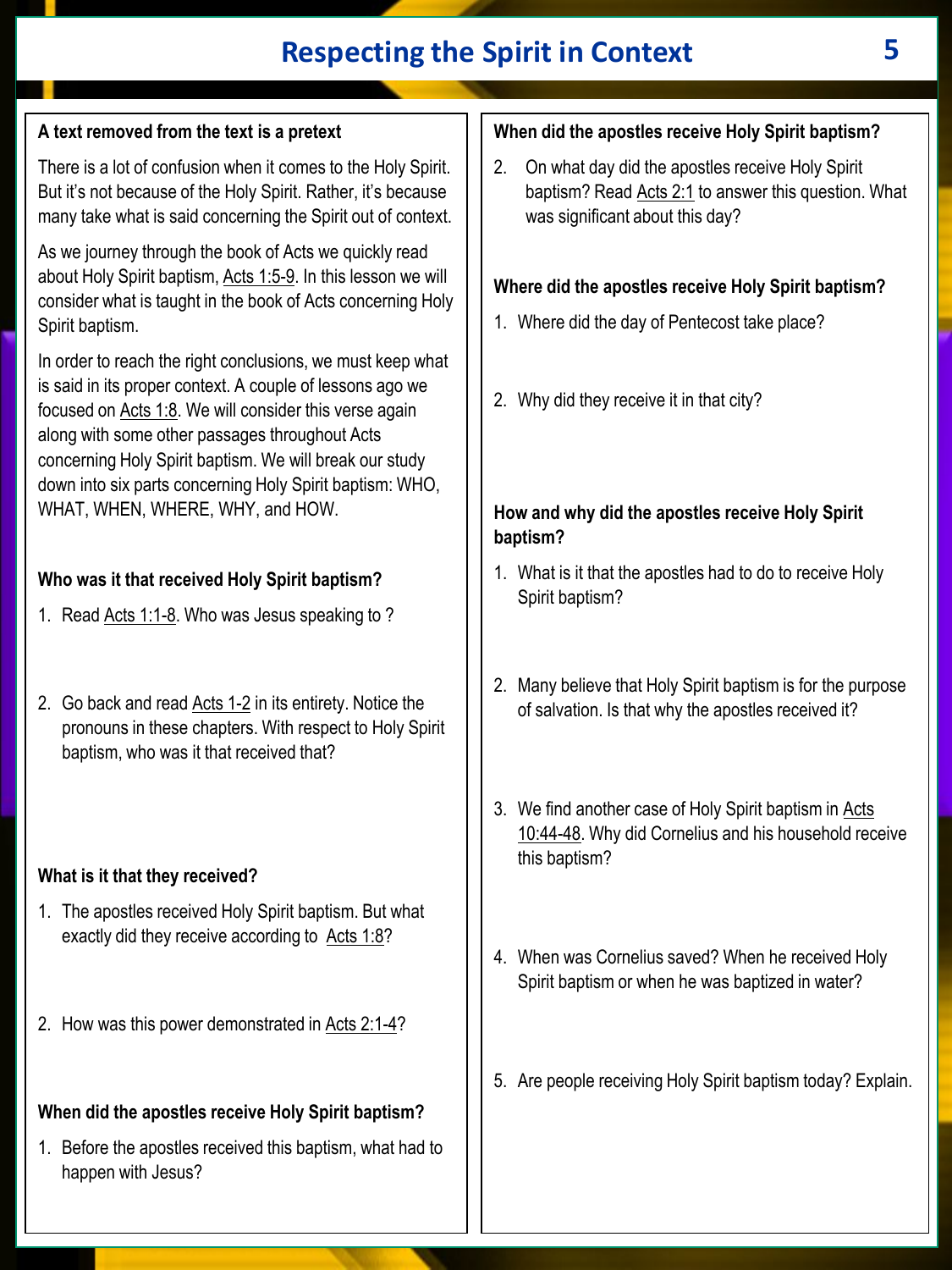## "**They Began To Speak In Other Tongues" 6**

## **Tongues: Setting the Record Straight**

There is a lot of confusion about what it means to "speak in tongues." And, some of the most confused are those who profess to have this miraculous spiritual gift today.

Lots of religious people today claim to be able to do exactly what the apostles did in Acts 2. Yet, when we carefully study this chapter, we will see that the claims of men today do not line up with this chapter at all.

In setting the record straight, we need to say in the outset that speaking in tongues was a miraculous gift given by the Holy Spirit that empowered a person to be able to speak a foreign language that he had never learned. It was not gibberish; it was an actual language that could be easily understood by those who knew that language. The record in Acts 2 will prove this fact.

#### **Tongues: Setting the Context**

- 1. Jesus addressed speaking in tongues in Mark 16:17. To whom did He say this applied? Read Mark 16:9-20 for help. Be careful to look at these other verses.
- 2. Look at Mark 16:20. What purpose did speaking in tongues serve?
- 3. What is the significance of the phrase "new tongues" in Mark 16:17?
- 4. In Acts 2:1-4, what group of people spoke in tongues?
- 5. What other miracles accompanied speaking in tongues in Acts 2:1-4?
- 6. Did the people in Acts 2:5-12 actually hear the apostles speak, or did they hear something else?

#### **Tongues: Setting Forth the Truth**

- 1. Where did the miracle of speaking in tongues take place? Was it at the mouth of the speaker or at the ear of the hearer?
- 2. Were the languages spoken on this day actual foreign languages, or was it gibberish of some sort?
- 3. In verses 12 and 13 we find two different reactions. What are those reactions?
- 4. Did the apostles have to speak foreign languages in order to preach to the people? Why, or why not?
- 5. In Acts 2:33, what did the apostles say about "this which you now see and hear"?
- 6. Read Acts 10:44-48 and Acts 11:12-18. What sign was given at Cornelius' house to prove Gentiles could be saved?
- 7. Some disciples in Acts 19:6 spoke in tongues. Where did they get this power? (See also Acts 8:18.)
- 8. Do people have this power today? Explain.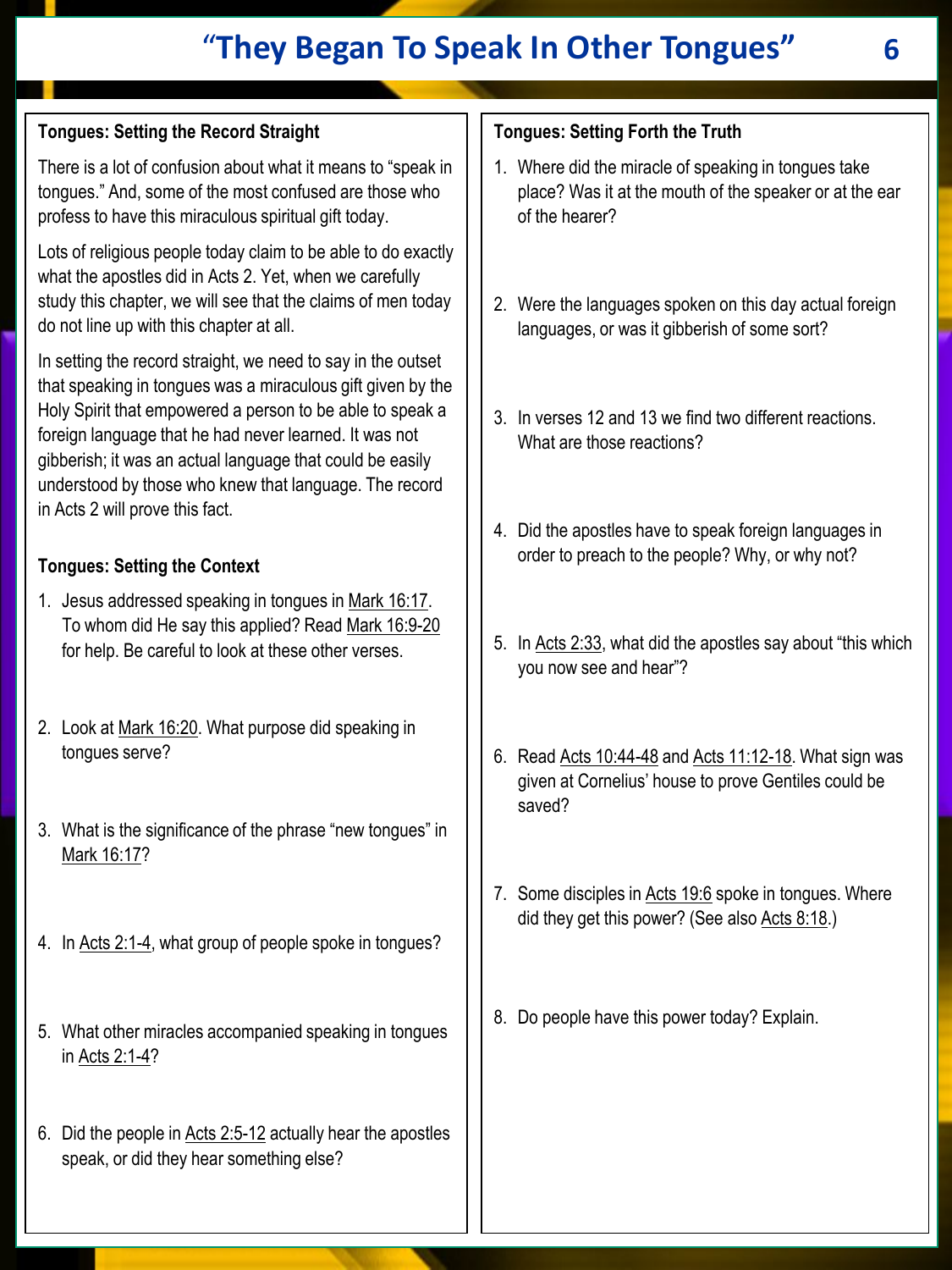## **I Will Pour Out My Spirit On All Flesh 7**

## **Joel: An Old Testament Prophet**

As Peter begins his sermon in Acts 2:16-21, the first Old Testament text that he introduces is from the Book of Joel.

He opens with these words in verse 16:

"But this is what was spoken by the prophet Joel…"

These words are contrasted with Peter's explanation that these men are not drunken. (Remember the accusation of the mockers in verse 13.) Rather than being drunk, the apostles are being used by God to fulfill a prophecy made by Joel in the Old Testament (Joel 2:28-32).

It is important to note that Peter is not giving a new prophecy, but rather is repeating a prophecy made hundreds of years beforehand. This is important because some folks treat Peter's words—not as fulfilled on the Day of Pentecost—but looking to a far distant time from then.

The KJV is well-worded in verse 16.

"But this is that which was spoken by the prophet Joel…"

Peter says Joel's word are being fulfilled. The reason some folks do not agree with that is because of the use of the phrase "the last days" in verse 17. Most people think "last days" refers to the time just before Jesus' returns. We will address that in this lesson.

We also need to address another statement of Joel's prophecy where he said, "That I will pour out My Spirit on all flesh…?" What did that mean? And what does it mean for us today? Let's find out.

Why was Joel written? Take a few minutes and read the book of Joel. In the space below, write out the theme of this book. Identify the places where you see the Spirit.

## **Fulfillment of Joel's Prophecy**

- 1. Look up these passages: Hebrews 1:1-2; 2 Timothy 3:1- 5; 1 John 2:18; Acts 2:17. What do all of these verses have in common?
- 2. The prophecy from Joel said that God would pour out His Spirit on "all flesh" (Joel 2:28; Acts 2:17). What do you understand "all flesh" to mean? Does it mean "every human being"? If not, then what? Read Acts 10 for help.
- 3. Joel's prophecy said "Your *sons* and *daughters* shall prophesy" (Acts 2:17). Since there were no women among the apostles, how do we explain this?
- 4. Read Acts 2:43; 3:6-7; 5:12. Who worked miracles in these verses? Read Acts 6:5-8; who else worked miracles? How did these persons receive miraculous power? (See also Acts 8:18.)
- 5. Peter used judgment language in Acts 2:19-20 as he quoted from Joel 2:30-31. What should we apply this language to?
- 6. People may have questions regarding what this pouring out of the Spirit means for us today? How would you answer it?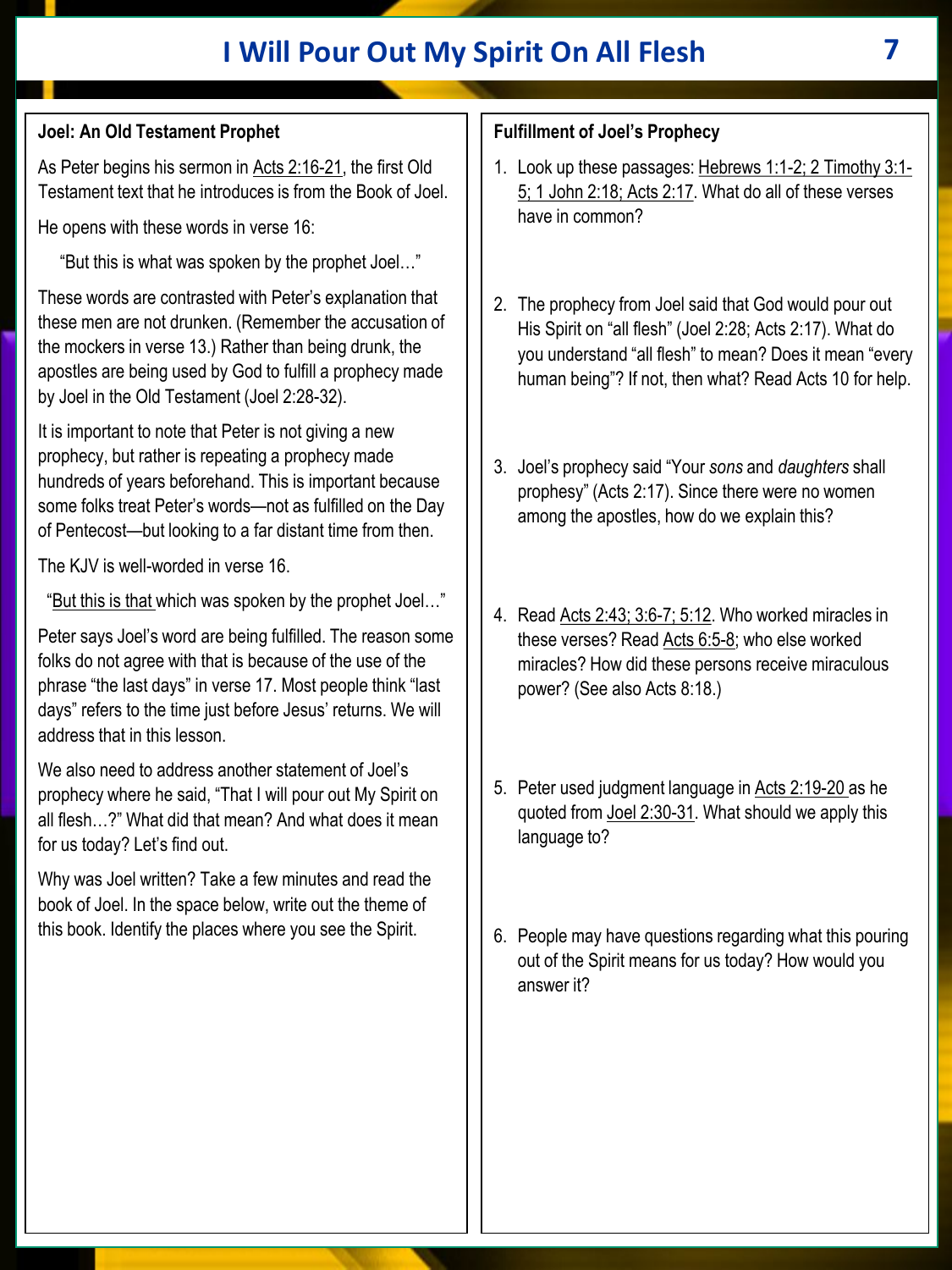# **The Spirit Who Speaks In You 8**

## **"…As the Spirit Gave Them Utterance"**

There is an important point to be made in Acts 2:4 that affects how we view the rest of the chapter, the book, and the Bible as a whole. The point has to do with inspiration. Certainly the apostles spoke in tongues by the power of the Holy Spirit in Acts 2:4-11. But it is significant to note that all that they spoke on that day was directly guided by the Holy Spirit.

What they said about Jesus, about the Old Testament prophets, about judgment and about salvation was all guided by the Holy Spirit. Before we begin, how would you define the term "inspiration"? Why is a good understanding of inspiration so important?

## **Inspiration: Getting Some Background**

- 1. According to John 16:12-15, what did Jesus say that the Holy Spirit would guide the apostles into?
- 2. According to John 14:26, what did Jesus say the Holy Spirit would do for the apostles?
- 3. In Matthew 10:19-20, Jesus told the apostles that someone would speak through them. Who was it?
- 4. According to 1 Corinthians 2:12-13,what did Paul say he (and others) had received from the Spirit?
- 5. Do you think the apostles received:
	- a. Ideas from God that they put in their own words?
	- b. Words from God that expressed His thoughts?

## **Inspiration: Demonstrated in Acts 1-2**

- 1. Read Acts 1:16-17, 4:25. What do we learn about inspiration in this text? To whom did Peter attribute the words of David?
- 2. What other passages in Peter's talk in this section (Acts 1:15-22) show that he believed the Old Testament Scripture was authoritative?
- 3. Read Acts 2. Identify the Old Testament passages that Peter referenced as he preached.
- 4. Why was it important that the apostles use the Old Testament Scriptures as they preached to the Jews about the Messiah?
- 5. Read Acts 2:11. The apostles spoke the wonderful works of God. Yet, what they spoke of was not recorded for us. How concerned should we be that we don't have this information recorded for us?
- 6. Read Acts 2:40. Peter used many other words to convince the Jews to obey Jesus. Yet those words of inspiration were not recorded for us. How concerned should we be that we don't have those words?
- 7. Does the Holy Spirit continue to speak through people today? How would you answer this question?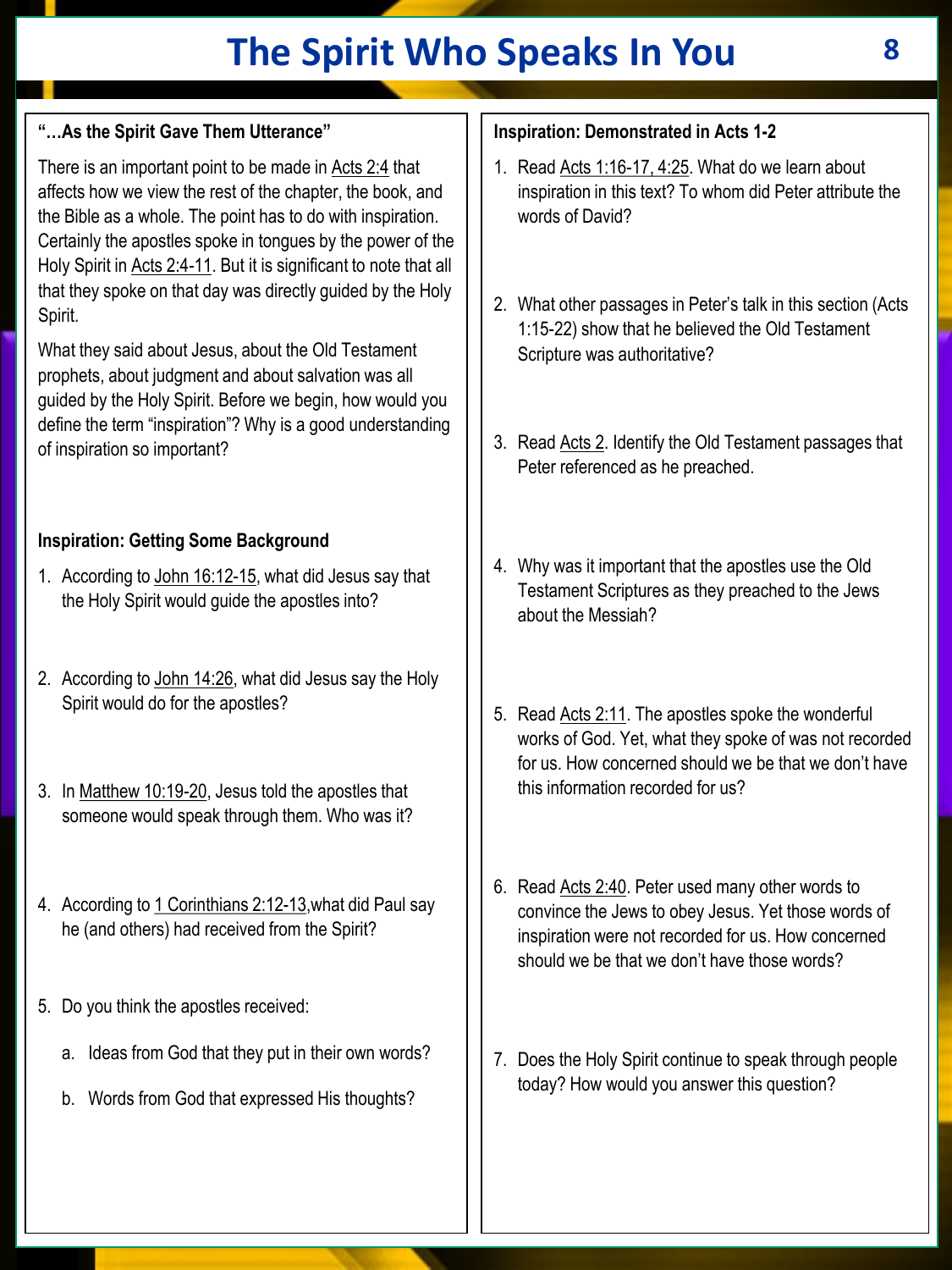# "**The Promise" 9**

### **Acts 2:39: The Promise Is unto You…"**

In Acts 2:21 Peter was quoting from the prophet Joel. He spoke about salvation in this verse. Verse 21 is a critical verse for understanding Acts 2. This is a verse of promise. Where did the words of Joel come from? That is, who gave him the words to speak? If you said the Holy Spirit, you are correct.

Therefore, this promise of salvation was a promise from the Holy Spirit. The idea of "the promise" is found in verse 39 in Acts 2.

Clearly, this promise was important for the people in the first century, as it is for us today. Let's consider some more things with respect to this promise.

We are able to learn some important things regarding the Holy Spirit.

#### **Exploring the Promise**

One of the earliest of all promises in the Old Testament is found in Genesis 12:1-3. That promise is repeated in Genesis 22:16-18. We commonly call these "the three promises to Abraham." The three promises are listed here. Identify how God fulfilled each. (What land did He give? What nation did He make? Who is the seed?)

- 1. Land Promise: \_\_\_\_\_\_\_\_\_\_\_\_\_\_\_\_\_\_\_\_\_\_\_\_\_\_\_\_\_\_
- 2. Nation Promise:  $\overline{\phantom{a}}$
- 3. Seed Promise: \_\_\_\_\_\_\_\_\_\_\_\_\_\_\_\_\_\_\_\_\_\_\_\_\_\_\_\_\_\_

#### **Questions to Consider**

- 1. What promise made to Abraham do you find fulfilled according to Deuteronomy 4:1-7? What words make it clear that it is fulfilled?
- 2. What promise do you find fulfilled in Joshua 21:43-45? What is the extent of the fulfillment of this promise?
- 3. What promise do you find fulfilled in Galatians 3:16?

#### **Promise #3**

It is the third promise that is the focus of this lesson. God's great plan of the ages for man's salvation finally came to fruition in Acts 2.

Peter's address in Acts 2 is not about the land or the nation. It is about the salvation that God promised through the Christ who was to come—promise #3.

Men today mistakenly put emphasis on promises #1 and #2, as though the people of Israel and the land of Canaan are critical to God's plan today. Peter does not play that game! He teaches about the Messiah.

The seed promise was fulfilled through Christ, Galatians 3:16. This point is emphasized throughout the book of Acts.

- 1. Read Acts 2:39. How does this verse relate to the promise made to Abraham?
- 2. Look at Acts 3:18-26. What point is Peter trying to make with the Jews? How many of the prophets had spoken of these days?
- 3. Read Acts 13:16-33. What point was Paul trying to make with the Jews?
- 4. Read Acts 26:1-7. Paul spoke of "the promise". Why do you think he emphasized this point?
- 5. What can we learn about the Spirit from this promise?
- 6. What does the promise made to Abraham 4,000 years ago mean to you today?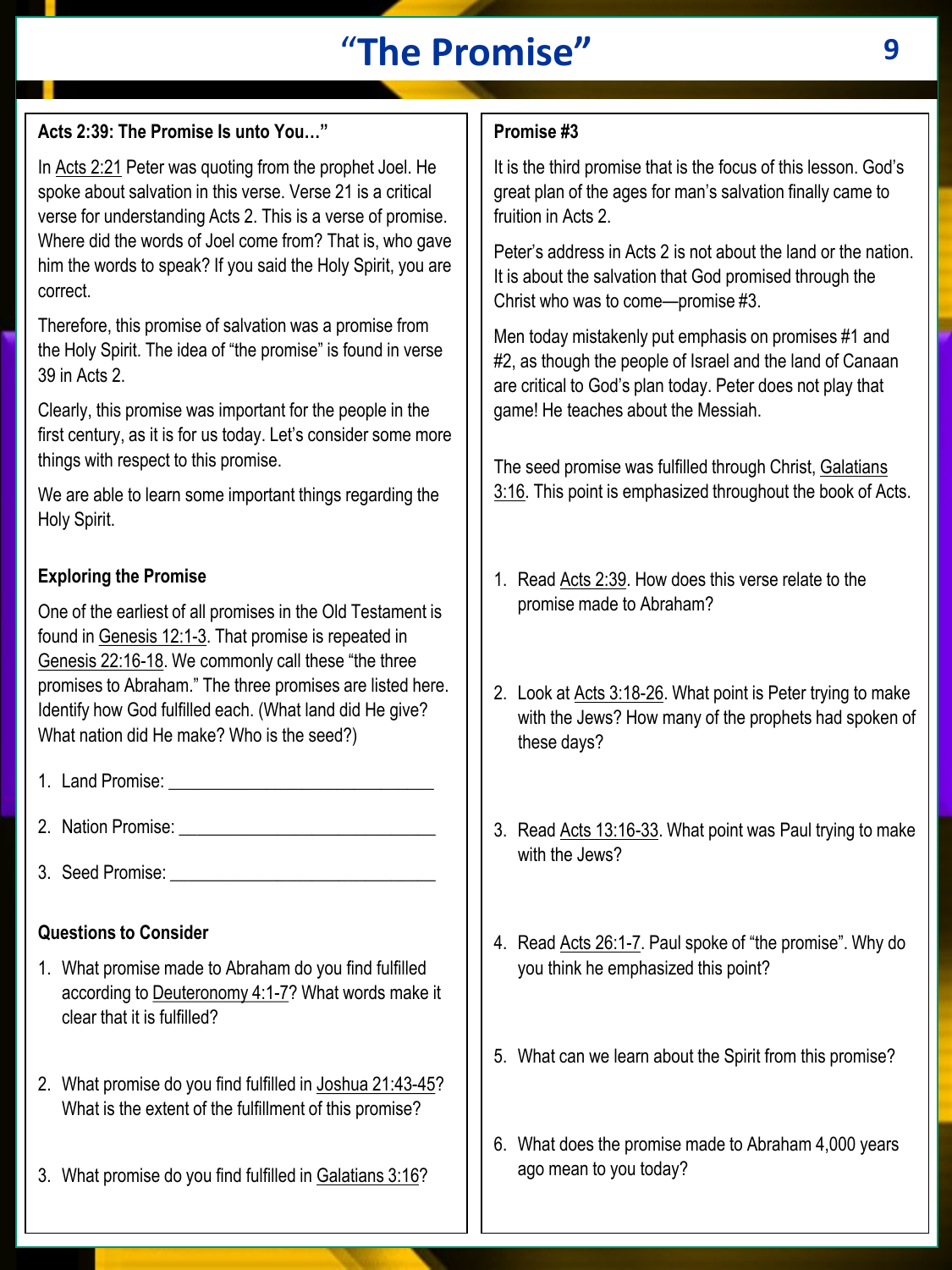# **What Jesus Received From The Spirit 10**

## **Did Jesus receive the Spirit or something from the Spirit?**

While we are still in Acts 2, don't panic. We will eventually move forward. We are spending so much time in this chapter because there is so much said of the Holy Spirit. While much time has been given regarding the prophecy of Joel, there's a verse in Acts 2 that's often overlooked concerning the Spirit.

That verse is Acts 2:33. What we find in this particular verse is a work of the Holy Spirit. People often want to know, "What is it that the Holy Spirit does, or has done in the past?" This verse will help us to know.

Many are confused regarding what it is that Jesus received from the Holy Spirit. Some folks say, "It is simple. He received the Holy Spirit!" But, is that what the text really says? Let's make a careful examination. Let's also bring in some other passages where Peter speaks of the Holy Spirit and His work.

Before we consider Acts 2:33, let's be sure to consider the context of the previous verses.

## **Diving Into The Context**

- 1. Read Acts 2:22-24. Who is Peter speaking about to the Jewish audience?
- 2. Read Acts 2:25-28. What argument is Peter trying to make in these verses? Where is he quoting from?
- 3. Read Acts 2:29-32. What argument is Peter trying to make to the Jews concerning Jesus?
- 4. What was Christ to sit on after His resurrection? Was this something physical in nature or spiritual? Read Amos 9:11-12; Acts 13-18 to help you answer.

#### **Having Received from the Father the Promise of the Holy Spirit**

Reading Acts 2:33, we are forced to ask "What did Jesus receive when He returned to heaven?" Let's find out.

- 1. Read Acts 1:16. Peter speaks of Scripture being fulfilled. To whom does he attribute the Old Testament Scripture? Is it merely to King David? Why is this an important issue?
- 2. Read Acts 4:25. Check your center reference or read from the NASB. To whom does Peter attribute the words of David?
- 3. Read 1 Peter 1:10-12 and 2 Peter 1:21. To whom does Peter attribute the writings of the prophets?
- 4. Read Acts 2:33. What promise did Jesus receive? Choose the correct answer and be ready to explain.
	- a. Jesus received the Holy Spirit as a promise.
	- b. Jesus received what the Holy Spirit promised.
- 5. What had the Holy Spirit promised that Jesus had received? (For help see Acts 2:30.)
- 6. In Acts 2:34-35 Peter quotes Psalm 110:1. Peter says Jesus is at God's right hand. For how long will He reign? Also, according to 1 Corinthians 15:24-27, how long must He reign?
- 7. What do we learn about the Holy Spirit from this lesson?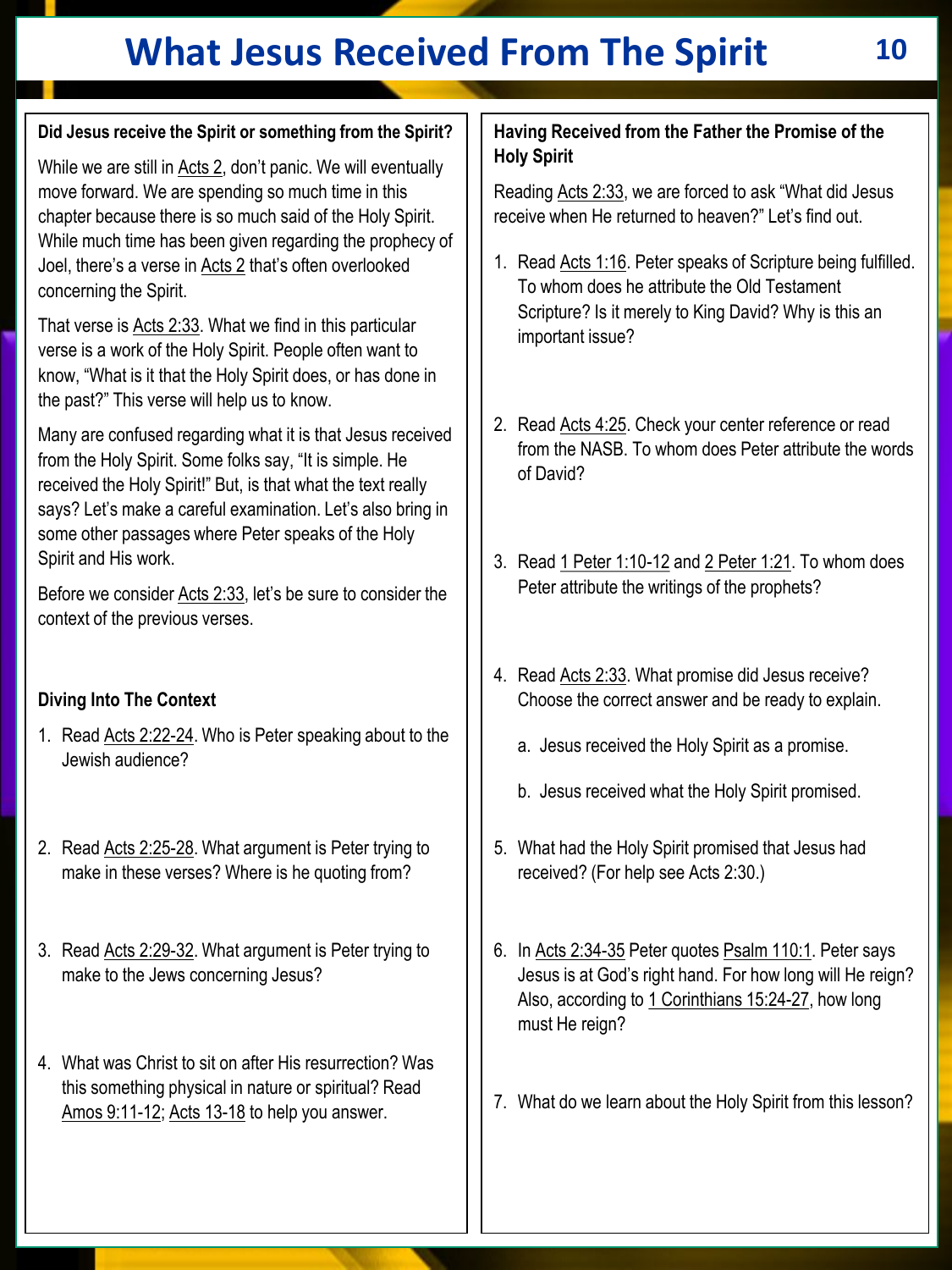# **"The Gift Of The Holy Spirit" 11**

## **Addressing the Issue**

The "gift of the Holy Spirit" in Acts 2:38 is the subject of controversy. Folks make unwarranted assumptions about this text. Some say, "Obviously, the Holy Spirit is the gift." But a careful study will show us something different!

## **The Gift of God**

Read the following texts and identify what "the gift of God" is in each. In which of these verses is God the gift?

- Ecclesiastes 3:13
- John 4:10
- Romans 6:23
- 1 Corinthians 7:7
- Ephesians 2:8

#### **The Key Verse in Acts 2**

In an earlier lesson we showed Acts 2:21 to be the key. It introduces every element of Peter's sermon. In that text he said that the result of calling upon the name of the Lord would be *salvation*. Answer these questions from Acts 2.

- 1. Who is the Lord upon whom they must call? (Acts 2:22- 24).
- 2. Of whom did David speak in prophecy? (Acts 2:25-29)
- 3. What promise was made to David? (Acts 2:30)
- 4. For what purpose was Jesus raised from the dead? (Acts 2:30-33)
- 5. What did Jesus receive when He ascended into heaven? (Acts 2:33) Did He receive the Holy Spirit? Or, did He receive something promised by the Holy Spirit?

## **The Key Verse (continued)**

- 6. Who is now reigning in heaven? (Acts 2:34-36) What two terms did Peter use to describe this person?
- 7. What have the people on Pentecost learned about their spiritual condition? (Acts 2:36-37)

What do they want when they ask, "What shall we do?"

How does this relate to Acts 2:21?

## **Analyzing Peter's Answer in Acts 2:38-39**

Here is what Peter accomplishes in Acts 2:

- 1. He identifies *who* the Lord is upon whom they must call: Jesus is both Lord and Christ
- 2. He tells them *how* to call upon the name of the Lord: by repenting and being baptized.
- 3. He tells *why* they must call upon Him: for the remission of sins.
- 4. He tells them the *result* of calling upon Him: they shall receive the gift of the Holy Spirit.

How was this result expressed in Acts 2:21?

Who made the promise in Acts 2:21?

Who was the promise in Acts 2:21 for?

Who was the promise in Acts 2:39 for?

Conclusion: The gift of the Holy Spirit is the promised gift of that was foretold by the Holy Spirit in

Old Testament prophecy.

See Luke 1:77 for an interesting thought about salvation.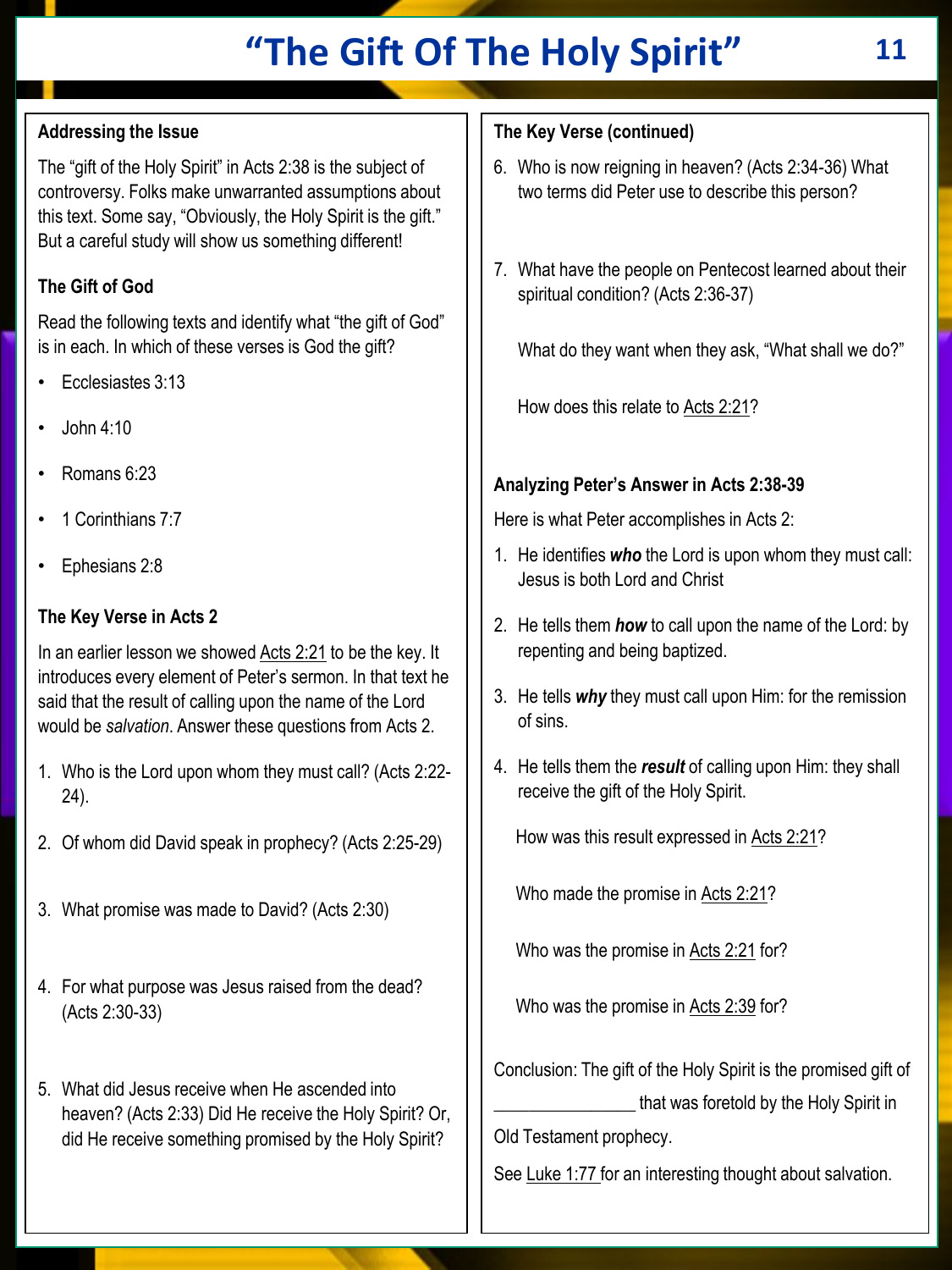# **Before We Continue**

## **Diving Into The Text**

As we go through this quarter, we will learn a lot about the Holy Spirit. But it's important that we just don't simply go through the motions.

Let's take our studying to the next level. One way that we will do this will be by doing some Bible marking. On the next few pages you will find Acts 4-5. I would like for you to do a couple of things.

- First, read these three chapters.
- As you are reading them, box every time you see a reference to the Holy Spirit.
- Box or underline anytime you see the words "fill", "filled" or "full".
- Take note of any conversions that take place.
- Identify miracles that you see that are discussed.

With the space that's provided below, write out what you learn regarding the Spirit, baptisms that are mentioned, and information concerning the apostles.

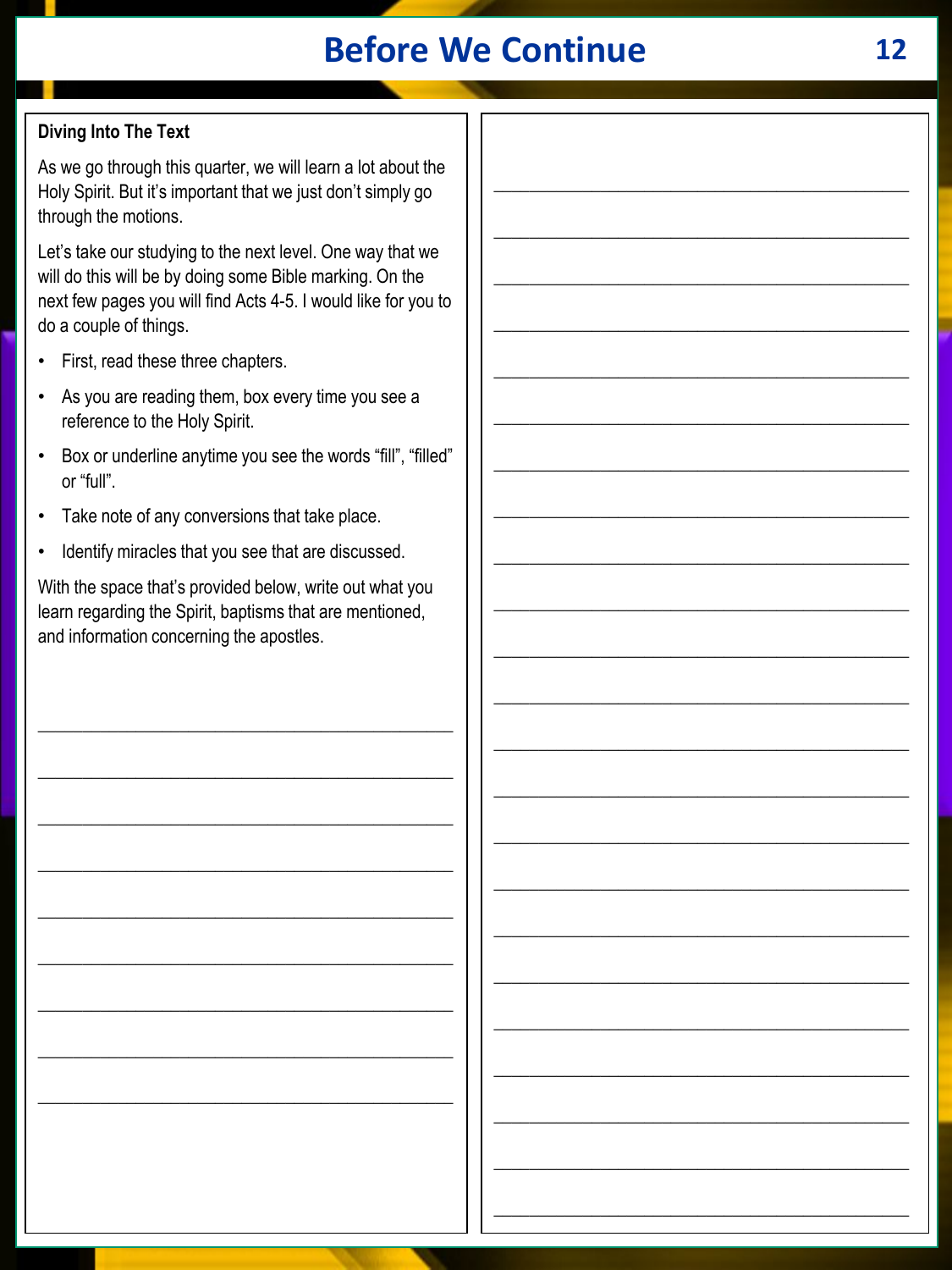## ACTS 4:1-29

1 Now as they spoke to the people, the priests, the captain of the temple, and the Sadducees came upon them,

2 being greatly disturbed that they taught the people and preached in Jesus the resurrection from the dead.

3 And they laid hands on them, and put them in custody until the next day, for it was already evening.

4 However, many of those who heard the word believed; and the number of the men came to be about five thousand.

5 And it came to pass, on the next day, that their rulers, elders, and scribes,

6 as well as Annas the high priest, Caiaphas, John, and Alexander, and as many as were of the family of the high priest, were gathered together at Jerusalem.

7 And when they had set them in the midst, they asked, "By what power or by what name have you done this?"

8 Then Peter, filled with the Holy Spirit, said to them, "Rulers of the people and elders of Israel:

9 "If we this day are judged for a good deed done to a helpless man, by what means he has been made well,

10 "let it be known to you all, and to all the people of Israel, that by the name of Jesus Christ of Nazareth, whom you crucified, whom God raised from the dead, by Him this man stands here before you whole.

11 "This is the 'stone which was rejected by you builders, which has become the chief cornerstone.'

12 "Nor is there salvation in any other, for there is no other name under heaven given among men by which we must be saved."

13 Now when they saw the boldness of Peter and John, and perceived that they were uneducated and untrained men, they marveled. And they realized that they had been with Jesus.

14 And seeing the man who had been healed standing with them, they could say nothing against it.

15 But when they had commanded them to go aside out of the council, they conferred among themselves,

16 saying, "What shall we do to these men? For, indeed, that a notable miracle has been done through them is evident to all who dwell in Jerusalem, and we cannot deny it.

17 "But so that it spreads no further among the people, let us severely threaten them, that from now on they speak to no man in this name."

**12a**

18 And they called them and commanded them not to speak at all nor teach in the name of Jesus.

19 But Peter and John answered and said to them, "Whether it is right in the sight of God to listen to you more than to God, you judge.

20 "For we cannot but speak the things which we have seen and heard."

21 So when they had further threatened them, they let them go, finding no way of punishing them, because of the people, since they all glorified God for what had been done.

22 For the man was over forty years old on whom this miracle of healing had been performed.

23 And being let go, they went to their own companions and reported all that the chief priests and elders had said to them.

24 So when they heard that, they raised their voice to God with one accord and said: "Lord, You are God, who made heaven and earth and the sea, and all that is in them,

25 "who by the mouth of Your servant David have said: 'Why did the nations rage, And the people plot vain things?

26 The kings of the earth took their stand, And the rulers were gathered together Against the LORD and against His Christ.'

27 "For truly against Your holy Servant Jesus, whom You anointed, both Herod and Pontius Pilate, with the Gentiles and the people of Israel, were gathered together

28 "to do whatever Your hand and Your purpose determined before to be done.

29 "Now, Lord, look on their threats, and grant to Your servants that with all boldness they may speak Your word,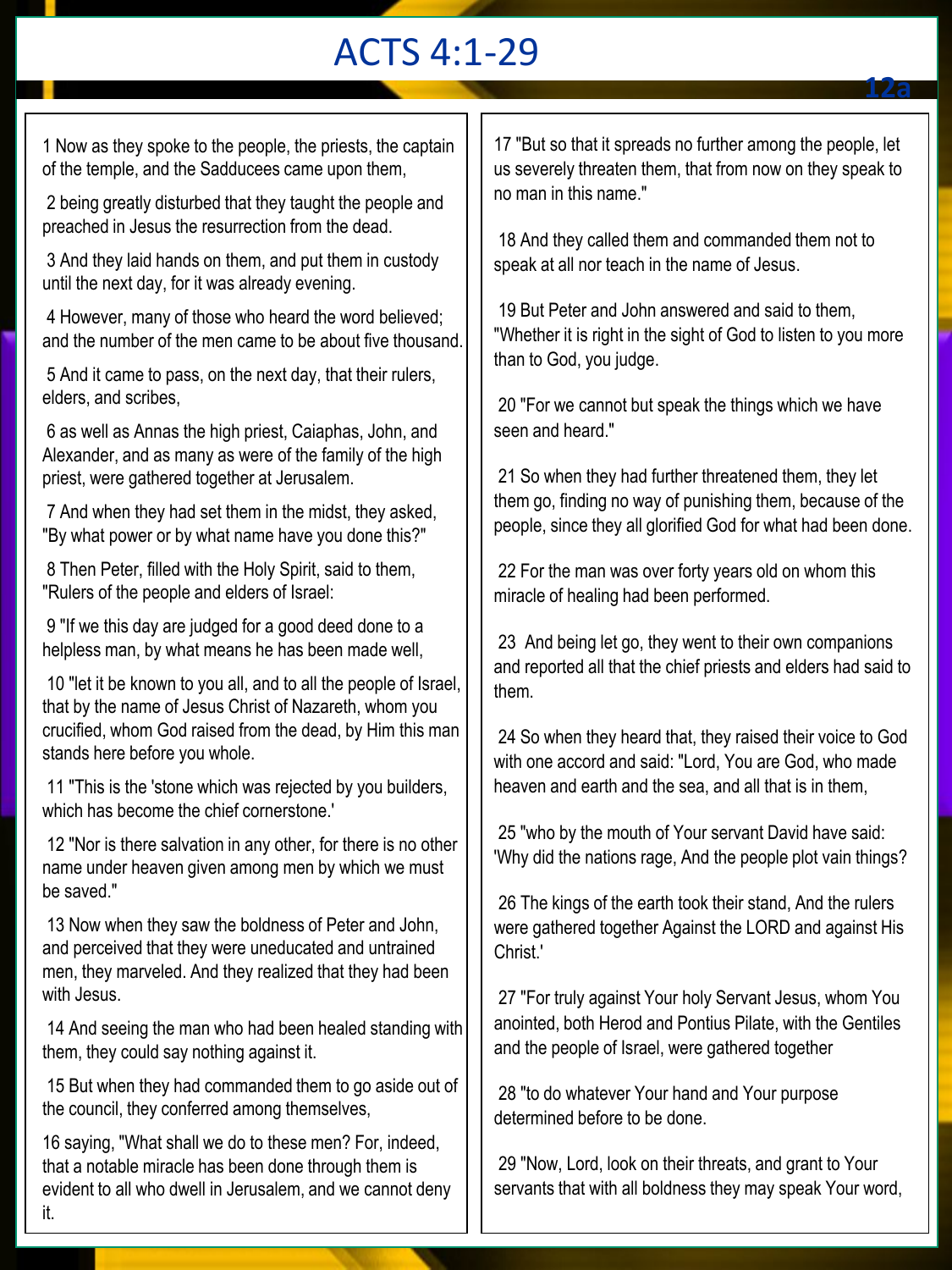# ACTS 4:30-37

**12b**

30 "by stretching out Your hand to heal, and that signs and wonders may be done through the name of Your holy Servant Jesus."

31 And when they had prayed, the place where they were assembled together was shaken; and they were all filled with the Holy Spirit, and they spoke the word of God with boldness.

32 Now the multitude of those who believed were of one heart and one soul; neither did anyone say that any of the things he possessed was his own, but they had all things in common.

33 And with great power the apostles gave witness to the resurrection of the Lord Jesus. And great grace was upon them all.

34 Nor was there anyone among them who lacked; for all who were possessors of lands or houses sold them, and brought the proceeds of the things that were sold,

35 and laid them at the apostles' feet; and they distributed to each as anyone had need.

36 And Joses, who was also named Barnabas by the apostles (which is translated Son of Encouragement), a Levite of the country of Cyprus,

37 having land, sold it, and brought the money and laid it at the apostles' feet.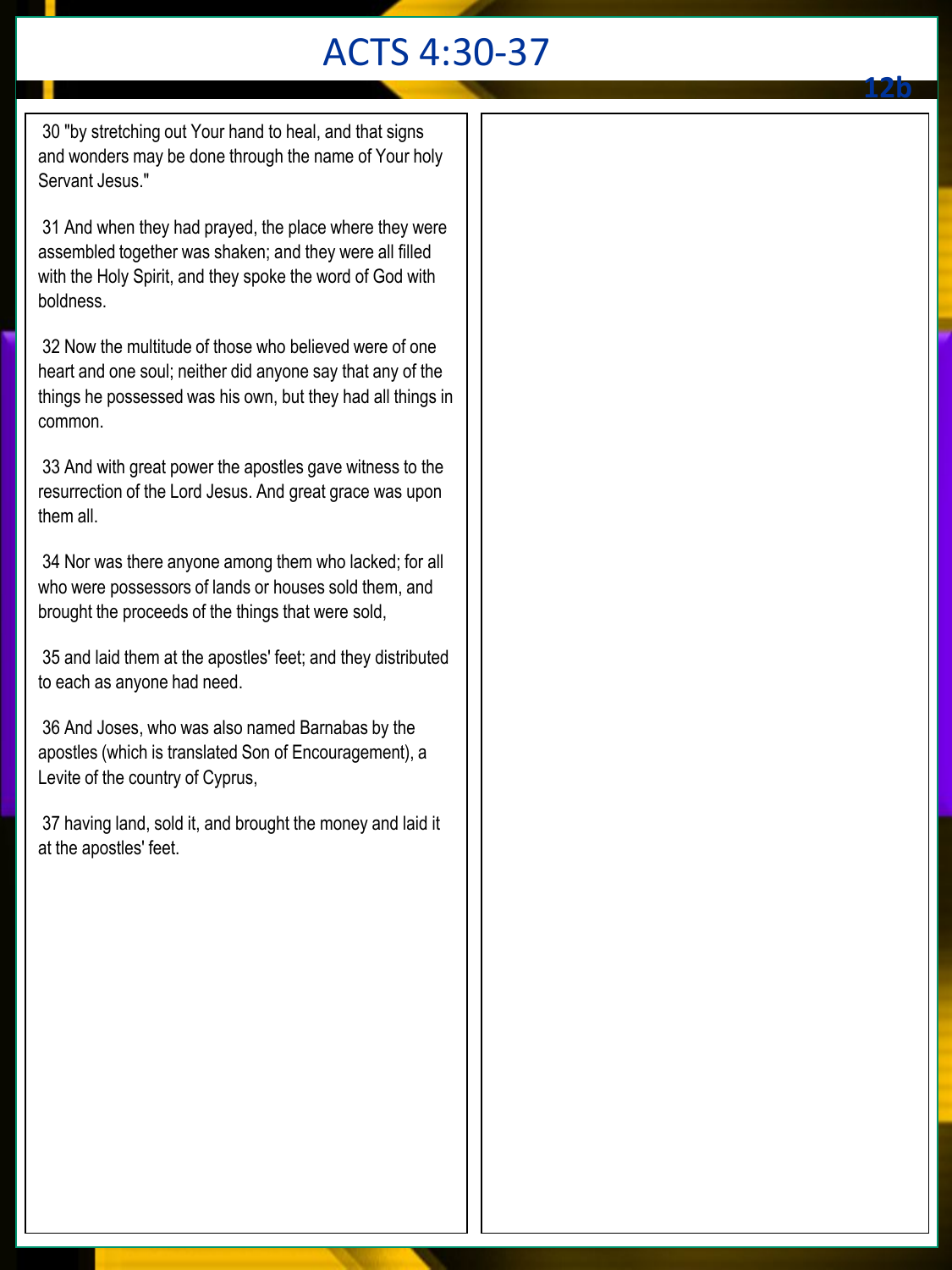# ACTS 5:1-24 **12c**

1 But a certain man named Ananias, with Sapphira his wife, sold a possession.

2 And he kept back part of the proceeds, his wife also being aware of it, and brought a certain part and laid it at the apostles' feet.

3 But Peter said, "Ananias, why has Satan filled your heart to lie to the Holy Spirit and keep back part of the price of the land for yourself?

4 "While it remained, was it not your own? And after it was sold, was it not in your own control? Why have you conceived this thing in your heart? You have not lied to men but to God."

5 Then Ananias, hearing these words, fell down and breathed his last. So great fear came upon all those who heard these things.

6 And the young men arose and wrapped him up, carried him out, and buried him.

7 Now it was about three hours later when his wife came in, not knowing what had happened.

8 And Peter answered her, "Tell me whether you sold the land for so much?" She said, "Yes, for so much."

9 Then Peter said to her, "How is it that you have agreed together to test the Spirit of the Lord? Look, the feet of those who have buried your husband are at the door, and they will carry you out."

10 Then immediately she fell down at his feet and breathed her last. And the young men came in and found her dead, and carrying her out, buried her by her husband.

11 So great fear came upon all the church and upon all who heard these things.

12 And through the hands of the apostles many signs and wonders were done among the people. And they were all with one accord in Solomon's Porch.

13 Yet none of the rest dared join them, but the people esteemed them highly.

14 And believers were increasingly added to the Lord, multitudes of both men and women,

15 so that they brought the sick out into the streets and laid them on beds and couches, that at least the shadow of Peter passing by might fall on some of them.

16 Also a multitude gathered from the surrounding cities to Jerusalem, bringing sick people and those who were tormented by unclean spirits, and they were all healed

17 Then the high priest rose up, and all those who were with him (which is the sect of the Sadducees), and they were filled with indignation,

18 and laid their hands on the apostles and put them in the common prison.

19 But at night an angel of the Lord opened the prison doors and brought them out, and said,

20 "Go, stand in the temple and speak to the people all the words of this life."

21 And when they heard that, they entered the temple early in the morning and taught. But the high priest and those with him came and called the council together, with all the elders of the children of Israel, and sent to the prison to have them brought.

22 But when the officers came and did not find them in the prison, they returned and reported,

23 saying, "Indeed we found the prison shut securely, and the guards standing outside before the doors; but when we opened them, we found no one inside!"

24 Now when the high priest, the captain of the temple, and the chief priests heard these things, they wondered what the outcome would be.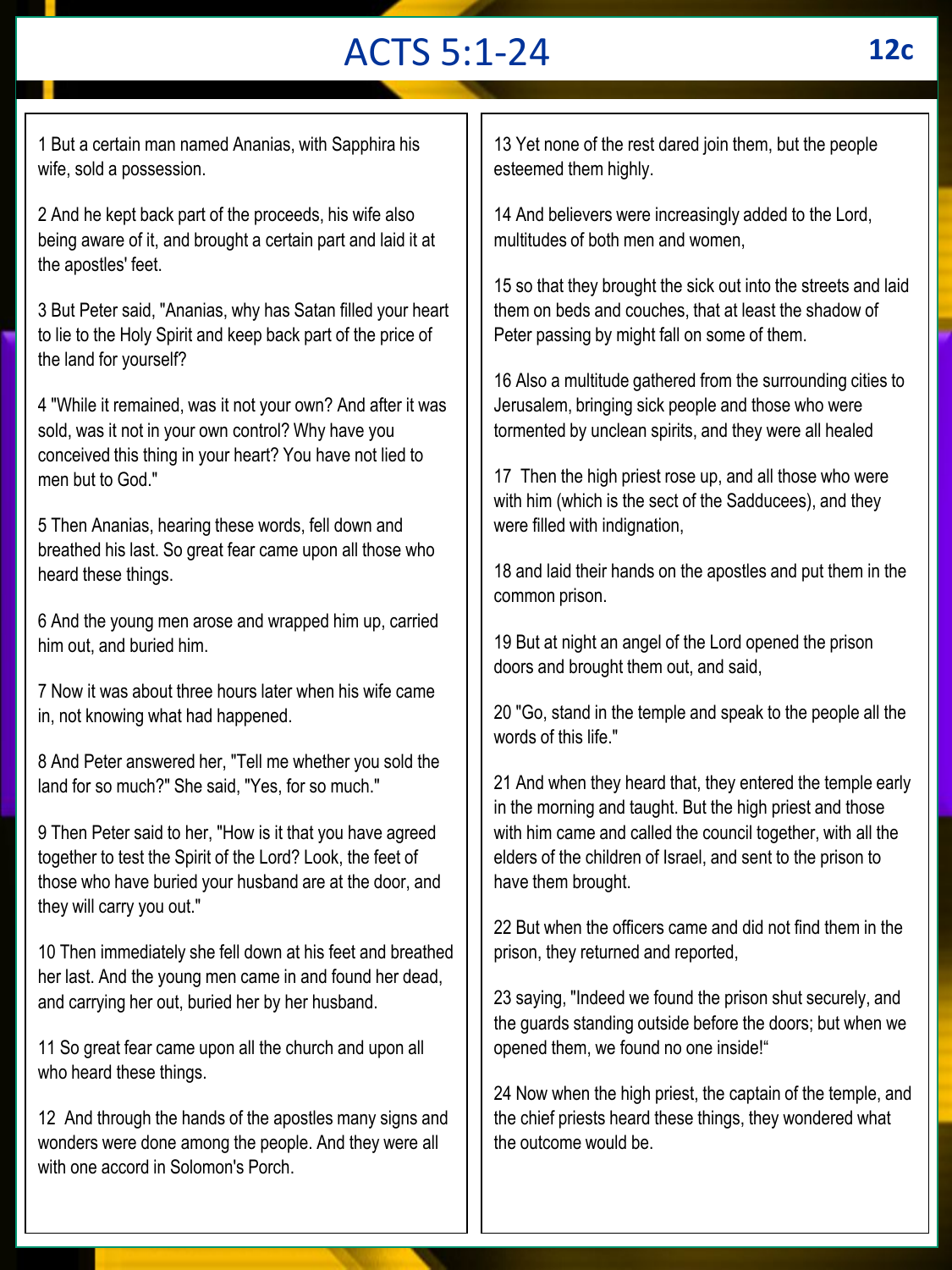# ACTS 5:25-42 **-**

25 So one came and told them, saying, "Look, the men whom you put in prison are standing in the temple and teaching the people!"

26 Then the captain went with the officers and brought them without violence, for they feared the people, lest they should be stoned.

27 And when they had brought them, they set them before the council. And the high priest asked them,

28 saying, "Did we not strictly command you not to teach in this name? And look, you have filled Jerusalem with your doctrine, and intend to bring this Man's blood on us!"

29 But Peter and the other apostles answered and said: "We ought to obey God rather than men.

30 "The God of our fathers raised up Jesus whom you murdered by hanging on a tree.

31 "Him God has exalted to His right hand to be Prince and Savior, to give repentance to Israel and forgiveness of sins.

32 "And we are His witnesses to these things, and so also is the Holy Spirit whom God has given to those who obey Him."

33 When they heard this, they were furious and plotted to kill them.

34 Then one in the council stood up, a Pharisee named Gamaliel, a teacher of the law held in respect by all the people, and commanded them to put the apostles outside for a little while.

35 And he said to them: "Men of Israel, take heed to yourselves what you intend to do regarding these men.

36 "For some time ago Theudas rose up, claiming to be somebody. A number of men, about four hundred, joined him. He was slain, and all who obeyed him were scattered and came to nothing.

37 "After this man, Judas of Galilee rose up in the days of the census, and drew away many people after him. He also perished, and all who obeyed him were dispersed.

38 "And now I say to you, keep away from these men and let them alone; for if this plan or this work is of men, it will come to nothing;

39 "but if it is of God, you cannot overthrow it--lest you even be found to fight against God."

40 And they agreed with him, and when they had called for the apostles and beaten them, they commanded that they should not speak in the name of Jesus, and let them go.

41 So they departed from the presence of the council, rejoicing that they were counted worthy to suffer shame for His name.

42 And daily in the temple, and in every house, they did not cease teaching and preaching Jesus as the Christ.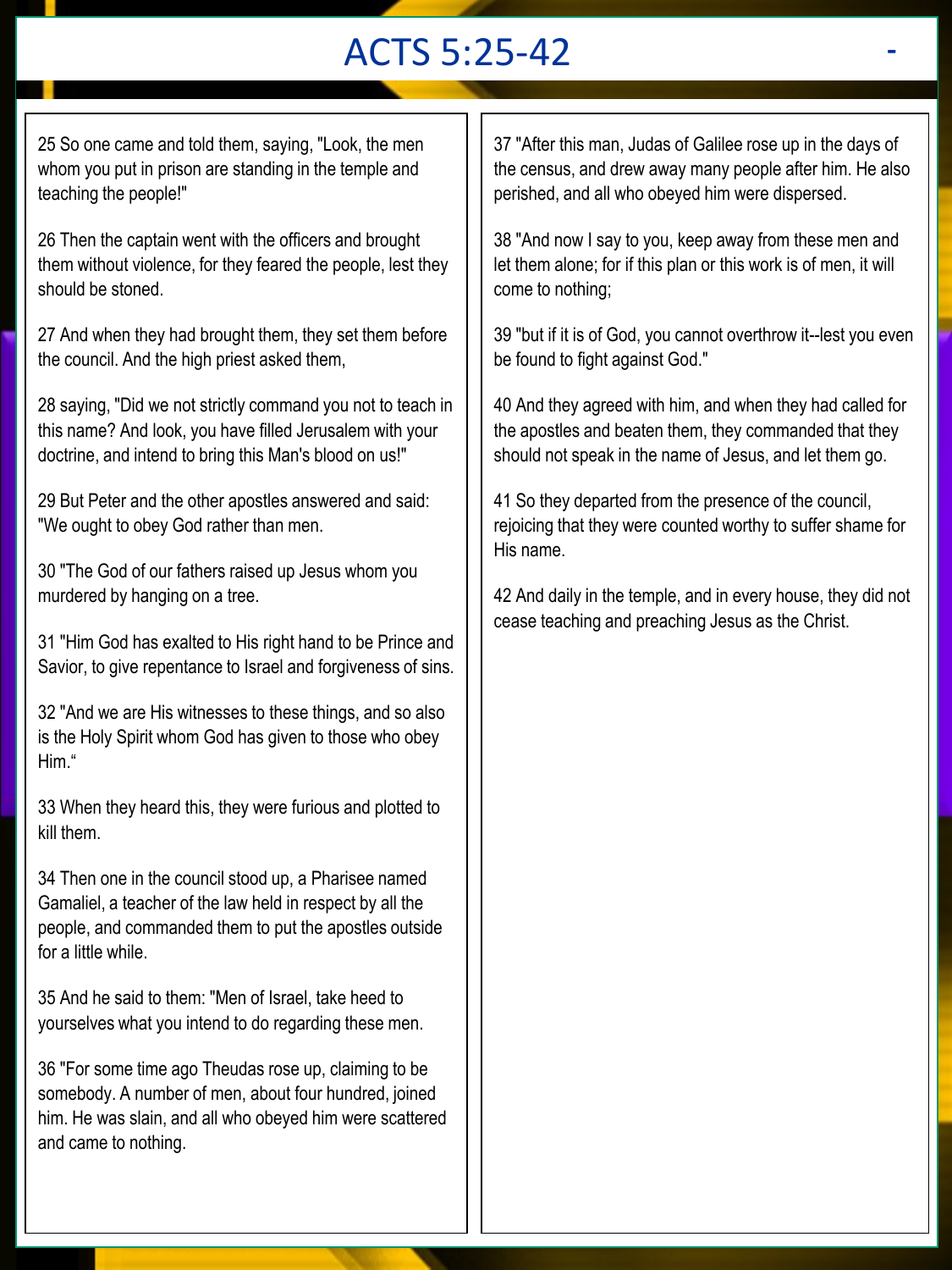# **The Spirit And His Work 13**

## **Convicting The World**

Before Jesus died He spoke to His apostles about the Holy Spirit, John 16:5-11. It was necessary for Jesus to leave, so that the Holy Spirit might come. We learn from this passage some of the work of the Holy Spirit. He would convict the world of sin, of judgment, and of righteousness.

But how would He do this? The answer is found in the book of Acts. Throughout the book we see the Holy Spirit in action with respect to convicting the world of sin, judgment, and of righteousness. It's important that we understand how He does this.

Does the Spirit overrule our free will? Can we reject or resist what He does? Let's find out.

#### **He will convict the world of sin, and of righteousness, and of the judgment.**

- 1. Read Acts 2:36-37. What caused the Jews to be pricked in their hearts?
- 2. Read Acts 7:51-54. What caused the Jews to be pricked in their hearts?
- 3. Read Acts 11:13-14. How was Cornelius' heart pricked in Acts 10?
- 4. Read Acts 16:11-14. How was Lydia's heart opened?
- 5. Read Acts 24:22-25 . How was Felix's heart pricked?
- 6. How is it that the Holy Spirit convicted men of sin?
- 7. Go back and read Acts 7:51-54. Although the Jews hearts were pricked, how did they respond? What can we learn about how people can respond to the Spirit's teaching?

Convicting the world of sin, righteousness, and judgment is a work of the Holy Spirit. It's something He did in the first century, and something that continues today. Understanding how He works in this manner will help us to understand how He works in other ways.

### **The Work of the Spirit and Conversion**

- 1. Read Acts 2:36-38. How were these people converted?
- 2. Read Acts 3:17-19, 4:4, 6:7, 8:12-13, 19:1-6.
- 3. After reading these passages, is there anything that a person needs to be saved that's lacking from the gospel message?
- 4. After reading these passages, does the Holy Spirit influence people in some other way than through the gospel?

## **Is there another way the Spirit convicts and converts?**

From what we have read so far, we have seen how the Spirit works through His revealed word with respect to convicting men of sin and conversion. But does He work in any other ways? Sometimes people think giving the answer of "Through The Word" is limiting the Spirit.

- 1. Can you find the Spirit working in another way with respect to convicting men and conversion in the book of Acts in another way?
- 2. Read Acts 10. How many miracles can you identify? Despite all of these miracles, what was necessary for Cornelius to be convicted and converted, Acts 10:6, 11:14?
- 3. Why do you think that some claim that the Spirit will work in some other way with respect to convicting men and conversion other than through His word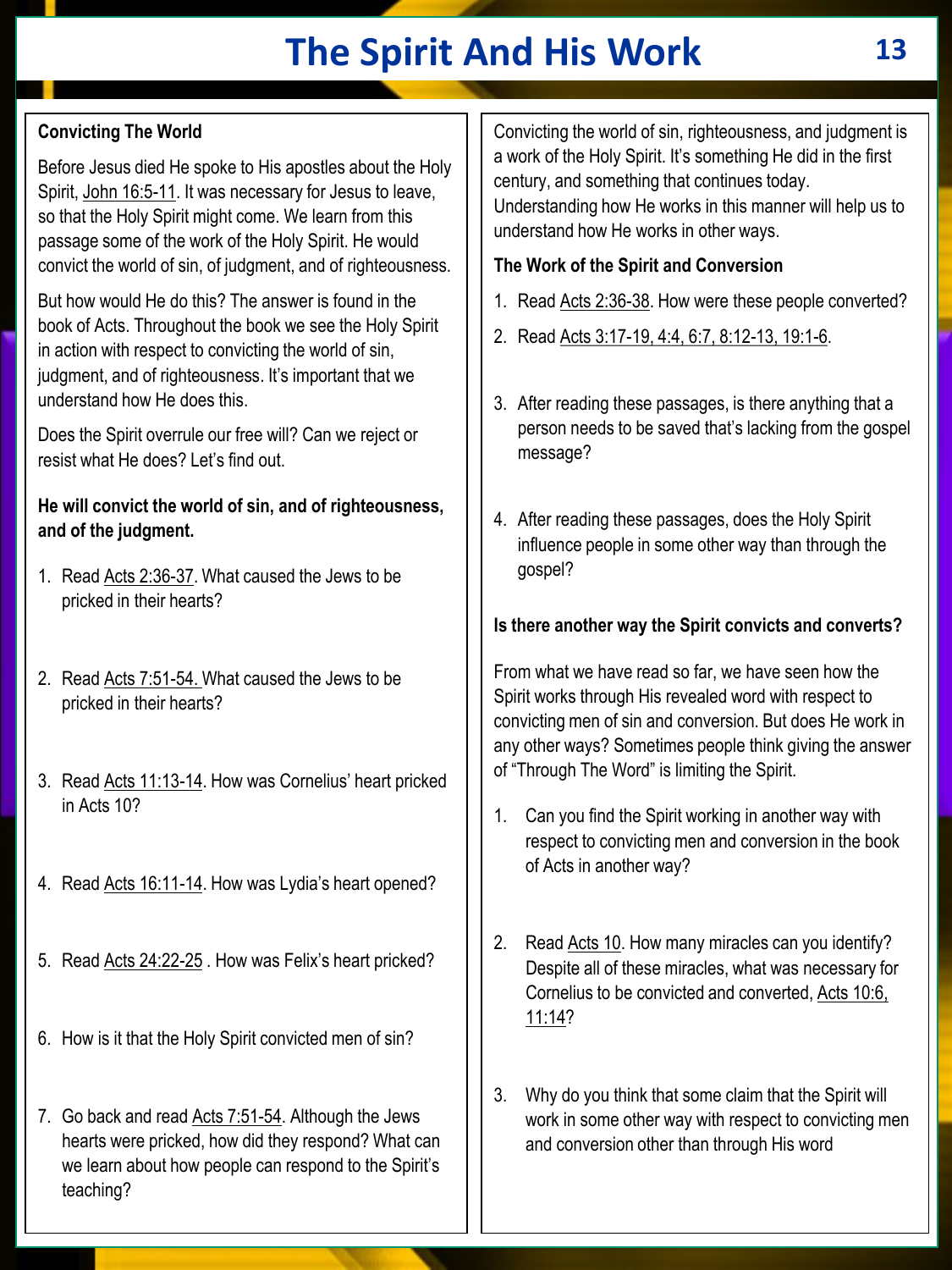# **Filled With The Spirt 14**

## **The Apostles Were Filled With The Spirit**

On the Day of Pentecost we find that the apostles were filled with the Spirit, Acts 2:1-4. Throughout the rest of the book, we see the idea of being "Filled with the Spirit" . But what does it mean to be filled with the Spirit? Is it appropriate for us to say that we are filled with the Spirit?

There's a lot of confusion regarding this idea. Some believe that to be filled with the Spirit means that the Spirit is literally dwelling inside of our bodies. Others may attribute miraculous spiritual gifts with this idea or Holy Spirit baptism.

In this lesson we will consider a number of passages that will help us to get a better understanding of being filled with the Holy Spirit.

## **The Use of the word "Filled" in the book of Luke.**

It was Luke who wrote the book of Acts. Before we dive into the passages in Acts that speak of being filled with the Spirit, let's consider how the word is used in the gospel of Luke. This will give us some further insight. Read the passages below. How is the word filled used?

- 1. Luke 1:15, 41, 53, 67:
- 2. Luke 2:40:
- 3. Luke 4:1, 28::
- 4. Luke 5:7, 26:
- 5. Luke 6:11,21:
- 6. What conclusion can be made regarding how we should understand the use of the term "filled" particularly when it comes to the Holy Spirit?

## **The Use of the word "Filled in the book of Acts."**

Read the following passages. How is the word "filled" used? Does it mean that a person literally has the Spirit dwelling inside of them? Identify how the word is being used in the text and write out your answer with the space provided.

- 1. Acts 2:2,4:
- 2. Acts 3:10:
- 3. Acts 4:8, 31(Some believe that in verse 31 that the apostles received Holy Spirit baptism again. How would you answer that?):
- 4. Acts 5:3,17,28:
- 5. Acts 9:17:
- 6. Acts 13:9, 49, 52:
- 7. Acts 19:29:

#### **Are We Filled With The Spirit?**

To be filled with the Holy Spirit is not referring to a literal indwelling of the Holy Spirit. Nor is it referring to supernatural spiritual gifts. Rather it's the idea of influence and control. We are to be filled with the Spirit, Ephesians 5:18.

- 1. How can a Christian be filled with the Holy Spirit? Read Ephesians 5:16-18 to help answer this question.
- 2. Read Colossians 1:9-11. What can we learn from these verses with respect to being filled with the Spirit?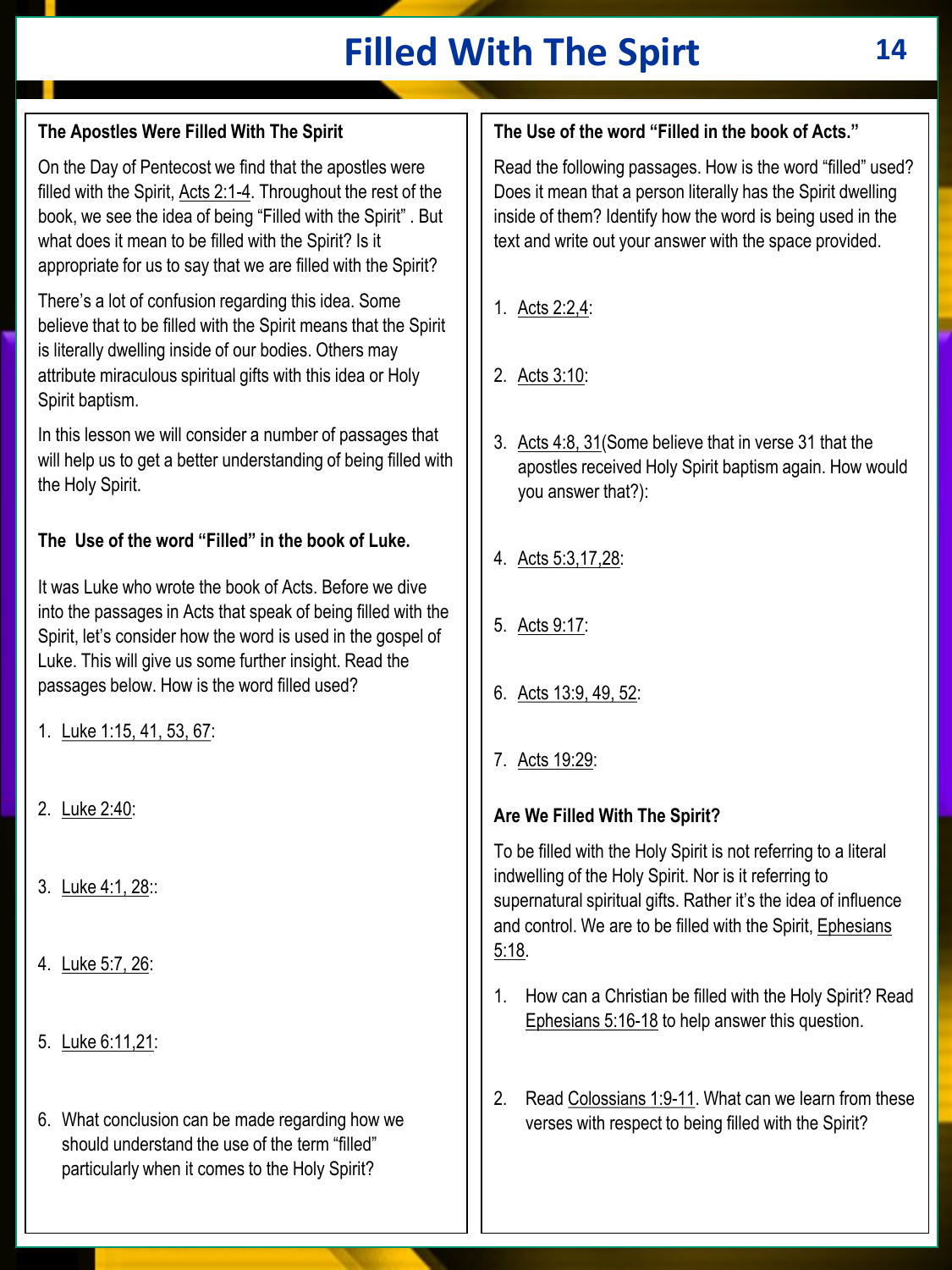# **The Forgotten Witness 15**

## **We Are His Witnesses**

The Church of Christ was established on the Day of Pentecost. As Peter proclaimed the message of Jesus, he emphasized the fact that the apostles were eye witnesses of the resurrection of Jesus, Acts 2:32.

In fact this is what the apostles would emphasis all throughout their preaching. Notice the following verses throughout the book of Acts, Act3:15, 5:32,10:34-41, 13:30-31.

Yet, notice again what Peter said in Acts 5:31-32. Peter referenced the Holy Spirit as also being a witness. In what way was the Holy Spirit a witness?

Go back and read Acts 3-5:32. The context in chapter 5 goes back to chapter three when Peter and John healed the man at the temple. Now they were on trial because of what they had done.

What did Peter mean when he said that the Holy Spirit was a witness of Jesus and the Resurrection? And who are the people that Peter is referring to when he said that the Spirit would be given to those who obey Him? This is what we will discuss in this lesson.

#### **The Apostles and the Holy Spirit**

The apostles hold a special position in the book of Acts throughout the first century, and even for us today. They were the men Jesus chose to proclaim the gospel, Matthew 28:19-20; Acts 1:8.

They were with Jesus throughout His ministry, Acts 10:39.

- 1. What would be the significance of the apostles as eyewitnesses of the resurrection of Jesus?
- 2. Why is their witness so important for us today?

## **The Apostles and the Holy Spirit continued**

- 1. In what way was the Holy Spirit a witness?
- 2. In Acts 5:32,Peter said "And we are His witnesses to these things, and so also is the Holy Spirit whom God has given to those who obey Him." Who was Peter referring to in this verse? Hint: Read verse 29 to help answer this question.
- 3. Why was it important that the Holy Spirit be a witness during the ministry of Paul?
- 4. Read Acts 5:33-39. After Peter and the apostles spoke, how did the Jews respond? Why was that significant?

## **The Holy Spirit continues to be a witness for Jesus.**

- 1. In what way does the Holy Spirit continue to be a witness of Jesus and His resurrection?
- 2. Is there any other way that the Holy Spirit might witness the events concerning Jesus today?
- 3. Because we have the words and miracles of the apostles recorded for us by the Holy Spirit, how should we respond? Read John 20:28 to help answer.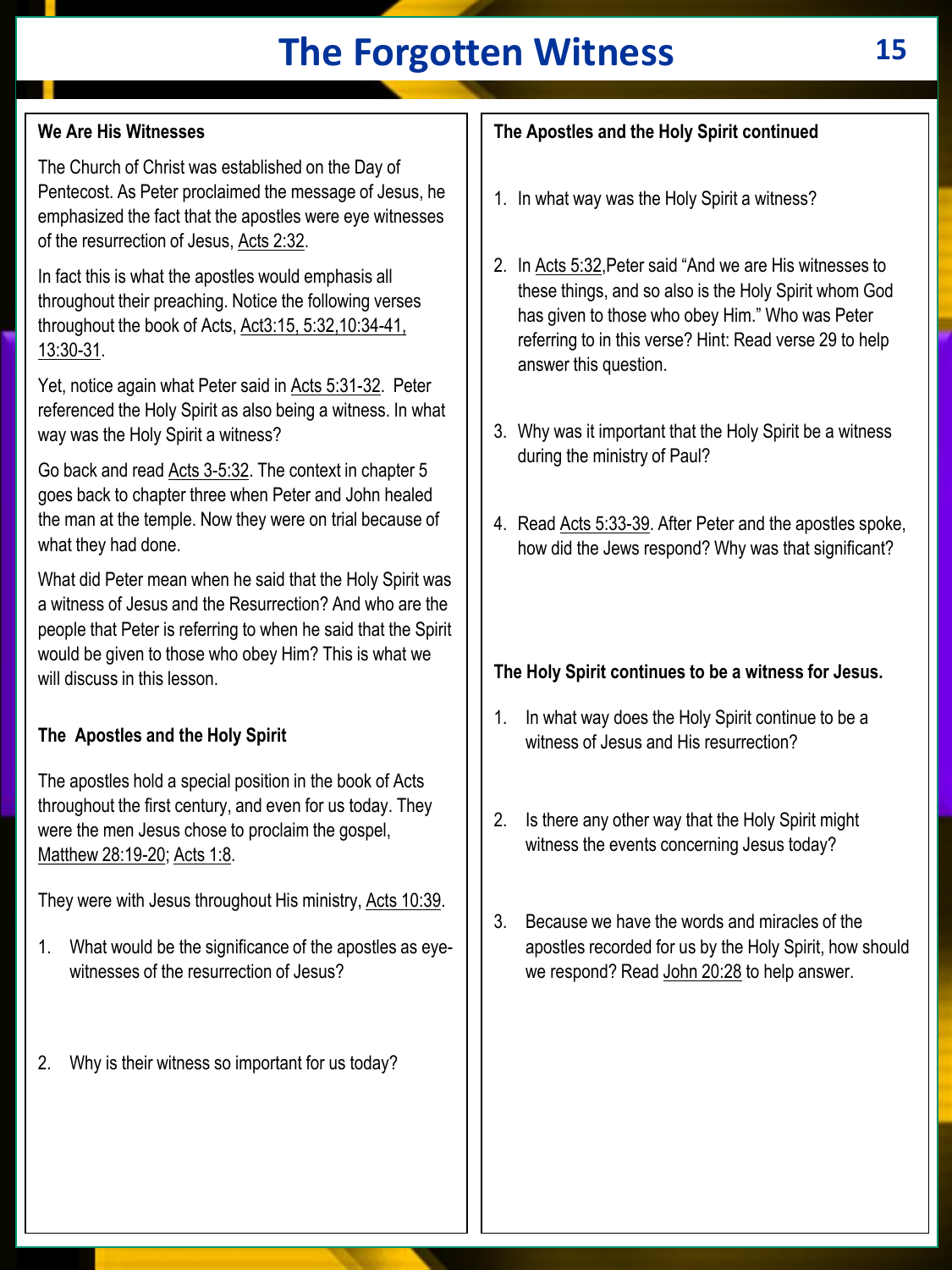## **Before We Continue**

## **Diving Into The Text**

As we go through this quarter, we will learn a lot about the Holy Spirit. But it's important that we just don't simply go through the motions.

Let's take our studying to the next level. One way that we will do this will be by doing some Bible marking. On the next few pages you will find Acts 6-7. I would like for you to do a couple of things.

- First, read these three chapters.
- As you are reading them, box every time you see a reference to the Holy Spirit.
- Take note of any conversions that take place.  $\bullet$
- Identify miracles that you see that are discussed.

With the space that's provided below write out what you learn regarding the Spirit, baptisms that are mentioned, and information concerning the apostles.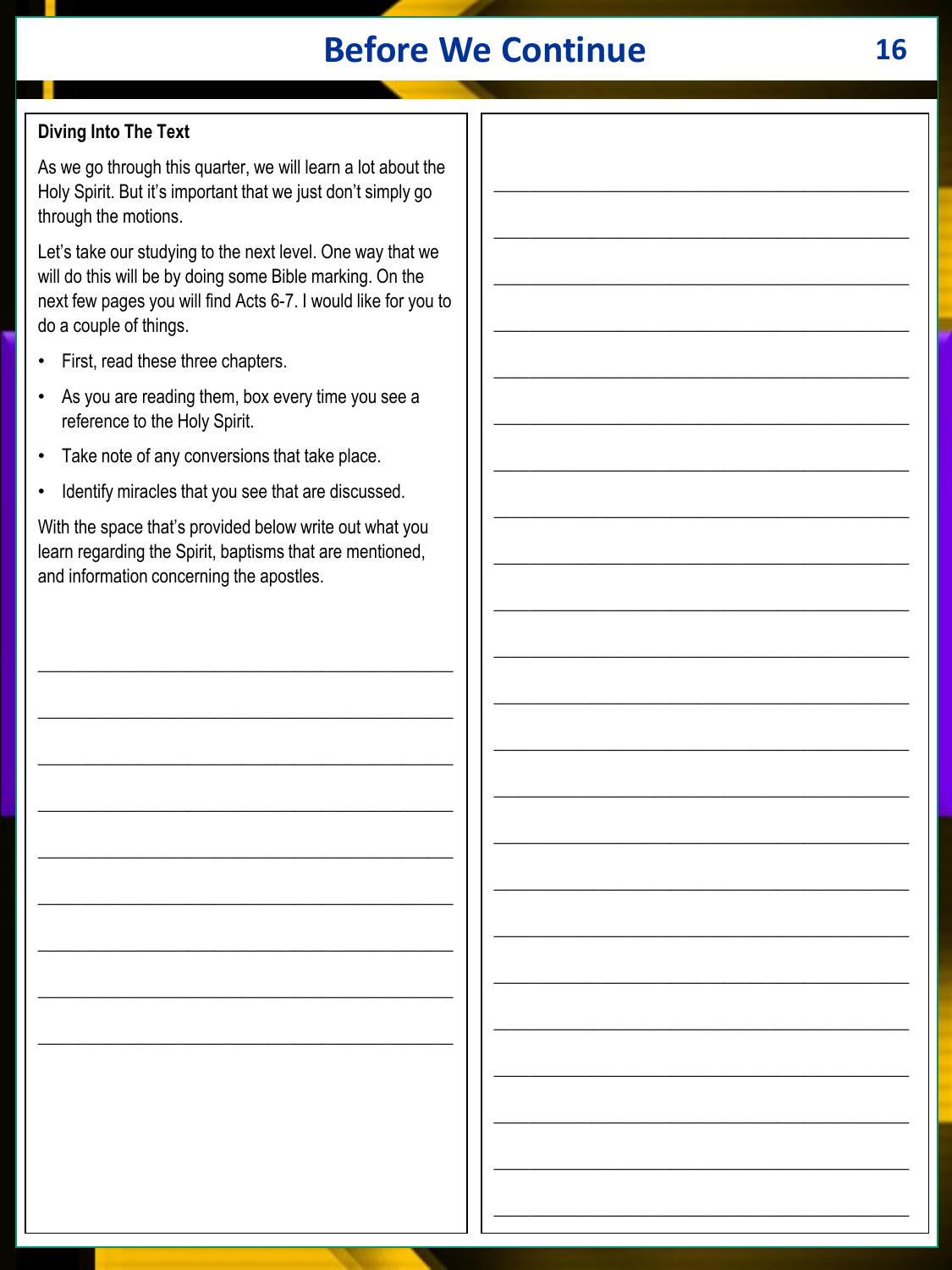# ACTS 6: 1-15

1 Now in those days, when the number of the disciples was multiplying, there arose a complaint against the Hebrews by the Hellenists, because their widows were neglected in the daily distribution.

2 Then the twelve summoned the multitude of the disciples and said, "It is not desirable that we should leave the word of God and serve tables.

3 "Therefore, brethren, seek out from among you seven men of good reputation, full of the Holy Spirit and wisdom, whom we may appoint over this business;

4 "but we will give ourselves continually to prayer and to the ministry of the word."

5 And the saying pleased the whole multitude. And they chose Stephen, a man full of faith and the Holy Spirit, and Philip, Prochorus, Nicanor, Timon, Parmenas, and Nicolas, a proselyte from Antioch,

6 whom they set before the apostles; and when they had prayed, they laid hands on them.

7 Then the word of God spread, and the number of the disciples multiplied greatly in Jerusalem, and a great many of the priests were obedient to the faith.

8 And Stephen, full of faith and power, did great wonders and signs among the people.

9 Then there arose some from what is called the Synagogue of the Freedmen (Cyrenians, Alexandrians, and those from Cilicia and Asia), disputing with Stephen.

10 And they were not able to resist the wisdom and the Spirit by which he spoke.

11 Then they secretly induced men to say, "We have heard him speak blasphemous words against Moses and God."

12 And they stirred up the people, the elders, and the scribes; and they came upon him, seized him, and brought him to the council.

13 They also set up false witnesses who said, "This man does not cease to speak blasphemous words against this holy place and the law;

14 "for we have heard him say that this Jesus of Nazareth will destroy this place and change the customs which Moses delivered to us."

15 And all who sat in the council, looking steadfastly at him, saw his face as the face of an angel.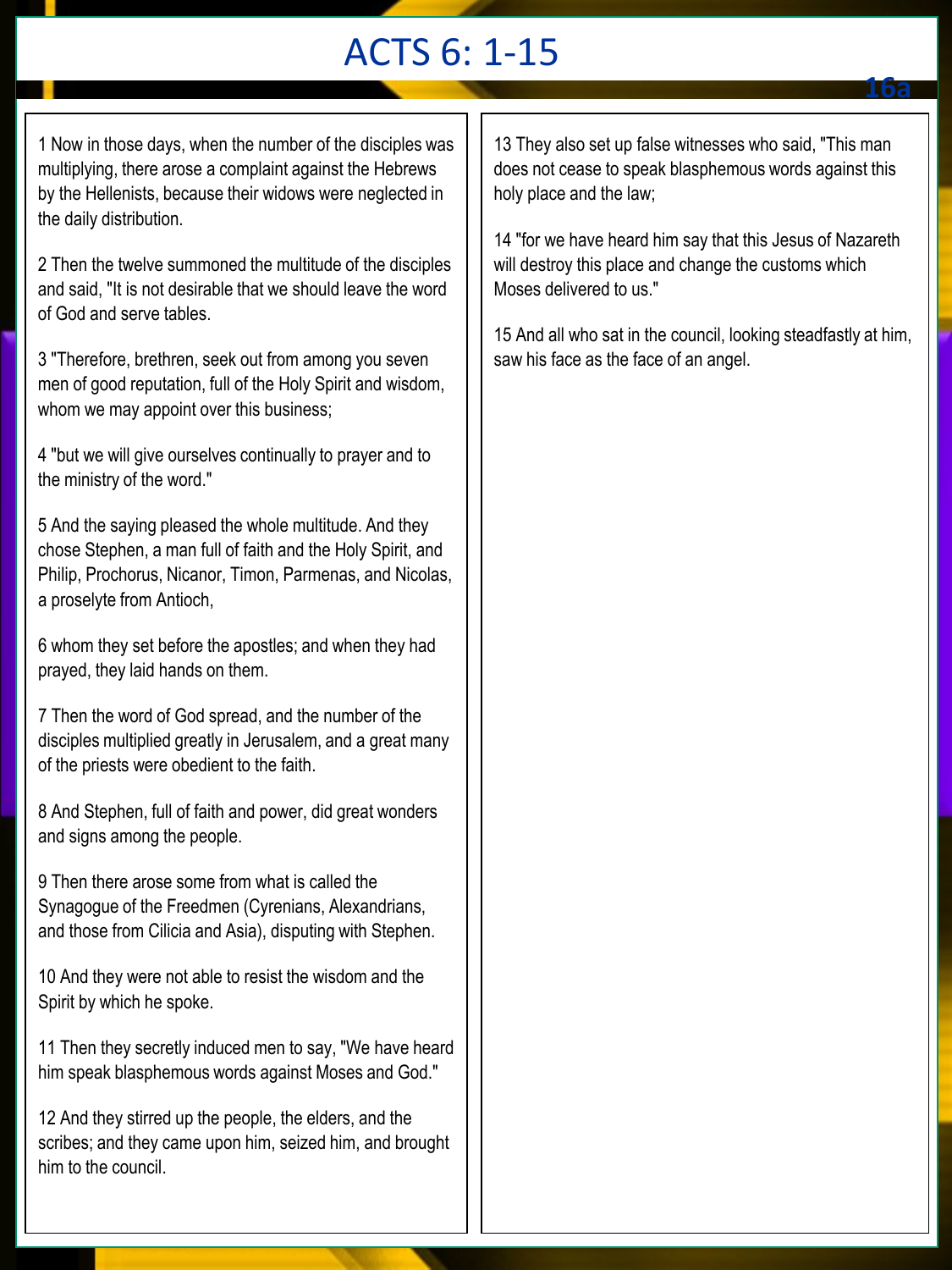# ACTS 7:1-25

1 Then the high priest said, "Are these things so?"

2 And he said, "Brethren and fathers, listen: The God of glory appeared to our father Abraham when he was in Mesopotamia, before he dwelt in Haran,

3 "and said to him, 'Get out of your country and from your relatives, and come to a land that I will show you.'

4 "Then he came out of the land of the Chaldeans and dwelt in Haran. And from there, when his father was dead, He moved him to this land in which you now dwell.

5 "And God gave him no inheritance in it, not even enough to set his foot on. But even when Abraham had no child, He promised to give it to him for a possession, and to his descendants after him.

6 "But God spoke in this way: that his descendants would dwell in a foreign land, and that they would bring them into bondage and oppress them four hundred years.

7 'And the nation to whom they will be in bondage I will judge,' said God, 'and after that they shall come out and serve Me in this place.'

8 "Then He gave him the covenant of circumcision; and so Abraham begot Isaac and circumcised him on the eighth day; and Isaac begot Jacob, and Jacob begot the twelve patriarchs.

9 "And the patriarchs, becoming envious, sold Joseph into Egypt. But God was with him

10 "and delivered him out of all his troubles, and gave him favor and wisdom in the presence of Pharaoh, king of Egypt; and he made him governor over Egypt and all his house.

11 "Now a famine and great trouble came over all the land of Egypt and Canaan, and our fathers found no sustenance.

12 "But when Jacob heard that there was grain in Egypt, he sent out our fathers first.

13 "And the second time Joseph was made known to his brothers, and Joseph's family became known to the Pharaoh.

14 "Then Joseph sent and called his father Jacob and all his relatives to him, seventy-five people.

15 "So Jacob went down to Egypt; and he died, he and our fathers.

16 "And they were carried back to Shechem and laid in the tomb that Abraham bought for a sum of money from the sons of Hamor, the father of Shechem.

17 "But when the time of the promise drew near which God had sworn to Abraham, the people grew and multiplied in Egypt

18 "till another king arose who did not know Joseph.

19 "This man dealt treacherously with our people, and oppressed our forefathers, making them expose their babies, so that they might not live.

20 "At this time Moses was born, and was well pleasing to God; and he was brought up in his father's house for three months.

21 "But when he was set out, Pharaoh's daughter took him away and brought him up as her own son.

22 "And Moses was learned in all the wisdom of the Egyptians, and was mighty in words and deeds.

23 "Now when he was forty years old, it came into his heart to visit his brethren, the children of Israel.

24 "And seeing one of them suffer wrong, he defended and avenged him who was oppressed, and struck down the Egyptian.

25 "For he supposed that his brethren would have understood that God would deliver them by his hand, but they did not understand.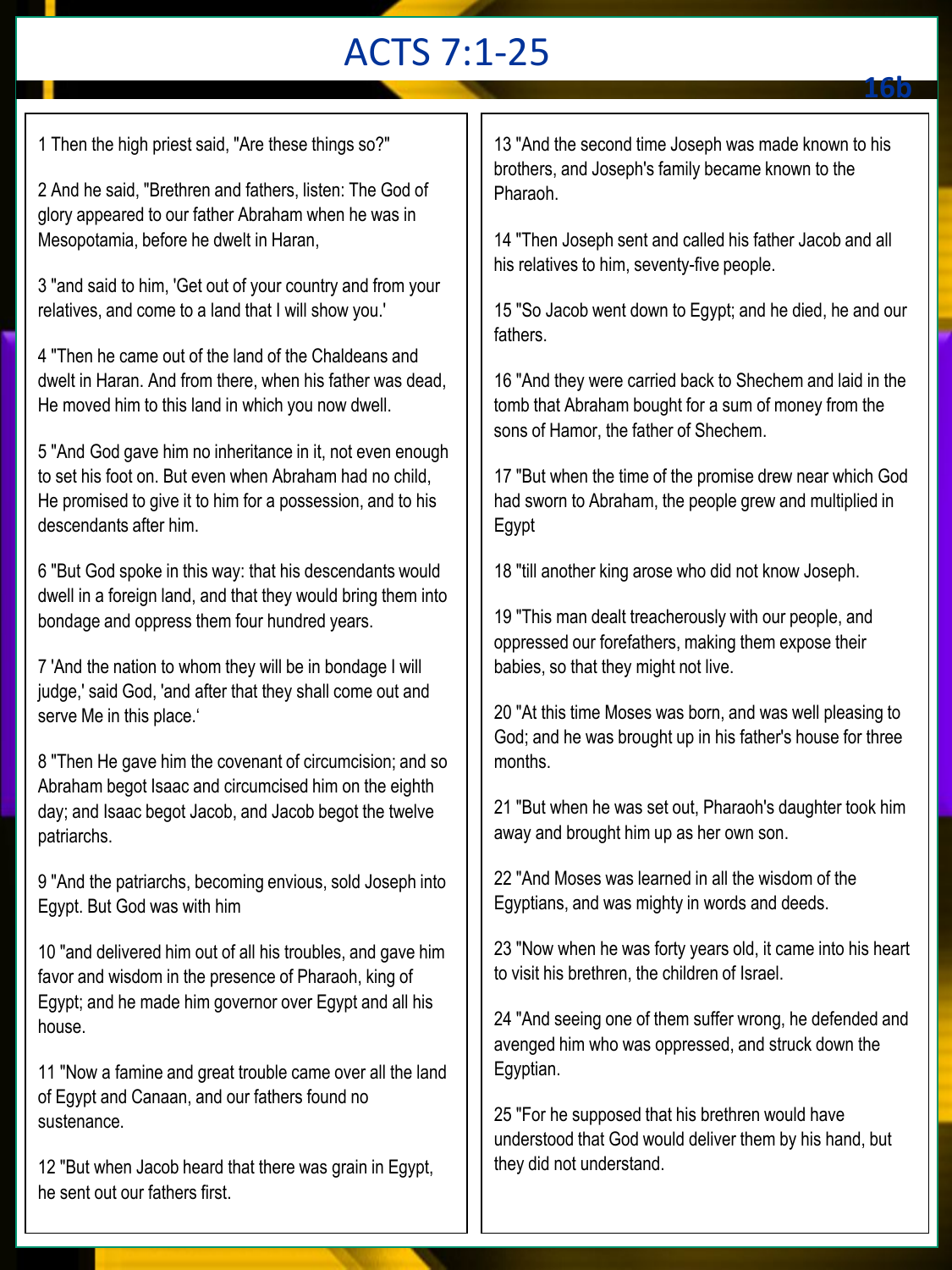# ACTS 7:26-49 **16c**

26 "And the next day he appeared to two of them as they were fighting, and tried to reconcile them, saying, 'Men, you are brethren; why do you wrong one another?'

27 "But he who did his neighbor wrong pushed him away, saying, 'Who made you a ruler and a judge over us?

28 'Do you want to kill me as you did the Egyptian yesterday?'

29 "Then, at this saying, Moses fled and became a dweller in the land of Midian, where he had two sons.

30 "And when forty years had passed, an Angel of the Lord appeared to him in a flame of fire in a bush, in the wilderness of Mount Sinai.

31 "When Moses saw it, he marveled at the sight; and as he drew near to observe, the voice of the Lord came to him,

32 "saying, 'I am the God of your fathers--the God of Abraham, the God of Isaac, and the God of Jacob.' And Moses trembled and dared not look.

33 'Then the LORD said to him, "Take your sandals off your feet, for the place where you stand is holy ground.

34 "I have surely seen the oppression of my people who are in Egypt; I have heard their groaning and have come down to deliver them. And now come, I will send you to Egypt."'

35 "This Moses whom they rejected, saying, 'Who made you a ruler and a judge?' is the one God sent to be a ruler and a deliverer by the hand of the Angel who appeared to him in the bush.

36 "He brought them out, after he had shown wonders and signs in the land of Egypt, and in the Red Sea, and in the wilderness forty years.

37 "This is that Moses who said to the children of Israel, 'The LORD your God will raise up for you a Prophet like me from your brethren. Him you shall hear.'

38 "This is he who was in the congregation in the wilderness with the Angel who spoke to him on Mount Sinai, and with our fathers, the one who received the living oracles to give to us,

39 "whom our fathers would not obey, but rejected. And in their hearts they turned back to Egypt,

40 "saying to Aaron, 'Make us gods to go before us; as for this Moses who brought us out of the land of Egypt, we do not know what has become of him.'

41 "And they made a calf in those days, offered sacrifices to the idol, and rejoiced in the works of their own hands.

42 "Then God turned and gave them up to worship the host of heaven, as it is written in the book of the Prophets: 'Did you offer Me slaughtered animals and sacrifices during forty years in the wilderness, O house of Israel?

43 You also took up the tabernacle of Moloch, And the star of your god Remphan, Images which you made to worship; And I will carry you away beyond Babylon.'

44 "Our fathers had the tabernacle of witness in the wilderness, as He appointed, instructing Moses to make it according to the pattern that he had seen,

45 "which our fathers, having received it in turn, also brought with Joshua into the land possessed by the Gentiles, whom God drove out before the face of our fathers until the days of David,

46 "who found favor before God and asked to find a dwelling for the God of Jacob.

47 "But Solomon built Him a house.

48 "However, the Most High does not dwell in temples made with hands, as the prophet says:

49 'Heaven is My throne, And earth is My footstool. What house will you build for Me? says the LORD, Or what is the place of My rest?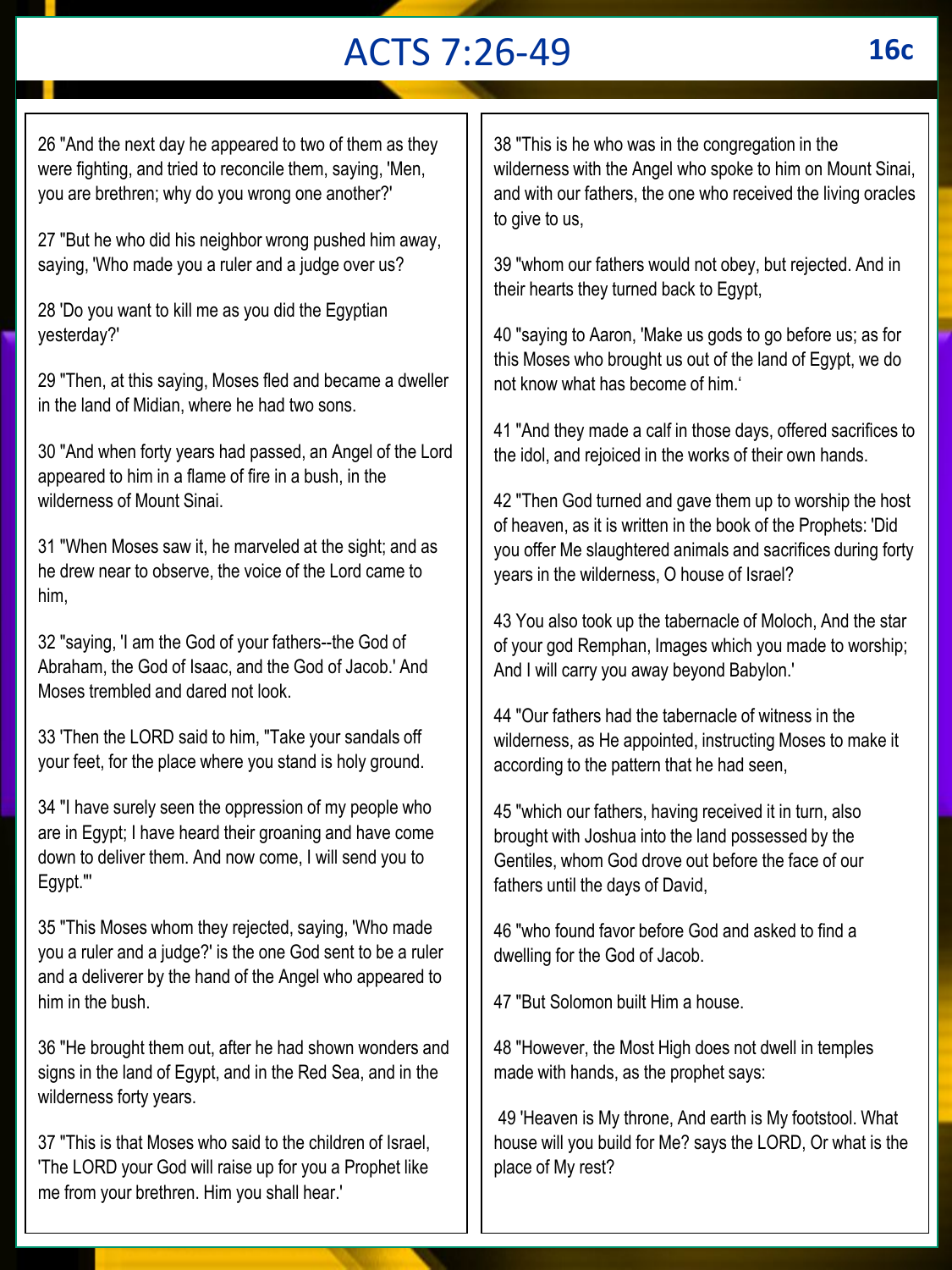# ACTS 7:50-60

50 Has My hand not made all these things?'

51 "You stiffnecked and uncircumcised in heart and ears! You always resist the Holy Spirit; as your fathers did, so do you.

52 "Which of the prophets did your fathers not persecute? And they killed those who foretold the coming of the Just One, of whom you now have become the betrayers and murderers,

53 "who have received the law by the direction of angels and have not kept it."

54 When they heard these things they were cut to the heart, and they gnashed at him with their teeth.

55 But he, being full of the Holy Spirit, gazed into heaven and saw the glory of God, and Jesus standing at the right hand of God,

56 and said, "Look! I see the heavens opened and the Son of Man standing at the right hand of God!"

57 Then they cried out with a loud voice, stopped their ears, and ran at him with one accord;

58 and they cast him out of the city and stoned him. And the witnesses laid down their clothes at the feet of a young man named Saul.

59 And they stoned Stephen as he was calling on God and saying, "Lord Jesus, receive my spirit."

60 Then he knelt down and cried out with a loud voice, "Lord, do not charge them with this sin." And when he had said this, he fell asleep.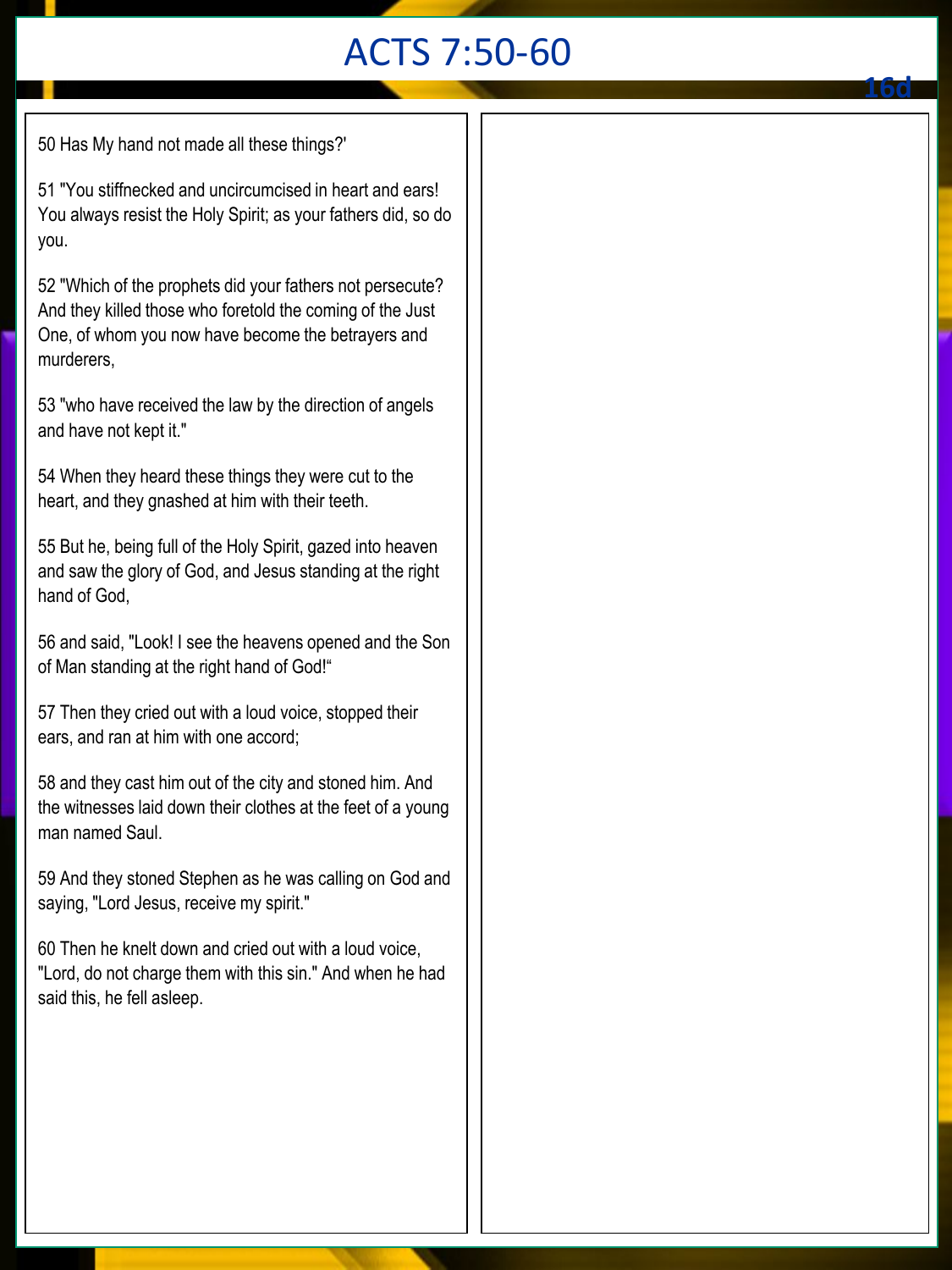# ACTS 8:1-26

1 Now Saul was consenting to his death. At that time a great persecution arose against the church which was at Jerusalem; and they were all scattered throughout the regions of Judea and Samaria, except the apostles.

2 And devout men carried Stephen to his burial, and made great lamentation over him.

3 As for Saul, he made havoc of the church, entering every house, and dragging off men and women, committing them to prison.

4 Therefore those who were scattered went everywhere preaching the word.

5 Then Philip went down to the city of Samaria and preached Christ to them.

6 And the multitudes with one accord heeded the things spoken by Philip, hearing and seeing the miracles which he did.

7 For unclean spirits, crying with a loud voice, came out of many who were possessed; and many who were paralyzed and lame were healed.

9 But there was a certain man called Simon, who previously practiced sorcery in the city and astonished the people of Samaria, claiming that he was someone great,

10 to whom they all gave heed, from the least to the greatest, saying, "This man is the great power of God."

11 And they heeded him because he had astonished them with his sorceries for a long time.

12 But when they believed Philip as he preached the things concerning the kingdom of God and the name of Jesus Christ, both men and women were baptized.

13 Then Simon himself also believed; and when he was baptized he continued with Philip, and was amazed, seeing the miracles and signs which were done.

14 Now when the apostles who were at Jerusalem heard that Samaria had received the word of God, they sent Peter and John to them,

15 who, when they had come down, prayed for them that they might receive the Holy Spirit.

16 For as yet He had fallen upon none of them. They had only been baptized in the name of the Lord Jesus.

17 Then they laid hands on them, and they received the Holy Spirit.

18 And when Simon saw that through the laying on of the apostles' hands the Holy Spirit was given, he offered them money,

19 saying, "Give me this power also, that anyone on whom I lay hands may receive the Holy Spirit."

20 But Peter said to him, "Your money perish with you, because you thought that the gift of God could be purchased with money!

21 "You have neither part nor portion in this matter, for your heart is not right in the sight of God.

22 "Repent therefore of this your wickedness, and pray God if perhaps the thought of your heart may be forgiven you.

23 "For I see that you are poisoned by bitterness and bound by iniquity."

24 Then Simon answered and said, "Pray to the Lord for me, that none of the things which you have spoken may come upon me."

25 So when they had testified and preached the word of the Lord, they returned to Jerusalem, preaching the gospel in many villages of the Samaritans.

26 Now an angel of the Lord spoke to Philip, saying, "Arise and go toward the south along the road which goes down from Jerusalem to Gaza." This is desert.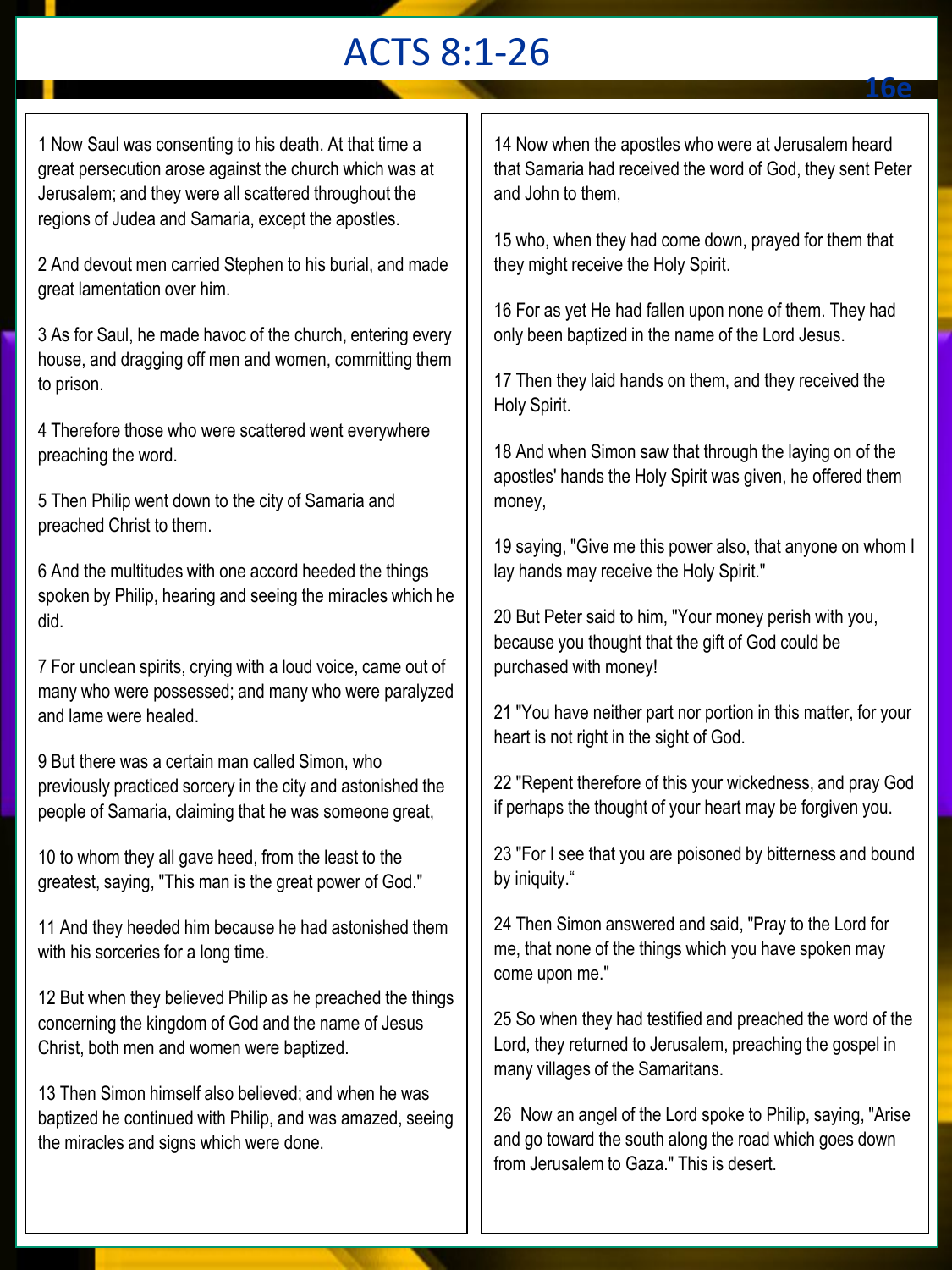# ACTS 8:27-40 **16f**

27 So he arose and went. And behold, a man of Ethiopia, a eunuch of great authority under Candace the queen of the Ethiopians, who had charge of all her treasury, and had come to Jerusalem to worship,

28 was returning. And sitting in his chariot, he was reading Isaiah the prophet.

29 Then the Spirit said to Philip, "Go near and overtake this chariot."

30 So Philip ran to him, and heard him reading the prophet Isaiah, and said, "Do you understand what you are reading?"

31 And he said, "How can I, unless someone guides me?" And he asked Philip to come up and sit with him.

32 The place in the Scripture which he read was this: "He was led as a sheep to the slaughter; And as a lamb before its shearer is silent, So He opened not His mouth.

33 In His humiliation His justice was taken away, And who will declare His generation? For His life is taken from the earth."

34 So the eunuch answered Philip and said, "I ask you, of whom does the prophet say this, of himself or of some other man?"

35 Then Philip opened his mouth, and beginning at this Scripture, preached Jesus to him.

36 Now as they went down the road, they came to some water. And the eunuch said, "See, here is water. What hinders me from being baptized?"

37 Then Philip said, "If you believe with all your heart, you may." And he answered and said, "I believe that Jesus Christ is the Son of God."

38 So he commanded the chariot to stand still. And both Philip and the eunuch went down into the water, and he baptized him.

39 Now when they came up out of the water, the Spirit of the Lord caught Philip away, so that the eunuch saw him no more; and he went on his way rejoicing.

40 But Philip was found at Azotus. And passing through, he preached in all the cities till he came to Caesarea.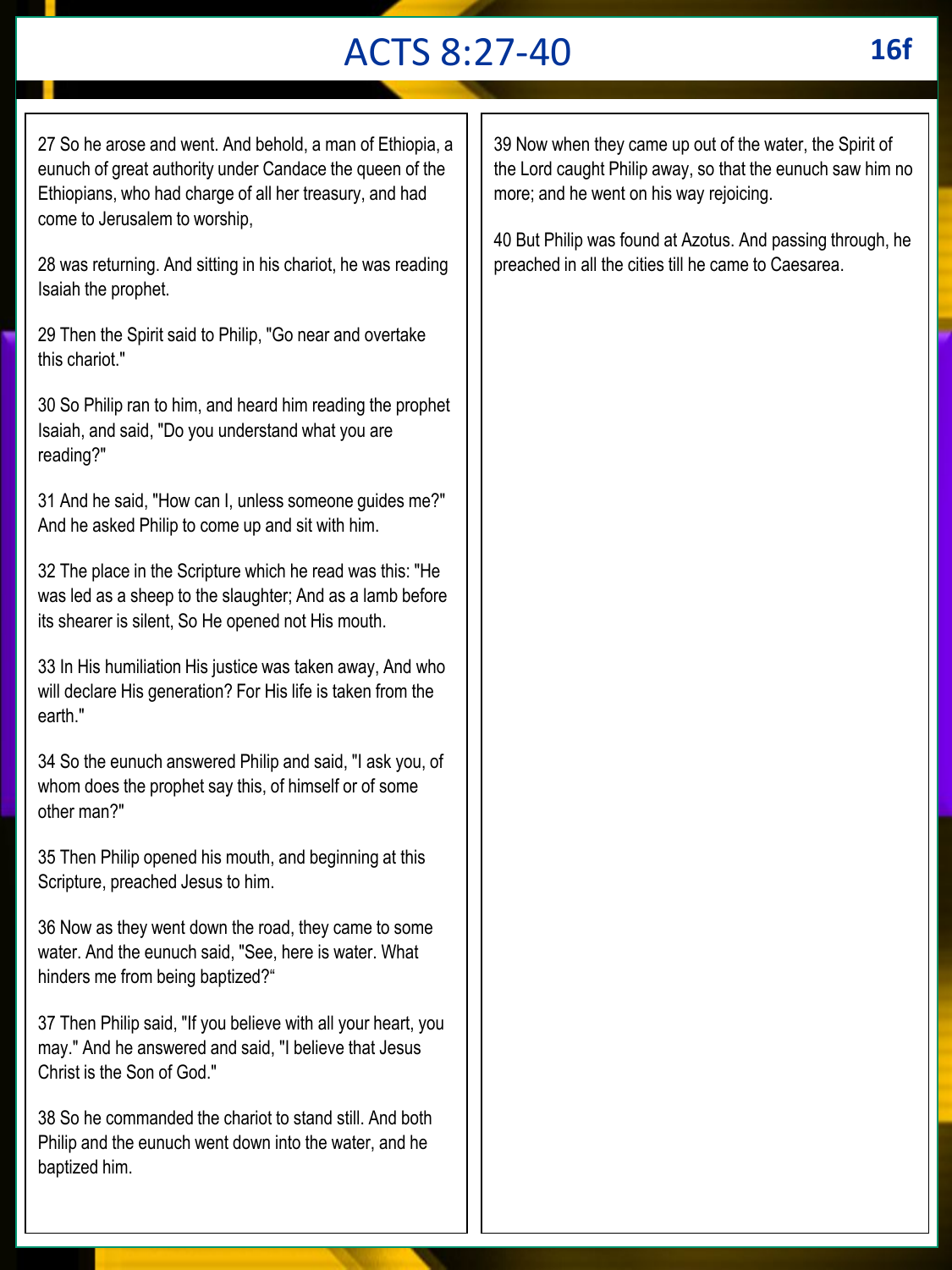# **Resisting The Spirit 17**

## **The Old Testament story found in the book of Acts**

How familiar are you with the Old Testament? Did you know that there's one chapter in the book of Acts that provides us with a nice summary of it? If you didn't, now you do. I'm referring to Acts 7.

Acts 7 is a continuation from Acts 6. Read Acts 6.

- 1. Who is the main character from verses 6-15?
- 2. What is it that this man was doing?
- 3. Why were the Jews upset with him?

In Acts 7 Stephen begins to do a quick history lesson of the Old Testament. On the surface this discourse from Stephen may seem a little odd. What point was he trying to make? The answer is found in Acts 7:54. Stephen wanted his listeners to know that they had been resisting the Holy Spirit as their fathers did throughout the Old Testament. But in what way had they resisted the Holy Spirit? And how did the Jews in the Old Testament resist Him? And how might we resist Him today? Let's find out.

#### **Stephen's Sermon**

Read Acts 7:1-50 and answer the following questions.

- 1. Who did Stephen discuss in verses 1-8?
- 2. Who did Stephen discuss in verses 9-16?
- 3. Who did Stephen discuss in verses 17-34?
- 4. Read verses 35-50. How did the Jews respond to the one that God had sent them?

## **Stephen's Application**

- 1. Read Acts 7:35-50. How had the Jews in the Old Testament responded to the one that was sent to them?
- 2. After going through the sermon of Stephen, what point or application was he trying to make to his audience? Read Acts 7:51-54?
- 3. In what way had the Jews in the Old Testament resisted the Spirit? How had Stephen's audience resisted the Spirit?
- 4. What was their response after hearing the words of Stephen, Acts 7:54-60?

## **Are We Resisting The Spirit?**

- 1. How might we resist the Spirit? Provide details.
- 2. What was the result of the Jews in the Old Testament who resisted the Spirit, Acts 7:42-43?
- 3. What would be the result of the Jews in the first century who resisted the words of the Spirit?
- 4. What will be the result for us when we reject the Holy Spirit? Read Hebrews 10:26-31 to help answer this question.
- 5. People want to know about speaking against the Spirit and the unforgivable sin in Matthew 12:31-32. How might what we have learned in Acts 7 help us answer this question?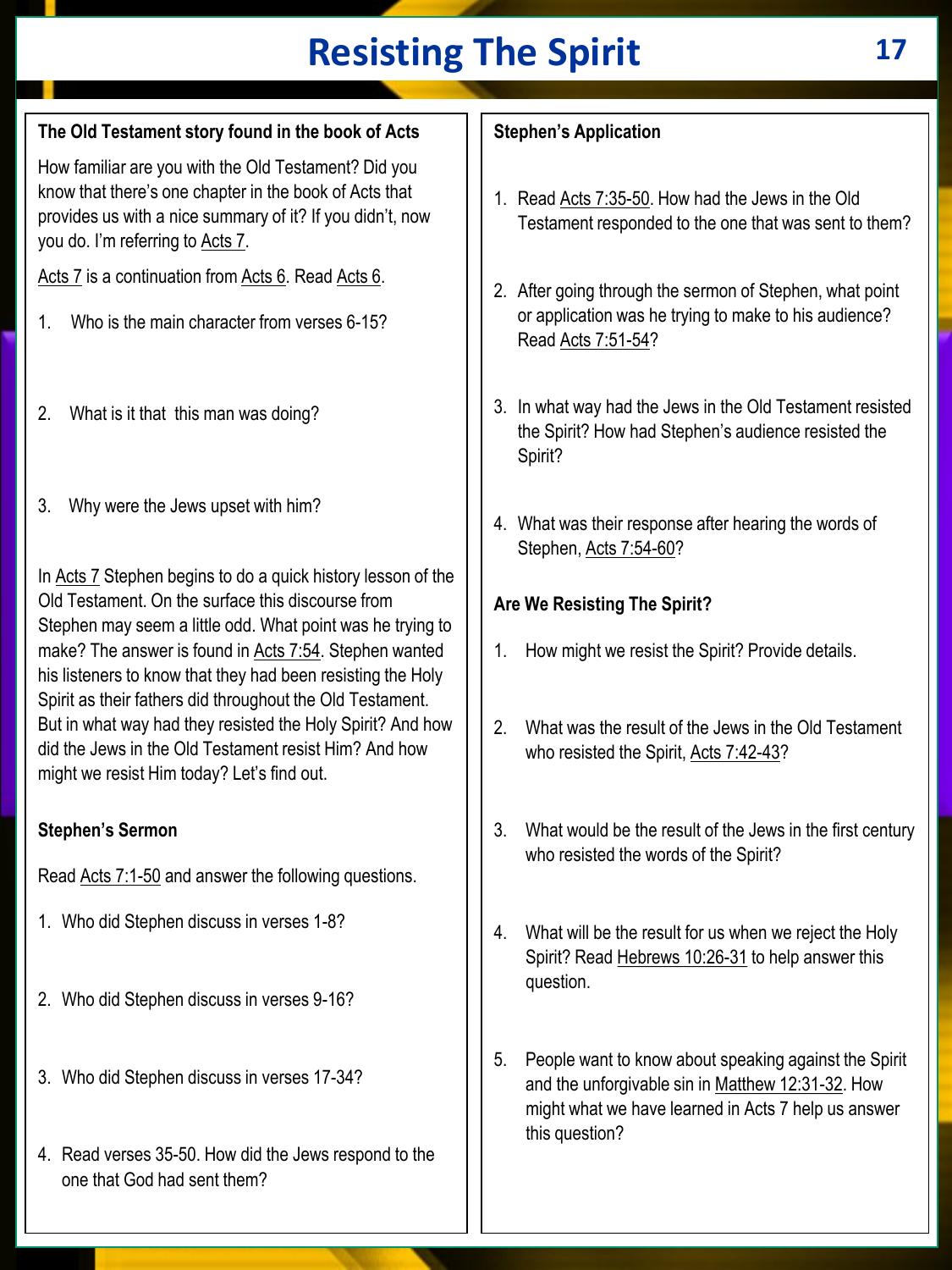# **Miracles And The Spirit 18**

#### **Let's Talk A Little Bit About Miracles**

So far in our study we have covered a lot of ground. We have seen a lot of things with respect to the Holy Spirit. One of the suggestions I have given you is to mark when you see miracles being performed or recorded in our readings. But we haven't really spent a lot of time talking about miracles in an entire lesson.

This is that lesson! Before we consider what we can learn about the Holy Spirit and miracles, let's first define some terms.

Define the word miracle.

Let's take a quick look at the chapters we have covered so far and see what we can learn regarding miracles. Identify what you find in the chapters below with respect to miracles.

1. Acts 1-2;

- 2. Acts 3-4:
- 3. Acts 5-6:
- 3. Acts 7:

We've only touched the surface when it comes to miracles found in the book of Acts. List other examples of miracles found in the book below.

#### **Miracles (continued)**

- 1. Why did the Spirit give the apostles the power to perform miracles? What purpose did they serve? Read Hebrews 2:1-4 for assistance.
- 2. Why did the Holy Spirit allow the apostles to impart miraculous gifts to others like in Acts 6:1-7?
- 3. Read 1 Corinthians 12:1-11. List the miraculous gifts mentioned in the text below.
- 4. See if you can categorize these gifts. For example, which gifts assisted when it came to revealing God's word?
- 5. Which of these gifts can you find demonstrated in the book of Acts?
- 6. Which miracle of Jesus did the apostles constantly remind people of in their preaching? Why?
- 7. What evidence in the book of Acts helps us to see when miracles would cease?
- 8. Do we need miracles today? Explain.

9. Does your answer above mean that the Holy Spirit is any less powerful than He was in the first century?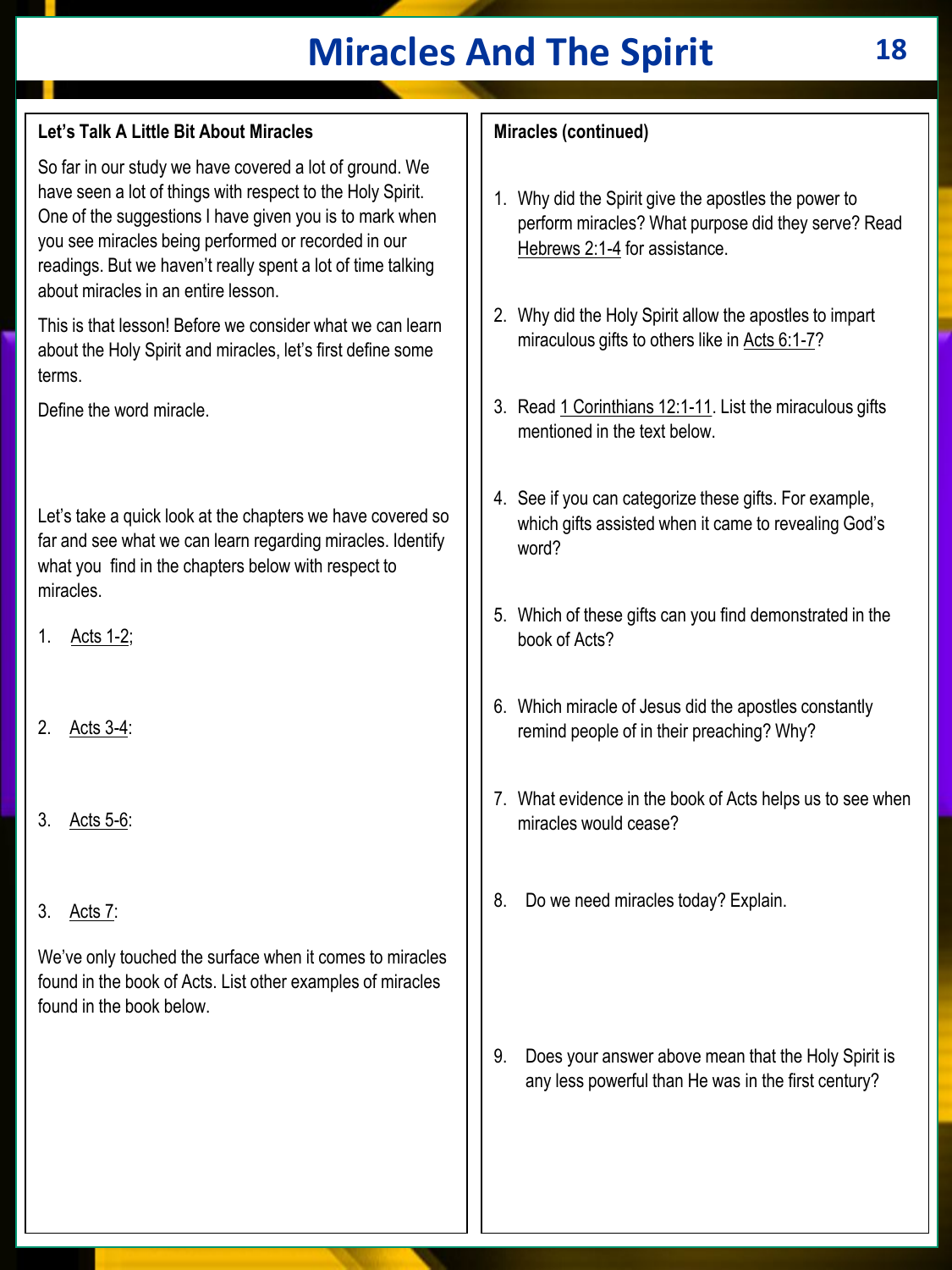# **Receiving The Spirit 19**

## **Philip performing miracles in Samaria**

The words of Jesus were being fulfilled. The gospel had begun in Jerusalem and was spreading, Acts 1:8. The gospel would be preached in Samaria. Men like Philip and others were scattered due to persecution, Acts 8:1-4.

As Philip was in Samaria he performed miracles, Acts 8:5-8. But how was Philip able to perform miracles? He was not one of the apostles? And how was Stephen able to perform miracles, Acts 6?

The answer is found in Acts 8. Much discussion is made about how people outside of the apostles were able to receive power from the Holy Spirit to perform miracles. Was it only for a select few? Did they have to pray for the power to come? Or could it be bought?

## **Simon the Sorcerer**

As we talk about how others than the apostles received power from the Holy Spirit, we have to discuss Simon the Sorcerer. Read Acts 8: 9-13.

- 1. Did Simon have any real power?
- 2. How was he able to convince so many people?
- 3. Do you think that there are people like Simon today? Explain.
- 4. Read Acts 13:6-12. What do we learn about the man now Bar-Jesus? How was he similar to Simon?
- 5. Did Bar-Jesus have any real power?
- 6. How did Sergius Paulus respond to Paul?

## **Receiving The Spirit from the apostles.**

- 1. When the church began, it was only the apostles who were able to perform miracles, Acts 2:44. That would change beginning in Acts 6. Read Acts 6:1-8. What in the text might explain how Stephen and Philip were able to perform miracles?
- 2. Read Acts 8:14-15. Why were Peter and John sent to Samaria?
- 3. What baptism had the people in Samaria received?
- 4. Read Acts 8:17. How did the people receive the Holy Spirit? Why couldn't Philip who was already in Samaria provide this power to them?
- 5. Read Acts 8:18-19. What did Simon recognize was happening?
- 6. Read Acts 19:1-6. What do you think Paul meant when he asked them that question in verse 2?
- 7. Read Acts 19:1-6. How were the saints in Ephesus able to speak in tongues?

## **Is This Power Available For Us Today?**

- 1. Many believe that people still have the power to perform miracles? Based on what we have learned, how would you answer them?
- 2. Why was it that the apostles imparted these spiritual gifts? What purpose did they serve? Read Romans 1:11 to help answer.
- 3. Do we need spiritual gifts today?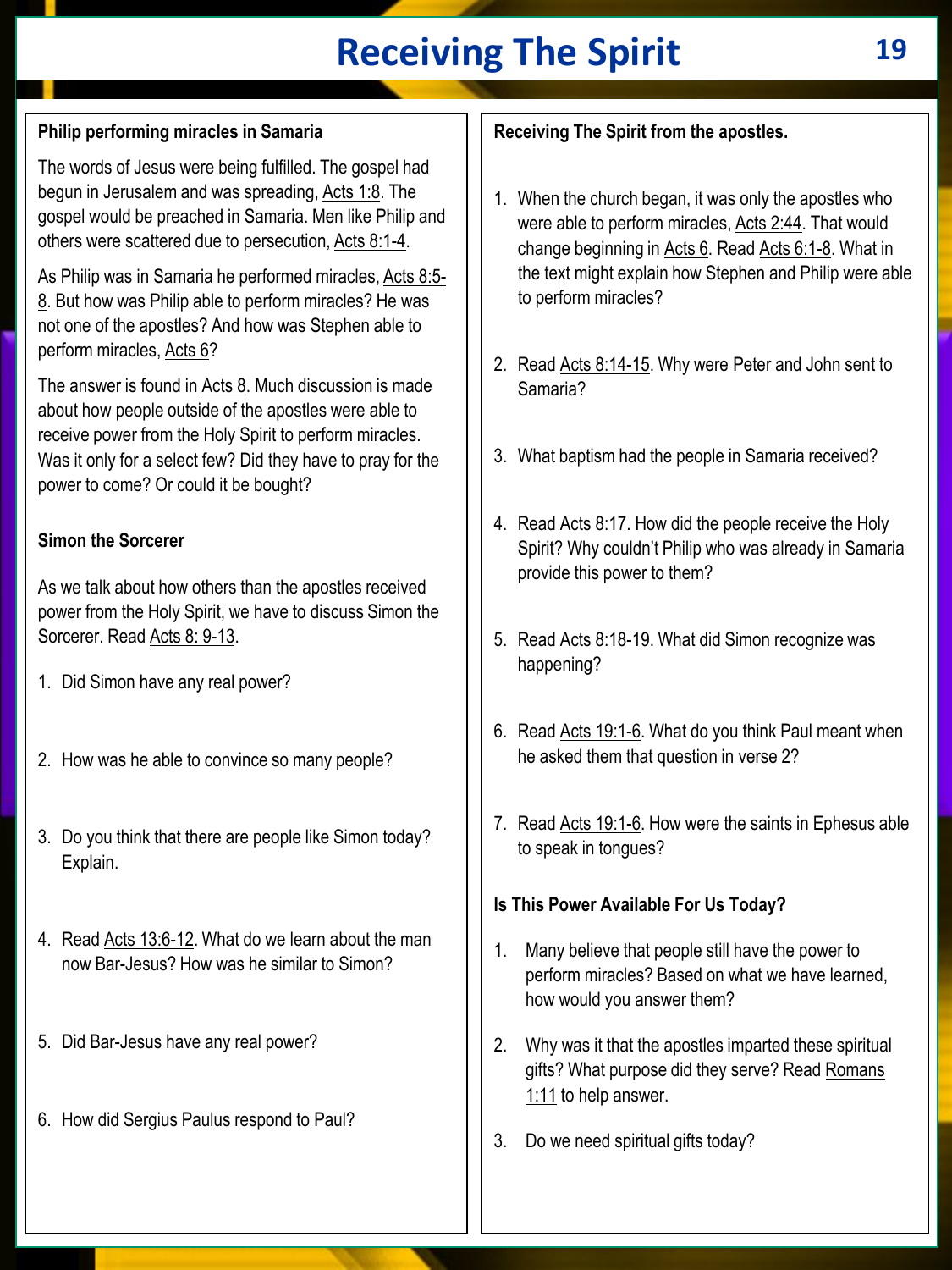# **Before We Continue**

## **Diving Into The Text**

As we go through this quarter, we will learn a lot about the Holy Spirit. But it's important that we just don't simply go through the motions.

Let's take our studying to the next level. One way that we will do this will be by doing some Bible marking. On the next few pages you will find Acts 9-10. I would like for you to do a couple of things.

- First, read these three chapters.
- As you are reading them, box every time you see a reference to the Holy Spirit.
- Take note of any conversions that take place.  $\bullet$
- Identify miracles that you see that are discussed.

With the space that's provided below write out what you learn regarding the Spirit, baptisms that are mentioned, and information concerning the apostles.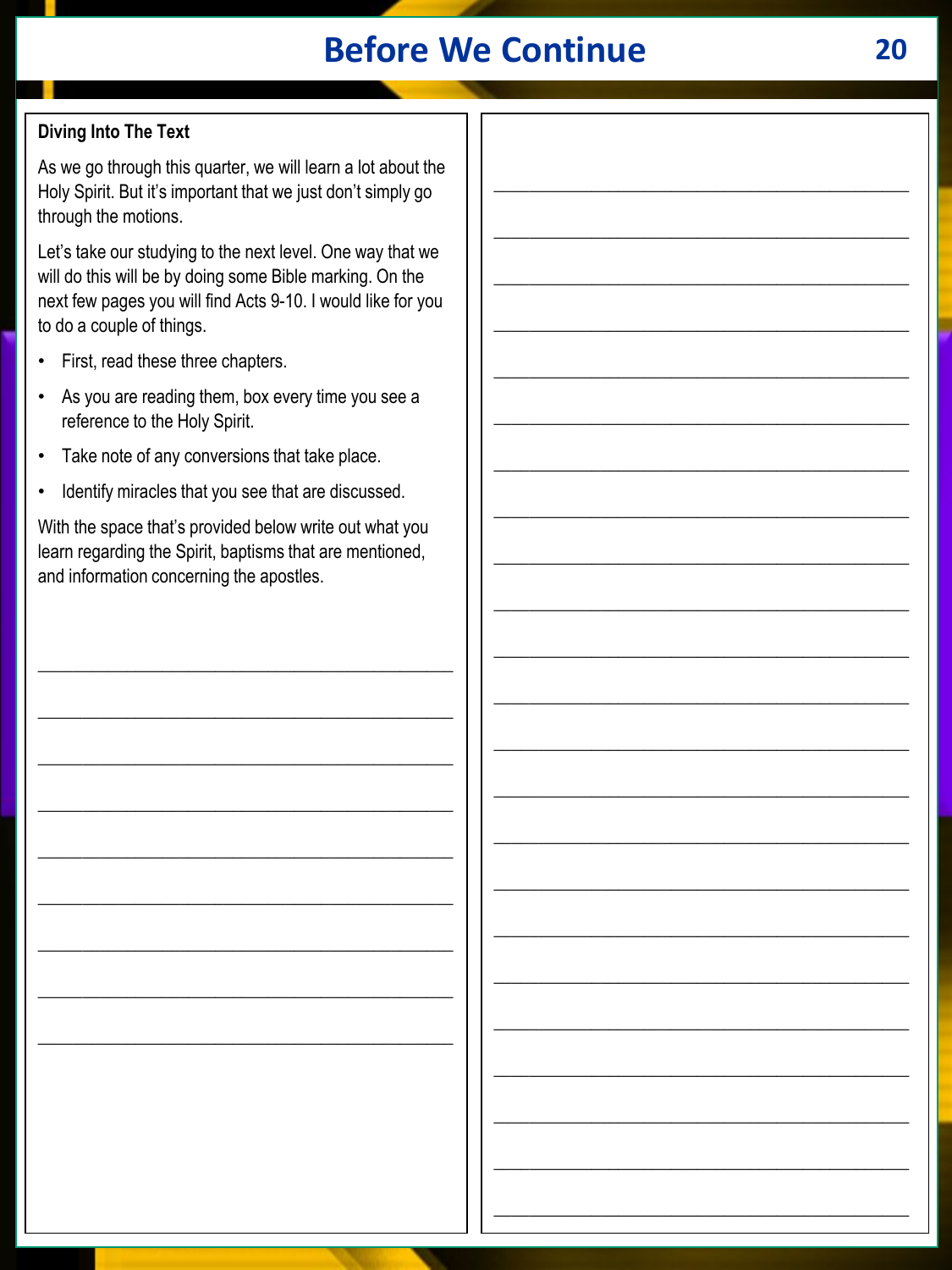# ACTS 9:1-24 **21**

1 Then Saul, still breathing threats and murder against the disciples of the Lord, went to the high priest

2 and asked letters from him to the synagogues of Damascus, so that if he found any who were of the Way, whether men or women, he might bring them bound to Jerusalem.

3 As he journeyed he came near Damascus, and suddenly a light shone around him from heaven.

4 Then he fell to the ground, and heard a voice saying to him, "Saul, Saul, why are you persecuting Me?"

5 And he said, "Who are You, Lord?" Then the Lord said, "I am Jesus, whom you are persecuting. It is hard for you to kick against the goads."

6 So he, trembling and astonished, said, "Lord, what do You want me to do?" Then the Lord said to him, "Arise and go into the city, and you will be told what you must do."

7 And the men who journeyed with him stood speechless, hearing a voice but seeing no one.

8 Then Saul arose from the ground, and when his eyes were opened he saw no one. But they led him by the hand and brought him into Damascus.

9 And he was three days without sight, and neither ate nor drank.

10 Now there was a certain disciple at Damascus named Ananias; and to him the Lord said in a vision, "Ananias." And he said, "Here I am, Lord."

#### Ac 22:12

11 So the Lord said to him, "Arise and go to the street called Straight, and inquire at the house of Judas for one called Saul of Tarsus, for behold, he is praying.

12 "And in a vision he has seen a man named Ananias coming in and putting his hand on him, so that he might receive his sight."

13 Then Ananias answered, "Lord, I have heard from many about this man, how much harm he has done to Your saints in Jerusalem.

14 "And here he has authority from the chief priests to bind all who call on Your name."

15 But the Lord said to him, "Go, for he is a chosen vessel of Mine to bear My name before Gentiles, kings, and the children of Israel.

16 "For I will show him how many things he must suffer for My name's sake."

17 And Ananias went his way and entered the house; and laying his hands on him he said, "Brother Saul, the Lord Jesus, who appeared to you on the road as you came, has sent me that you may receive your sight and be filled with the Holy Spirit."

18 Immediately there fell from his eyes something like scales, and he received his sight at once; and he arose and was baptized.

19 So when he had received food, he was strengthened. Then Saul spent some days with the disciples at Damascus.

20 Immediately he preached the Christ in the synagogues, that He is the Son of God.

21 Then all who heard were amazed, and said, "Is this not he who destroyed those who called on this name in Jerusalem, and has come here for that purpose, so that he might bring them bound to the chief priests?"

22 But Saul increased all the more in strength, and confounded the Jews who dwelt in Damascus, proving that this Jesus is the Christ.

23 Now after many days were past, the Jews plotted to kill him.

24 But their plot became known to Saul. And they watched the gates day and night, to kill him.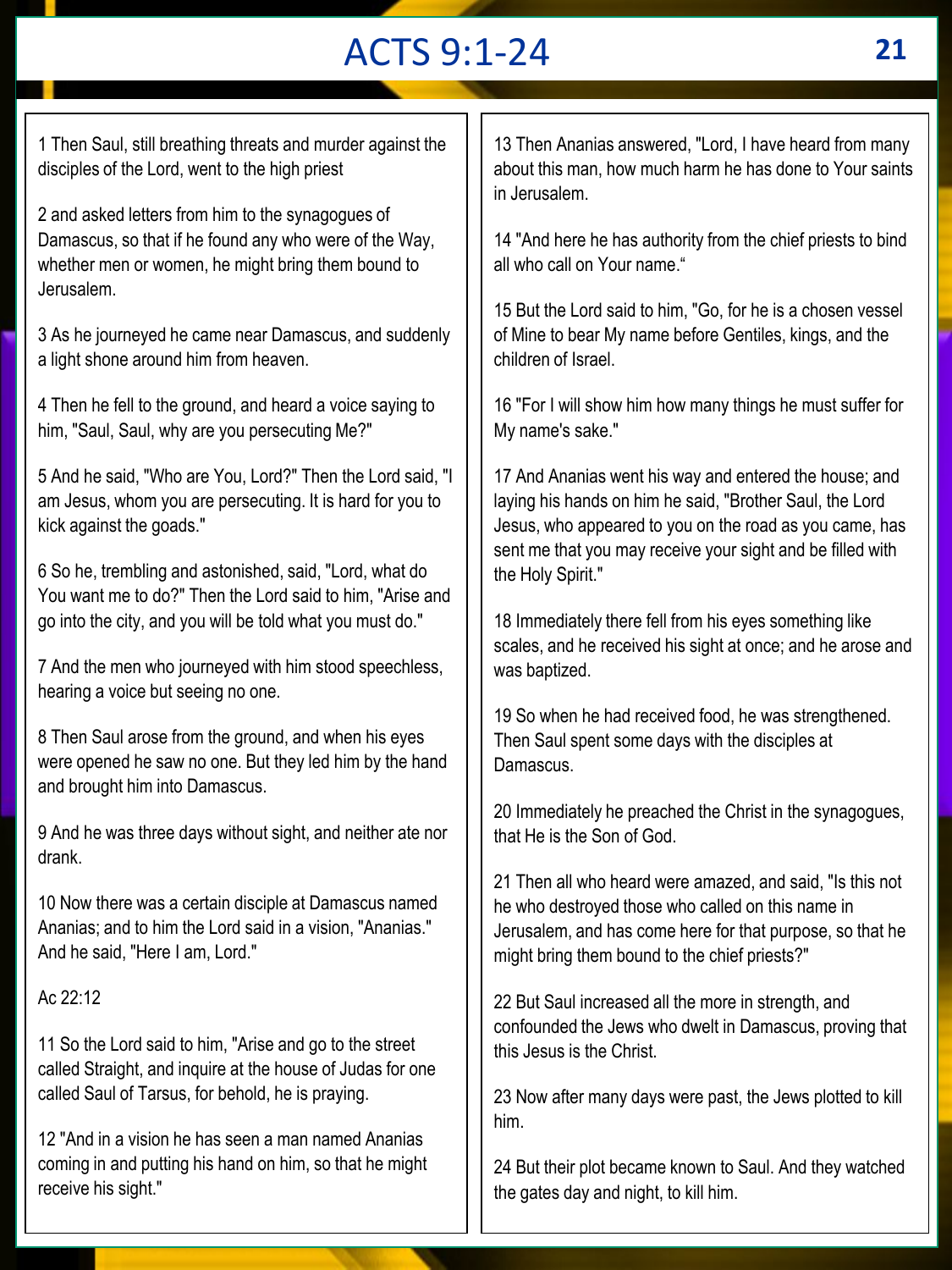# ACTS 9:25-43 **22**

25 Then the disciples took him by night and let him down through the wall in a large basket.

26 And when Saul had come to Jerusalem, he tried to join the disciples; but they were all afraid of him, and did not believe that he was a disciple.

27 But Barnabas took him and brought him to the apostles. And he declared to them how he had seen the Lord on the road, and that He had spoken to him, and how he had preached boldly at Damascus in the name of Jesus.

28 So he was with them at Jerusalem, coming in and going out.

29 And he spoke boldly in the name of the Lord Jesus and disputed against the Hellenists, but they attempted to kill him.

30 When the brethren found out, they brought him down to Caesarea and sent him out to Tarsus.

31 Then the churches throughout all Judea, Galilee, and Samaria had peace and were edified. And walking in the fear of the Lord and in the comfort of the Holy Spirit, they were multiplied.

33 There he found a certain man named Aeneas, who had been bedridden eight years and was paralyzed.

34 And Peter said to him, "Aeneas, Jesus the Christ heals you. Arise and make your bed." Then he arose immediately.

35 So all who dwelt at Lydda and Sharon saw him and turned to the Lord.

36 At Joppa there was a certain disciple named Tabitha, which is translated Dorcas. This woman was full of good works and charitable deeds which she did.

37 But it happened in those days that she became sick and died. When they had washed her, they laid her in an upper room.

38 And since Lydda was near Joppa, and the disciples had heard that Peter was there, they sent two men to him, imploring him not to delay in coming to them.

39 Then Peter arose and went with them. When he had come, they brought him to the upper room. And all the widows stood by him weeping, showing the tunics and garments which Dorcas had made while she was with them.

40 But Peter put them all out, and knelt down and prayed. And turning to the body he said, "Tabitha, arise." And she opened her eyes, and when she saw Peter she sat up.

41 Then he gave her his hand and lifted her up; and when he had called the saints and widows, he presented her alive.

42 And it became known throughout all Joppa, and many believed on the Lord.

43 So it was that he stayed many days in Joppa with Simon, a tanner.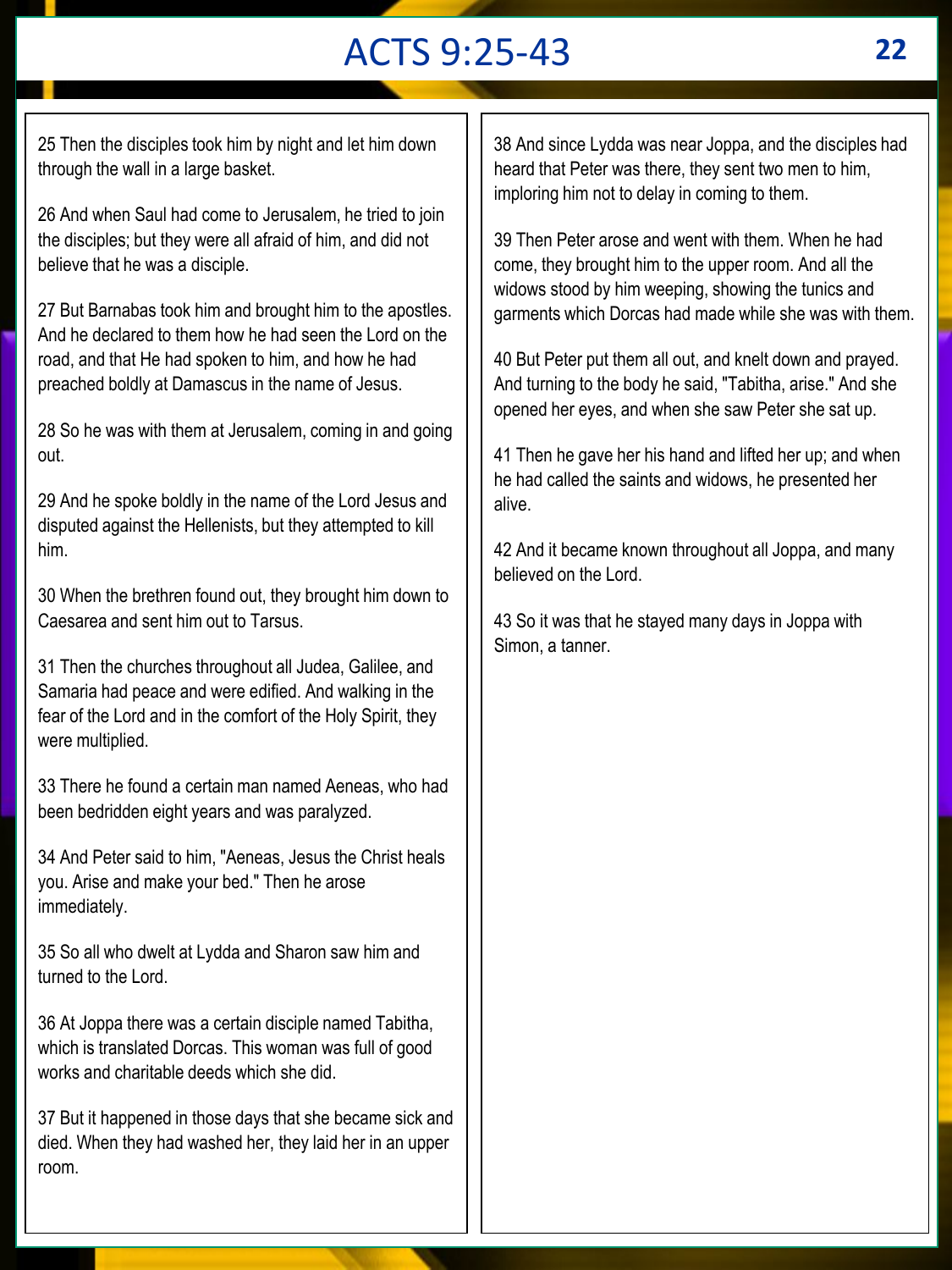# ACTS 10:1-20 **23**

1 There was a certain man in Caesarea called Cornelius, a centurion of what was called the Italian Regiment,

2 a devout man and one who feared God with all his household, who gave alms generously to the people, and prayed to God always.

3 About the ninth hour of the day he saw clearly in a vision an angel of God coming in and saying to him, "Cornelius!"

4 And when he observed him, he was afraid, and said, "What is it, lord?" So he said to him, "Your prayers and your alms have come up for a memorial before God.

5 "Now send men to Joppa, and send for Simon whose surname is Peter.

6 "He is lodging with Simon, a tanner, whose house is by the sea. He will tell you what you must do."

7 And when the angel who spoke to him had departed, Cornelius called two of his household servants and a devout soldier from among those who waited on him continually.

8 So when he had explained all these things to them, he sent them to Joppa.

9 The next day, as they went on their journey and drew near the city, Peter went up on the housetop to pray, about the sixth hour.

10 Then he became very hungry and wanted to eat; but while they made ready, he fell into a trance

11 and saw heaven opened and an object like a great sheet bound at the four corners, descending to him and let down to the earth.

12 In it were all kinds of four-footed animals of the earth, wild beasts, creeping things, and birds of the air.

13 And a voice came to him, "Rise, Peter; kill and eat."

14 But Peter said, "Not so, Lord! For I have never eaten anything common or unclean."

15 And a voice spoke to him again the second time, "What God has cleansed you must not call common."

16 This was done three times. And the object was taken up into heaven again.

17 Now while Peter wondered within himself what this vision which he had seen meant, behold, the men who had been sent from Cornelius had made inquiry for Simon's house, and stood before the gate.

18 And they called and asked whether Simon, whose surname was Peter, was lodging there.

19 While Peter thought about the vision, the Spirit said to him, "Behold, three men are seeking you.

20 "Arise therefore, go down and go with them, doubting nothing; for I have sent them."

21 Then Peter went down to the men who had been sent to him from Cornelius, and said, "Yes, I am he whom you seek. For what reason have you come?"

22 And they said, "Cornelius the centurion, a just man, one who fears God and has a good reputation among all the nation of the Jews, was divinely instructed by a holy angel to summon you to his house, and to hear words from you."

23 Then he invited them in and lodged them. On the next day Peter went away with them, and some brethren from Joppa accompanied him.

24 And the following day they entered Caesarea. Now Cornelius was waiting for them, and had called together his relatives and close friends.

25 As Peter was coming in, Cornelius met him and fell down at his feet and worshiped him.

26 But Peter lifted him up, saying, "Stand up; I myself am also a man."

27 And as he talked with him, he went in and found many who had come together.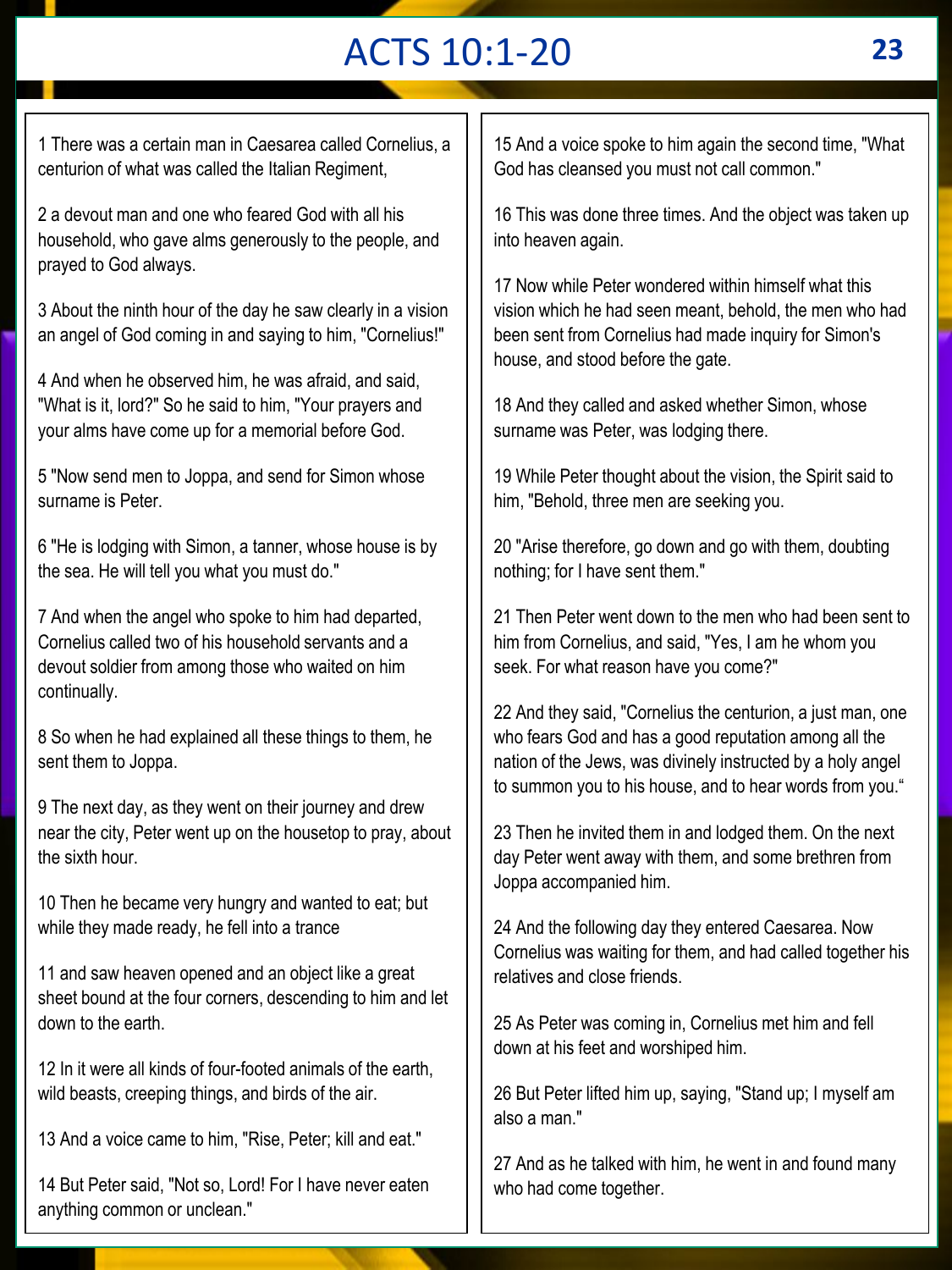# ACTS 10:28-48 **24**

28 Then he said to them, "You know how unlawful it is for a Jewish man to keep company with or go to one of another nation. But God has shown me that I should not call any man common or unclean.

29 "Therefore I came without objection as soon as I was sent for. I ask, then, for what reason have you sent for me?"

30 So Cornelius said, "Four days ago I was fasting until this hour; and at the ninth hour I prayed in my house, and behold, a man stood before me in bright clothing,

31 "and said, 'Cornelius, your prayer has been heard, and your alms are remembered in the sight of God.

32 'Send therefore to Joppa and call Simon here, whose surname is Peter. He is lodging in the house of Simon, a tanner, by the sea. When he comes, he will speak to you.'

33 "So I sent to you immediately, and you have done well to come. Now therefore, we are all present before God, to hear all the things commanded you by God."

34 Then Peter opened his mouth and said: "In truth I perceive that God shows no partiality.

35 "But in every nation whoever fears Him and works righteousness is accepted by Him.

36 "The word which God sent to the children of Israel, preaching peace through Jesus Christ--He is Lord of all--

37 "that word you know, which was proclaimed throughout all Judea, and began from Galilee after the baptism which John preached:

38 "how God anointed Jesus of Nazareth with the Holy Spirit and with power, who went about doing good and healing all who were oppressed by the devil, for God was with Him.

39 "And we are witnesses of all things which He did both in the land of the Jews and in Jerusalem, whom they killed by hanging on a tree.

Ac 10:40 "Him God raised up on the third day, and showed Him openly,

41 "not to all the people, but to witnesses chosen before by God, even to us who ate and drank with Him after He arose from the dead.

42 "And He commanded us to preach to the people, and to testify that it is He who was ordained by God to be Judge of the living and the dead.

43 "To Him all the prophets witness that, through His name, whoever believes in Him will receive remission of sins."

44 While Peter was still speaking these words, the Holy Spirit fell upon all those who heard the word.

45 And those of the circumcision who believed were astonished, as many as came with Peter, because the gift of the Holy Spirit had been poured out on the Gentiles also.

46 For they heard them speak with tongues and magnify God. Then Peter answered,

47 "Can anyone forbid water, that these should not be baptized who have received the Holy Spirit just as we have?"

48 And he commanded them to be baptized in the name of the Lord. Then they asked him to stay a few days.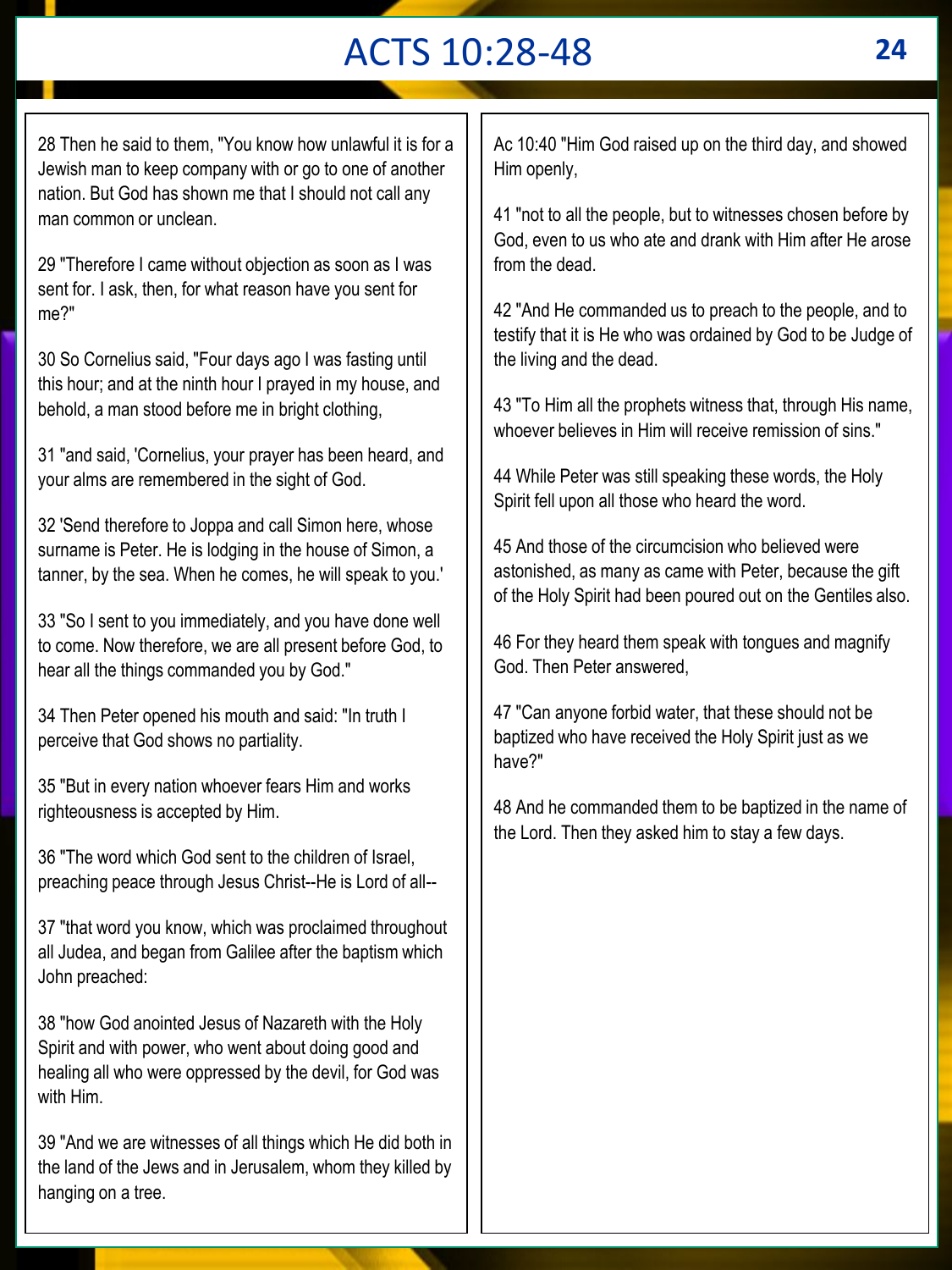# **The Spirit Speaks 25**

## **The Holy Spirit Spoke To Philip**

In our last lesson we considered some of the events that took place in Acts 8. This chapter provides us with a lot of information concerning the work of the Spirit in the first century. There's an interesting event that took place in Acts 8:26-28. We find that the Holy Spirit spoke to Philip. He told Philip to "Go near and overtake this chariot."

Philip would find a man described as the Ethiopian Eunuch. They would study the scriptures together and eventually the Eunuch would be baptized.

The Holy Spirit played a pivotal role guiding Philip to this man. Why do you think the Spirit wanted Philip to talk to this man? Write your answer below.

#### **Other Cases Of The Holy Spirit Speaking In Acts**

Let's consider a few of these examples.

- 1. Read Acts 10:19-20, 11:12. Who did the Spirit speak to? Why did He have to speak to this man?
- 2. Read Acts 13:1-3. Who did the Spirit speak to? What did He instruct them to do? Why were these men given these instructions?
- 3. There is no denying that the Holy Spirit spoke directly to men in the first century. Why did He work in this manner?

#### **How Does The Spirit Speak To Us Today?**

There are many who assume that the Spirit continues to personally speak to us as He did to others in the first century. It is true that the Spirit speaks to us. There is no denying that. BUT, the question is HOW?

Certainly, the first century was unique. It was filled with miracles. The Holy Spirit spoke directly to men, as did Jesus (see Acts 9:1-16, 10:9-15). The apostles and prophets were inspired. They were inspired for a reason. What we find is that they recorded their words and events for mankind, Ephesians 3:1-5.

This helps us to understand how the Spirit speaks to us today. Let's be clear: The Spirit get's to decide how He speaks to us today. He has the power to do that. But let's also understand, that however He decides to do that, we must be satisfied.

- 1. When people say, "The Holy Spirit speaks to me…" what do they often mean by that?
- 2. If someone asked you, "Does the Spirit speak to you?" how would you reply?
- 3. Many say that the Spirit speaks to them. Yet what they claim to have received from the Spirit is actually contrary with what the Spirit has recorded for us in the scriptures. What can we learn from this?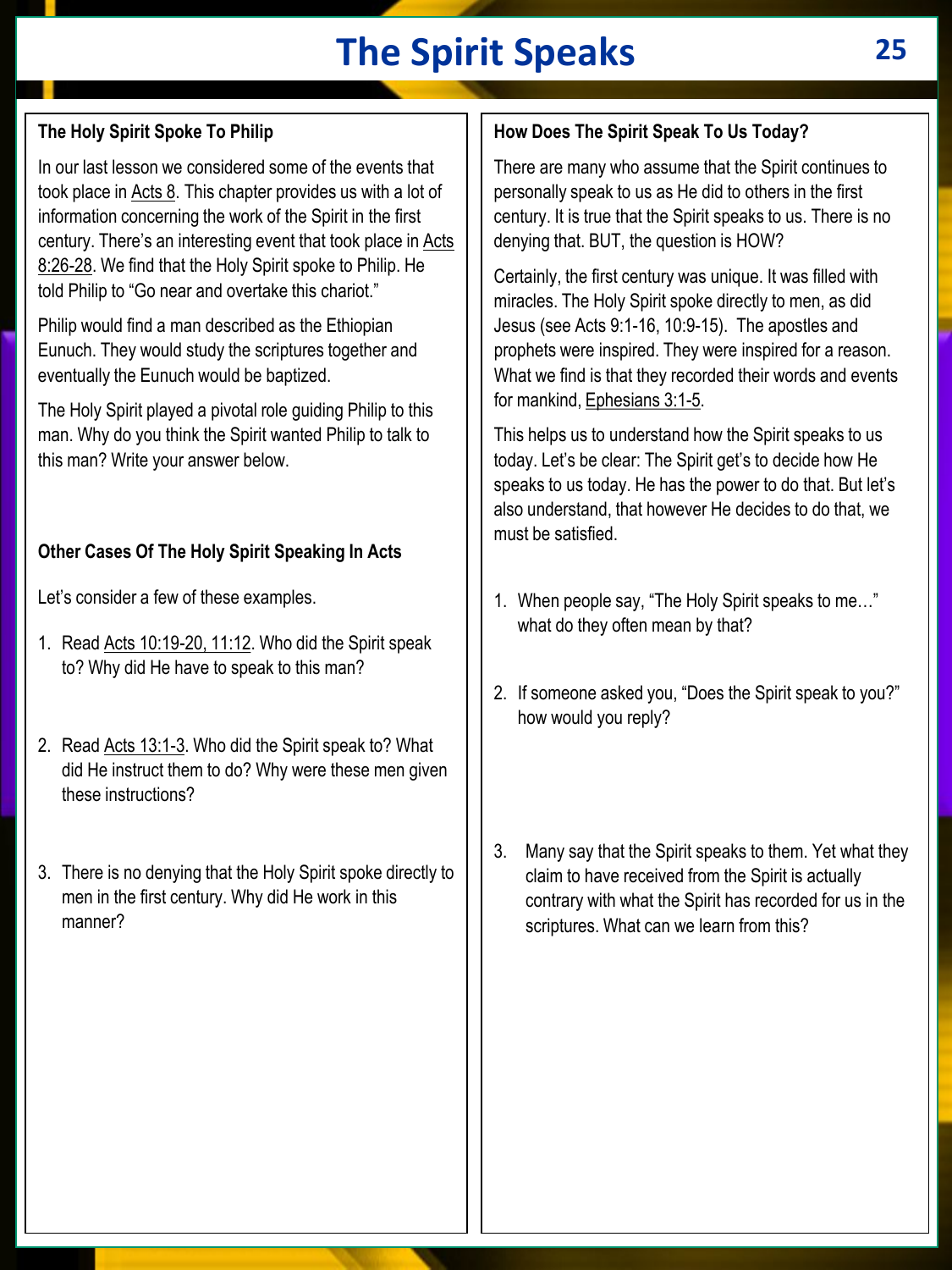## **Walking In The Comfort Of The Spirit 26**

## **A Revisit Of The Events In Acts**

At the beginning of the quarter, we discussed the outline of the book of Acts. Acts  $1:8$  is an important verse for us to remember. The apostles went out and proclaimed the gospel message. It began in Jerusalem and would continue to spread to other areas.

God's will was being done. Yet we also learn that the church went through some difficult days. The work of God was not always easy for them.

- The apostles quickly faced opposition, Acts 4:5-7, 17,5:40.
- There was internal conflict, Acts 6:1-6.
- Brethren began to lose their lives, Acts 7:59.
- A great persecution arose, Acts 8:1-4.
- The apostle James would die, Acts 12:1-5.
- But despite all of this, there were times where the Christians had peace! There's a passage that we may quickly glance over that we shouldn't. It's found in Acts 9:31. Luke recorded these words: "Then the churches throughout all Judea, Galilee, and Samaria had peace and were edified. And walking in the fear of the Lord and in the comfort of the Holy Spirit, they were multiplied."

Why was this recorded for us? And what is it that we can learn regarding the Holy Spirit?

#### **Taking a look at Acts 9:31**

- 1. Why do you think that there was peace among the brethren? Name at least one contributing factor.
- 2. How were the saints walking in the fear of the Lord?

## **Taking a look at Acts 9:31 (continued)**

- 3. How is the Spirit described? Is He described as some mystical force or is viewed as a person like the Lord? Why is this important?
- 4. What do you think it means that the saints were walking in the comfort of the Holy Spirit?
- 5. We've already seen that James the apostle would die in Acts 12:1-5. Can you identify other occasions after Acts 12 where we find the saints facing persecution? List them below.
- 6. What good may have come from the intense persecution God's people faced?
- 7. What good would have come from the peace they enjoyed from time to time?

#### **Are we walking in the fear of the Lord and comfort of the Holy Spirit?**

- 1. What does it look like for us to walk in the fear of the Lord?
- 2. How do we walk in the comfort of the Holy Spirit?
- 3. The result of God's people fearing Him was that they multiplied. This is a common theme throughout Acts. What's interesting is that even in the midst of persecution, God's people still multiplied. What can we learn from this?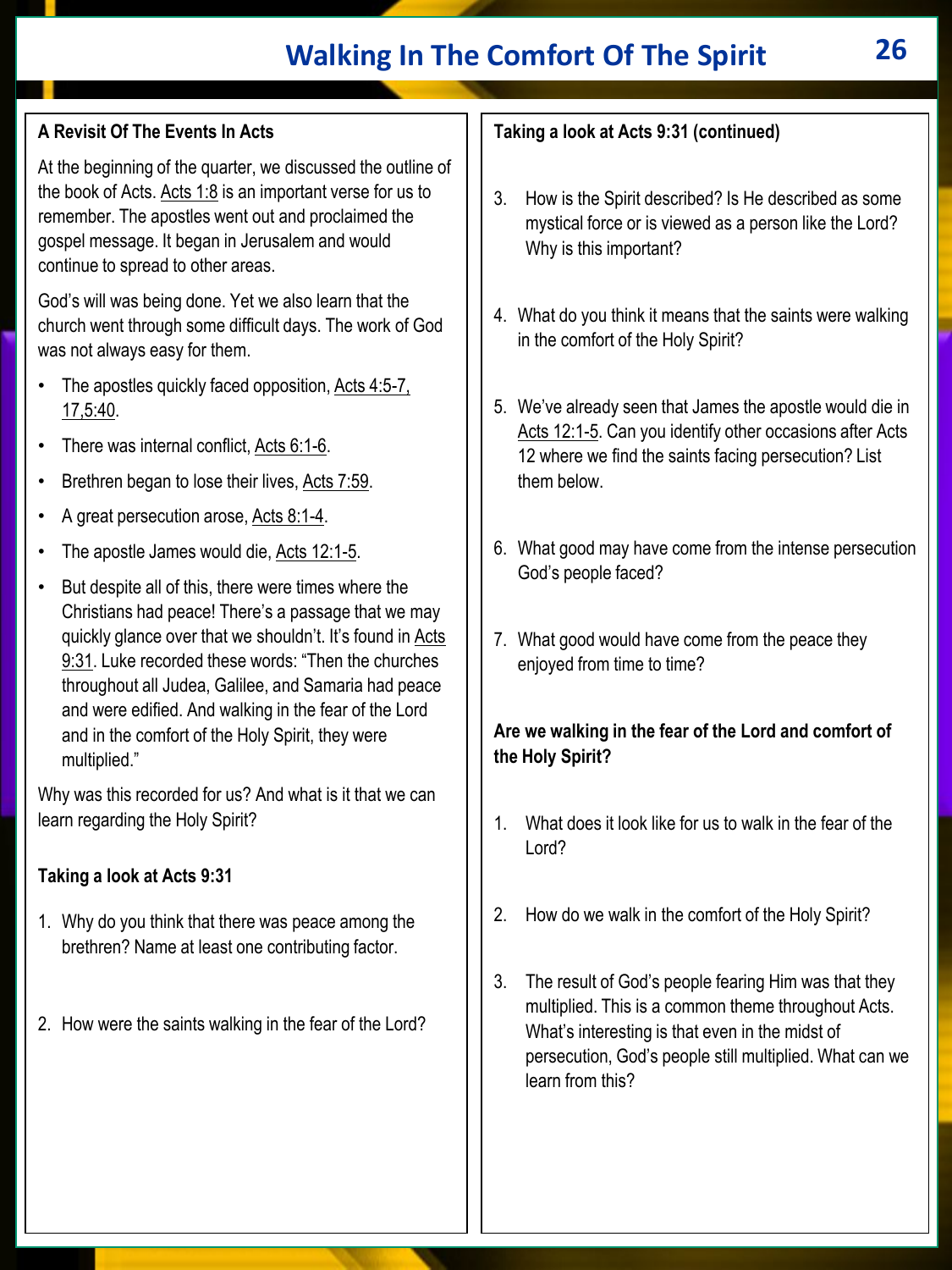## **The Will Of The Holy Spirit 27**

## **Hebrews 2:1-4**

In Hebrews 2:1-4 we learn something about the Holy Spirit. Notice what the passage says.

"Therefore we must give the more earnest heed to the things we have heard, lest we drift away.

For if the word spoken through angels proved steadfast, and every transgression and disobedience received a just reward,

How shall we escape if we neglect so great a salvation, which at the first began to be spoken by the Lord, and was confirmed to us by those who heard Him,

God also bearing witness both with signs and wonders, with various miracles, and gifts of the Holy Spirit, according to His own will?"

What is it that we can learn from these verses concerning the Holy Spirit?

### **The Holy Spirit And His Will**

We find throughout the book of Acts the Spirit in Action. It's clearly evident that the Spirit is part of the Godhead. It's also clear that the Spirit has a will.

The word "will" is referring to the Spirit's power of making a reasoned choice, to determine something, or to choose. We find the Spirit demonstrating intent, or volition.

In this lesson we will be able to learn more about the Spirit and how He worked in the first century.

- 1. Read Acts 10:19-20. What happened in this chapter? Why did the Spirit make it clear to Peter that he needed to follow these men?
- 2. Read Acts 13:1-4. What is it that the Holy Spirit wanted the people to do?

## **The Holy Spirit And His Will (continued)**

- 3. Read Acts 16:6-15. Why do you think the Holy Spirit did not allow Paul and Silas to go to certain places? You may also want to read Acts 18:19,19:10,20:31 to help answer this question.
- 4. Read Acts 20:17-31. What can we learn about the Holy Spirit with respect to His will concerning local churches and shepherds?

#### **The Holy Spirit And His Will Today**

- 1. How is it that we can understand the will of the Spirit today?
- 2. The Spirit was concerned about evangelism in the first century. Is He concerned about it today? How should this affect us?
- 3. The Spirit was concerned about shepherds in local congregations in the first century. Is He concerned about this important position today? How should this affect us?